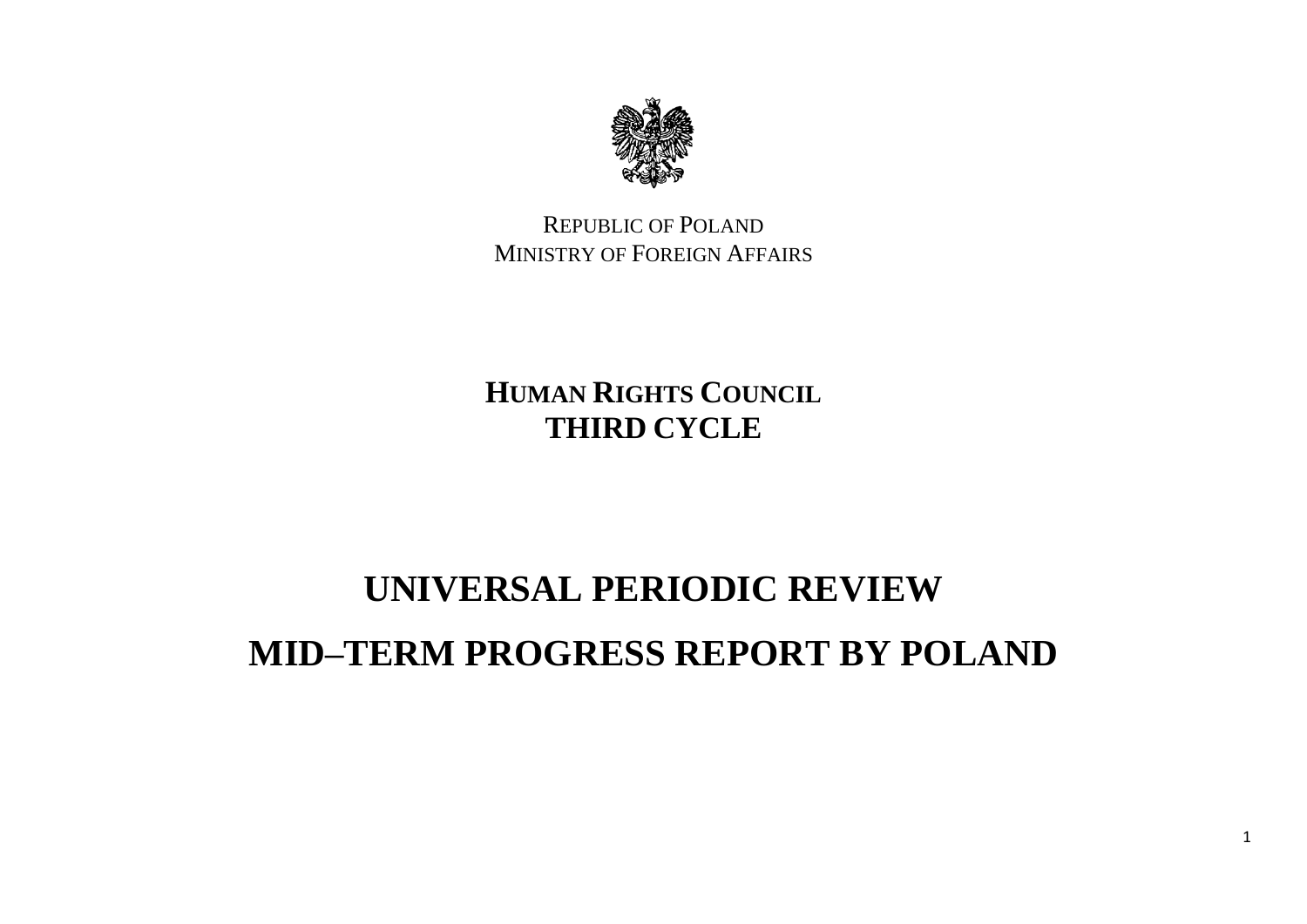| Recommendation                                                                                                                                                                                                                    | Status of implementation - December 2019                                                                                                                                                                                                                                                                                                                                                                                                                                                                                                                                                                                                                                                                                                                                                                                                                                                                                                                                                                                                                                                                                                                    |
|-----------------------------------------------------------------------------------------------------------------------------------------------------------------------------------------------------------------------------------|-------------------------------------------------------------------------------------------------------------------------------------------------------------------------------------------------------------------------------------------------------------------------------------------------------------------------------------------------------------------------------------------------------------------------------------------------------------------------------------------------------------------------------------------------------------------------------------------------------------------------------------------------------------------------------------------------------------------------------------------------------------------------------------------------------------------------------------------------------------------------------------------------------------------------------------------------------------------------------------------------------------------------------------------------------------------------------------------------------------------------------------------------------------|
| Ratify the Optional Protocol to the International Covenant on Economic, Social<br>and Cultural Rights (1.Montenegro, 2. Spain Italy, 3.Philippines)                                                                               | Ratification is not planned at this point. The functioning of the complaint procedure is<br>monitored.                                                                                                                                                                                                                                                                                                                                                                                                                                                                                                                                                                                                                                                                                                                                                                                                                                                                                                                                                                                                                                                      |
| Sign and ratify the Optional Protocol to the Convention on the Rights of the Child<br>on a communications procedure (3. Philippines).                                                                                             | Ratification is not planned at this point. The functioning of the complaint procedure is<br>monitored.                                                                                                                                                                                                                                                                                                                                                                                                                                                                                                                                                                                                                                                                                                                                                                                                                                                                                                                                                                                                                                                      |
| Conduct further steps towards the ratification of the Optional Protocol to the<br>Convention on the Rights of the Child on a communications procedure (4.<br>Georgia, 5. Andorra, 6. Czechia)                                     |                                                                                                                                                                                                                                                                                                                                                                                                                                                                                                                                                                                                                                                                                                                                                                                                                                                                                                                                                                                                                                                                                                                                                             |
| Intensify measures and initiatives to support persons with disabilities and ratify<br>the Optional Protocol to the Convention on the Rights of the Child on a<br>communications procedure, which was signed in 2013 (7. Mongolia) | Ratification is not planned at this point. The functioning of the complaint procedure is<br>monitored.<br>In recent years, the Government of the Republic of Poland have taken important<br>initiatives benefiting people with disabilities. The new solutions are related to family<br>policy, education, architectural and digital accessibility, and mobility. Solutions<br>supporting the families of people with disabilities, including those raising children with<br>disabilities, are developed. One of the examples is the comprehensive family-support<br>programme 'For life' adopted in December 2016. The programme lays down the<br>framework for the social inclusion of people with disabilities and for the provision of<br>psychological, social and economic support for the families of people with disabilities.<br>A one-off allowance of PLN 4,000 without any income criteria has been introduced. It is<br>targeted at the families of children diagnosed with serious and irreversible impairment<br>or incurable diseases that pose a threat to their life, which began in the prenatal<br>development period or during labour. |
|                                                                                                                                                                                                                                   | The social pension has increased in recent years by almost 40%. The pension is for<br>people whose disability began in childhood and who are entirely unable to work. Other                                                                                                                                                                                                                                                                                                                                                                                                                                                                                                                                                                                                                                                                                                                                                                                                                                                                                                                                                                                 |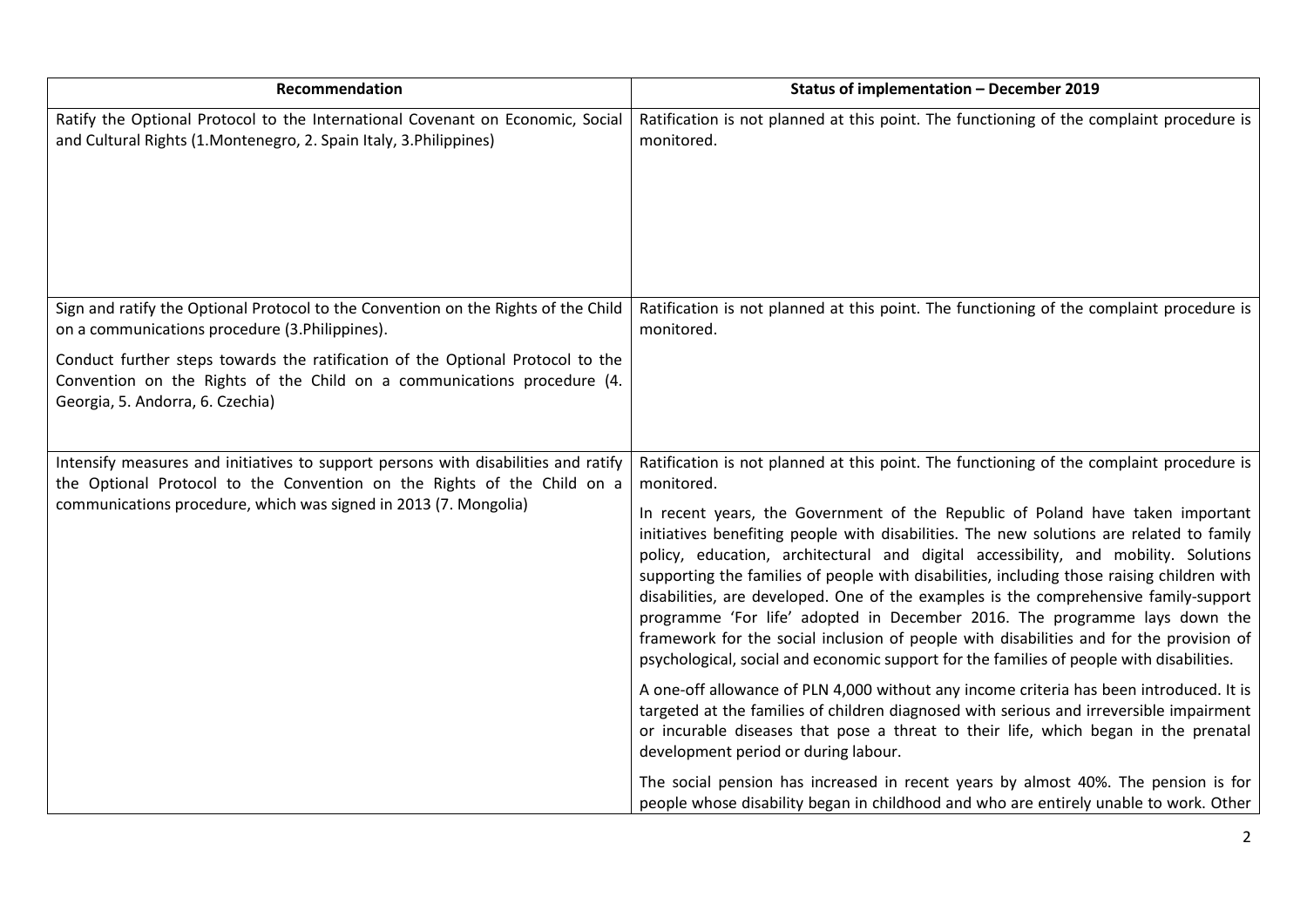|                                                                                                                                                                                                                                         | allowances and benefits that are supposed to cover additional costs arising from<br>disabilities are regularly increased or their scope is extended to cover new groups of<br>beneficiaries.                                                                                                                                                                                                                                                                                                                                                                                                                                                                                                                                                                                                         |
|-----------------------------------------------------------------------------------------------------------------------------------------------------------------------------------------------------------------------------------------|------------------------------------------------------------------------------------------------------------------------------------------------------------------------------------------------------------------------------------------------------------------------------------------------------------------------------------------------------------------------------------------------------------------------------------------------------------------------------------------------------------------------------------------------------------------------------------------------------------------------------------------------------------------------------------------------------------------------------------------------------------------------------------------------------|
|                                                                                                                                                                                                                                         | A wide de-institutionalisation of care for people with disabilities is carried out. The<br>network of supported housing is developed to create the conditions for independent, as<br>far as possible, living and maintaining social contacts. An important aspect of the<br>National Housing Programme is the elimination of barriers that prevent people with<br>disabilities from living independent lives. The programme provides for the preferential<br>treatment of families with children with disabilities, it facilitates access to housing and<br>imposes the obligation to build accessible apartments on the public administration.                                                                                                                                                      |
|                                                                                                                                                                                                                                         | The aim of the 'Friendly Poland - Access Plus' programme is to create the environment<br>for independent living for everyone and to increase the quality of life. Appropriate<br>solutions are introduced in such areas as architecture, transport, education, healthcare,<br>digitalisation and services. A special emphasis is put on investments in new<br>technologies that make life easier for people with disabilities. The programme is strictly<br>related to the Act of 19 July 2019 on Ensuring Access for People with Special Needs,<br>whose aim is to improve the living conditions and functioning of citizens with special<br>needs, who are at risk of marginalisation or discrimination on the ground of disability or<br>a decreased level of abilities caused by age or illness. |
|                                                                                                                                                                                                                                         | The Act of 4 April 2019 on Digital Accessibility transposes to the Polish legal system<br>Directive (EU) 2016/2102 of the European Parliament and of the Council of 26 October<br>2016 on the accessibility of the websites and mobile applications of public sector<br>bodies. The Act ensures greater digital accessibility of websites and mobile applications<br>for people with disabilities.                                                                                                                                                                                                                                                                                                                                                                                                   |
|                                                                                                                                                                                                                                         | Work on the strategy for people with disabilities 2020-2030, which will establish the<br>comprehensive framework of the national policy for people with disabilities, including<br>children with disabilities, taking into account the provisions of the Convention on the<br>Rights of Persons with Disabilities, is almost completed.                                                                                                                                                                                                                                                                                                                                                                                                                                                              |
| Ratify the International Convention on the Protection of the Rights of All Migrant<br>Workers and Members of their Families (8. Albania, Algeria, Angola, Bangladesh,<br>Honduras, Kyrgyzstan, Sri Lanka, 10. Guatemala, 11. Indonesia) | No plans to ratify the Convention on the Protection of the Rights of All Migrant Workers<br>and Members of Their Families. However, it should be underscored that the<br>Government of Poland remains committed to migrants' rights protection.                                                                                                                                                                                                                                                                                                                                                                                                                                                                                                                                                      |
| Sign and ratify the International Convention on the Protection of the Rights of All<br>Migrants Workers and Members of Their Families (9. Philippines)                                                                                  |                                                                                                                                                                                                                                                                                                                                                                                                                                                                                                                                                                                                                                                                                                                                                                                                      |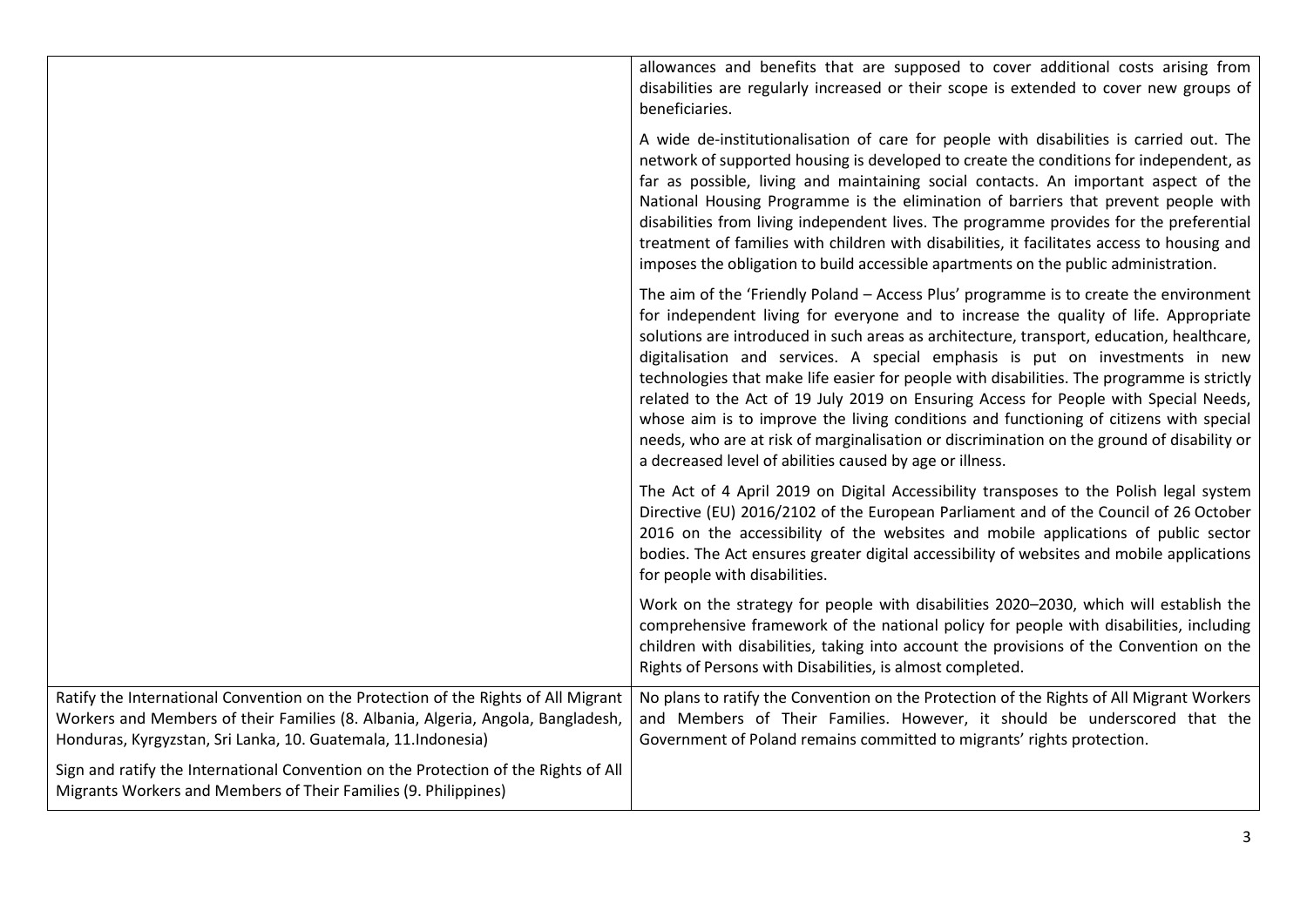| Ratify the International Convention for the Protection of All Persons from<br>Enforced Disappearance (12. Albania, Iraq)                                                                  | At present the Government of Poland is analysing the issue of ratification of this<br>convention, it is not possible to indicate the approximate date of the ratification.                                                                                                                                  |
|-------------------------------------------------------------------------------------------------------------------------------------------------------------------------------------------|-------------------------------------------------------------------------------------------------------------------------------------------------------------------------------------------------------------------------------------------------------------------------------------------------------------|
| Ratify the International Convention for the Protection of All Persons from<br>Enforced Disappearance and integrate it into national norms (13. Sierra Leone)                              |                                                                                                                                                                                                                                                                                                             |
| Finalize the procedure to ratify the International Convention for the Protection of<br>All Persons from Enforced Disappearance (14. Montenegro)                                           |                                                                                                                                                                                                                                                                                                             |
| Ratify, before the next review cycle, the International Convention for the<br>Protection of All Persons from Enforced Disappearance (15. Czechia)                                         |                                                                                                                                                                                                                                                                                                             |
| Ratify the Optional Protocol to the Convention on the Rights of Persons with<br>Disabilities (16. Estonia, Slovenia)                                                                      | Signing and ratifying the Protocol is not planned at this point. The functioning of the<br>complaint procedure is monitored.                                                                                                                                                                                |
| Sign and ratify the Optional Protocol to the Convention on the Rights of Persons<br>with Disabilities (17. Italy, Philippines)                                                            |                                                                                                                                                                                                                                                                                                             |
| Consider acceding to the Optional Protocol to the Convention on the Rights of<br>Persons with Disabilities (19. Andorra)                                                                  |                                                                                                                                                                                                                                                                                                             |
| Ensure comprehensive implementation of the international human rights<br>instruments ratified during the past several years (24. Ukraine)                                                 | Actions are taken to implement the international human rights instruments. Due to the<br>scope of this recommendation, it is impossible to provide a list of actions taken in this<br>regard. Poland provides competent treaty bodies bodies with implementation reports<br>in a regular and timely manner. |
| Adopt an open, merit-based selection process when selecting national candidates<br>for United Nations treaty body elections (25. United Kingdom of Great Britain and<br>Northern Ireland) | Candidates to UN treaty bodies are nominated within a transparent and merit-based<br>procedure after internal consultations within the MFA and at the inter-ministerial level.                                                                                                                              |
| Adopt the measures necessary to give full effect in the domestic legal order to<br>the recommendations made by the Committee on Economic, Social and Cultural<br>Rights (26. Uruguay)     | Relevant actions are taken. Due to the scope of this recommendation, it is impossible to<br>provide a list of actions taken to implement the concluding observations of the                                                                                                                                 |
| Ensure the implementation of all the provisions of the International Covenant on<br>Economic, Social and Cultural Rights, within the national legal system (125. Iraq)                    | Committee. Relevant information in this regard will be provided to the Committee on<br>Economic, Social And Cultural Rights in a report that Poland is to submit in October<br>2021.                                                                                                                        |
| Allocate the resources necessary to the Office of the Human Rights Commissioner<br>(27. Timor-Leste)                                                                                      | The Commissioner for Human Rights has an adequate annual budget at his disposal to<br>carry out his statutory tasks.                                                                                                                                                                                        |
| Provide the Office of the Human Rights Commissioner with sufficient financing to                                                                                                          |                                                                                                                                                                                                                                                                                                             |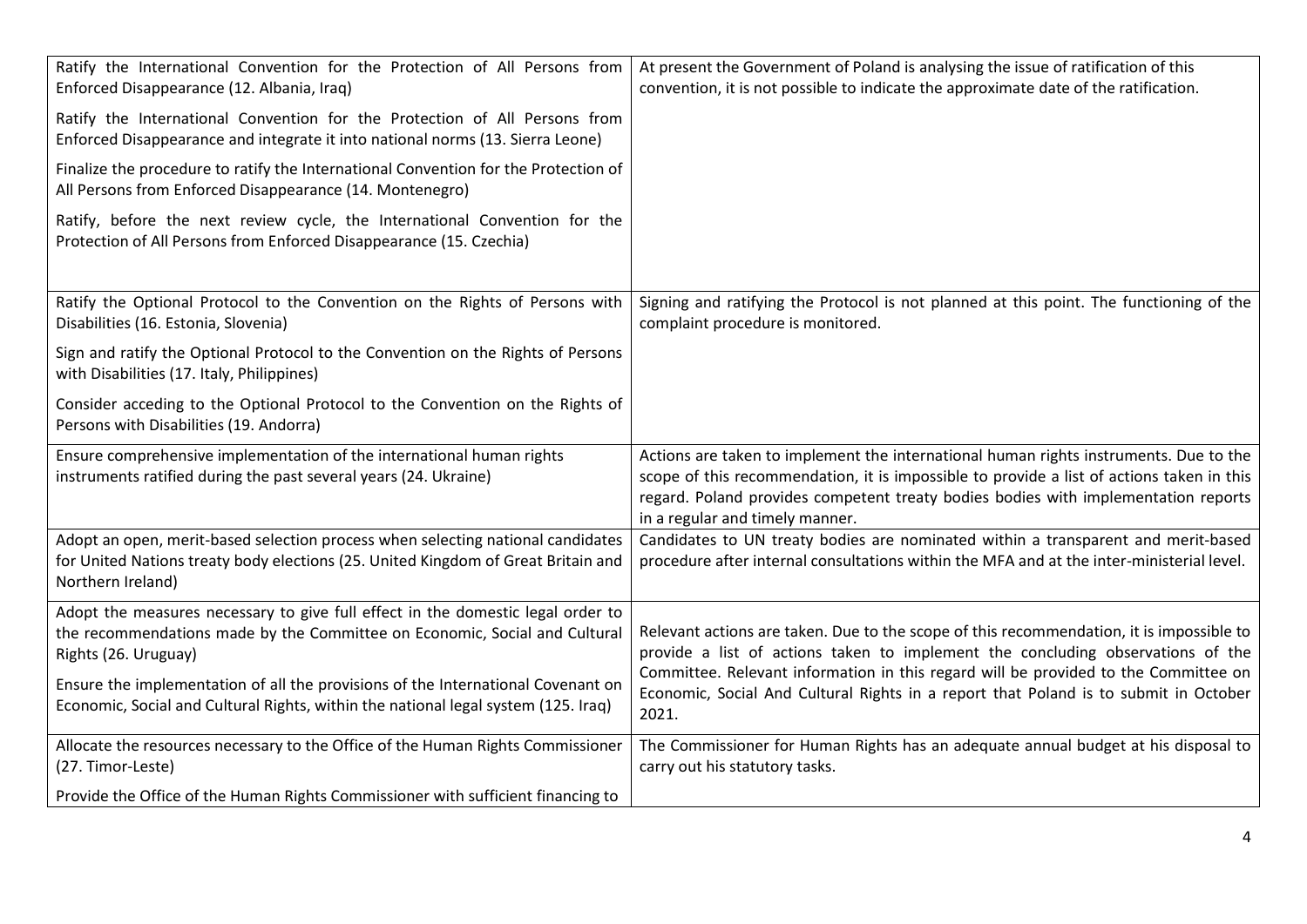| fulfil its obligations (28. Norway)                                                                                                                                                 |                                                                                                                                                                                                                                                                                                                                                                                                                                                                                                                                                                                                                                                                                                                                                                                                                                                                                                                                                                                                                                                                                                         |
|-------------------------------------------------------------------------------------------------------------------------------------------------------------------------------------|---------------------------------------------------------------------------------------------------------------------------------------------------------------------------------------------------------------------------------------------------------------------------------------------------------------------------------------------------------------------------------------------------------------------------------------------------------------------------------------------------------------------------------------------------------------------------------------------------------------------------------------------------------------------------------------------------------------------------------------------------------------------------------------------------------------------------------------------------------------------------------------------------------------------------------------------------------------------------------------------------------------------------------------------------------------------------------------------------------|
| Provide the Office of the Human Rights Commissioner with the means necessary<br>to enable it to carry out its mandate in a full, efficient and independent manner<br>(30.Guatemala) |                                                                                                                                                                                                                                                                                                                                                                                                                                                                                                                                                                                                                                                                                                                                                                                                                                                                                                                                                                                                                                                                                                         |
| Enable the Office of the Human Rights Commissioner to receive and deal with<br>complaints of victims of discrimination (31. Honduras)                                               | The Commissioner for Human Rights is entitled to receive and consider complaints.                                                                                                                                                                                                                                                                                                                                                                                                                                                                                                                                                                                                                                                                                                                                                                                                                                                                                                                                                                                                                       |
| Implement the recommendations made by the International Ombudsman<br>Institute on its fact-finding mission to Poland with regard to the Human Rights<br>Commissioner (32. Austria)  | Recommendations made by the International Ombudsman Institute are being<br>implemented.                                                                                                                                                                                                                                                                                                                                                                                                                                                                                                                                                                                                                                                                                                                                                                                                                                                                                                                                                                                                                 |
| Establish an independent body that is authorized to receive complaints on<br>violence and abuses by the police (33. Russian Federation)                                             | The mechanism has been functioning in Poland since 2010.                                                                                                                                                                                                                                                                                                                                                                                                                                                                                                                                                                                                                                                                                                                                                                                                                                                                                                                                                                                                                                                |
| Prevent and combat all forms of discrimination (41. Philippines)                                                                                                                    | The prohibition of discrimination in political, social or economic life on any ground is<br>enshrined in the Polish legal system in the Constitution (Article 32 thereof). The Polish<br>legal system, which should be perceived holistically, ensures the wide protection of the<br>principle of equal treatment at various levels. Civil law, criminal law, labour law, as well<br>as many special statutory laws include guarantees to ensure the protection against<br>violating such prohibition of discrimination.                                                                                                                                                                                                                                                                                                                                                                                                                                                                                                                                                                                |
|                                                                                                                                                                                     | The Government Plenipotentiary for Equal Treatment is responsible for preparations to<br>the next edition of the National Action Programme for Equal Treatment. The document<br>is scheduled to be adopted by the Council of Ministers in Q3 2020.                                                                                                                                                                                                                                                                                                                                                                                                                                                                                                                                                                                                                                                                                                                                                                                                                                                      |
| Strengthen its fight against cases of violence, hate speech and discrimination<br>(42. Bulgaria)                                                                                    | The Criminal Bureau of the General Police Headquarters monitors, both initiated and<br>closed, investigations in this regard. Coordinators have been appointed in Polish<br>General Police Headquarters as well as in each regional Police Headquarters to support<br>fighting against hate crimes. Workshops, briefings and seminars on 'the issue of fighting<br>against hate crimes' are organised and attended by police coordinators and the<br>representatives of the Ministry of the Interior and Administration, the Ministry of<br>Justice, the National Public Prosecutor's Office, the Office of the Commissioner for<br>Human Rights, the Internal Security Agency and social organisations active in the area<br>of discrimination issues and the protection of human rights. A guideline for police<br>officers entitled 'Detection Activities in the Area of Hate-Motivated Crimes' is being<br>developed.<br>In the Intel Department of the Cybercrime Bureau of General Police Headquarters,<br>there is a 24/7 Contact Point Section to which Internet users may report inappropriate |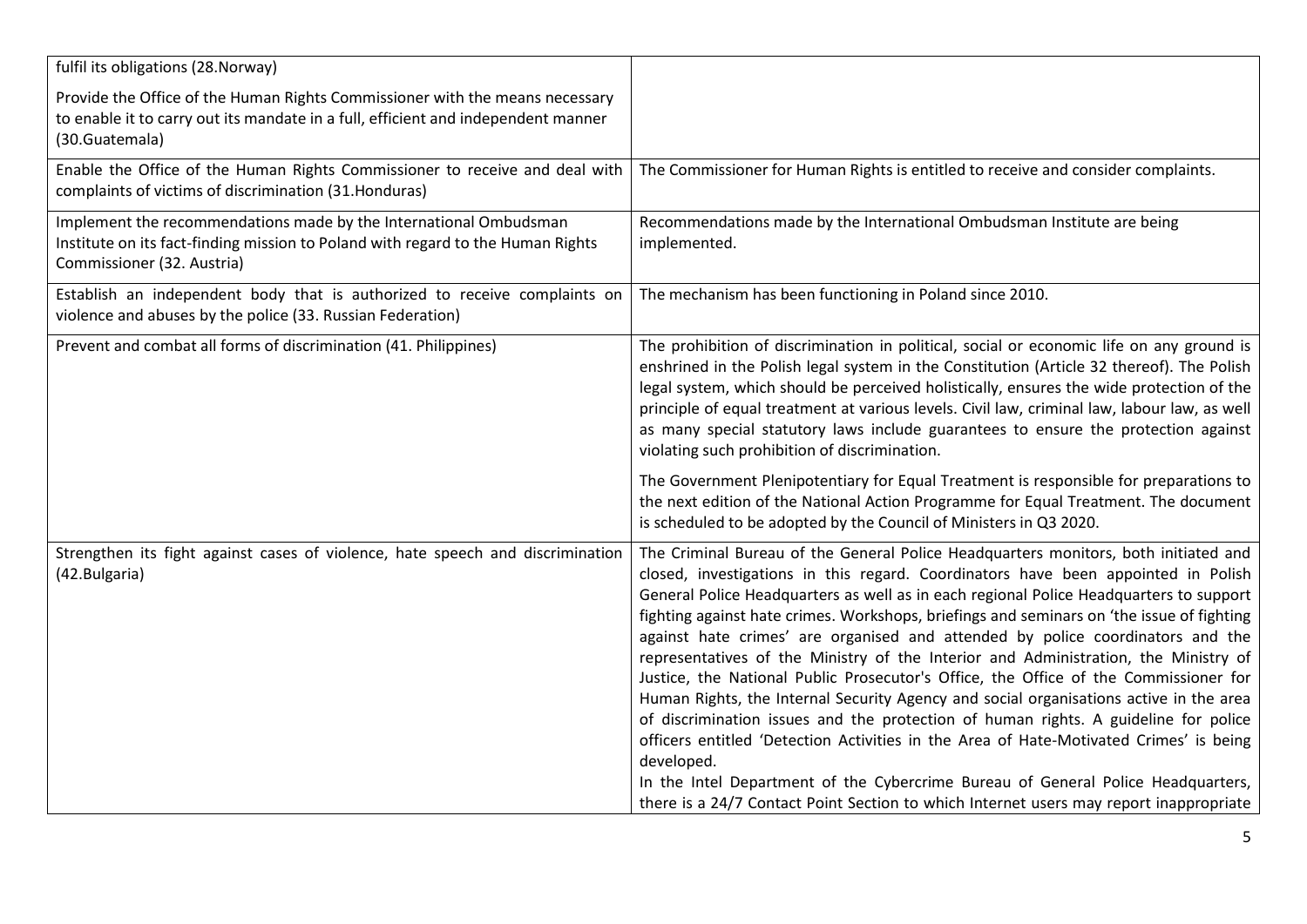|                                                                                                                                                                                                                                                                                                                                                                                                        | on-line content. Contact Point Section has full capabilities of cooperation with private<br>sector and others investigative possibilities implemented in the Cybercrime Bureau such<br>as: Intel Department, Operational Department, Computer Forensic Department. This<br>gives the police full possibilities to bring the offender to court.<br>Each citizen has a right to report a hate speech crime to the public prosecutor's office or<br>the Police. The penalisation of such conduct has been provided for in the Criminal Code.<br>Crimes of this kind are prosecuted ex officio. |
|--------------------------------------------------------------------------------------------------------------------------------------------------------------------------------------------------------------------------------------------------------------------------------------------------------------------------------------------------------------------------------------------------------|---------------------------------------------------------------------------------------------------------------------------------------------------------------------------------------------------------------------------------------------------------------------------------------------------------------------------------------------------------------------------------------------------------------------------------------------------------------------------------------------------------------------------------------------------------------------------------------------|
| Amend its anti-discrimination law in order to ensure that discrimination on any<br>grounds is prohibited in all areas of life (44. Finland)                                                                                                                                                                                                                                                            | The Polish antidiscrimination law treated as a system provides adequate legal                                                                                                                                                                                                                                                                                                                                                                                                                                                                                                               |
| Review its Criminal Code to enhance punishment to combat racially motivated<br>crimes (55. Republic of Korea)                                                                                                                                                                                                                                                                                          | protection against discrimination on any grounds.                                                                                                                                                                                                                                                                                                                                                                                                                                                                                                                                           |
| Amend its Criminal Code, specifically to make the racial motivation of a crime an<br>aggravating circumstance and to allow for enhanced punishment to combat the<br>occurrence of such acts (56. South Africa)                                                                                                                                                                                         |                                                                                                                                                                                                                                                                                                                                                                                                                                                                                                                                                                                             |
| Strengthen the legal framework and implement measures to combat racism<br>and xenophobia and sanction hate crimes, in particular those against migrants in<br>irregular situations (68. Chile)<br>Amend the Criminal Code to provide that crimes motivated by discrimination on<br>the grounds of sexual orientation or gender identity are investigated and<br>prosecuted as hate crimes (72.Belgium) |                                                                                                                                                                                                                                                                                                                                                                                                                                                                                                                                                                                             |
| Amend the Penal Code to provide that crimes motivated by discrimination on any<br>grounds, gender identity and expression and sexual orientation, are investigated<br>and prosecuted as hate crimes (73.Iceland)                                                                                                                                                                                       |                                                                                                                                                                                                                                                                                                                                                                                                                                                                                                                                                                                             |
| Amend the Penal Code to ensure that lesbian, gay, bisexual, transgender and<br>intersex persons are fully protected against discrimination, hate speech and hate<br>crimes based on sexual orientation and gender identity (74.Canada)                                                                                                                                                                 |                                                                                                                                                                                                                                                                                                                                                                                                                                                                                                                                                                                             |
| Strengthen efforts to prevent and combat all forms of discrimination, including<br>by amending relevant legislation and launching awareness-raising campaigns<br>$(43.$ Italy $)$                                                                                                                                                                                                                      | The Government Plenipotentiary for Equal Treatment runs a 2018-2020 project entitled<br>Development and implementation of the comprehensive system of gender equality<br>monitoring and the inter-ministerial model of cooperation for gender equality'.                                                                                                                                                                                                                                                                                                                                    |
| Take steps to ensure the acceptance and the general public knowledge of the<br>existing law on anti-discrimination and to increase the practical use of the law<br>(45. Sweden)                                                                                                                                                                                                                        | The aim of the project is to create a unified system of gender equality monitoring and<br>to implement gender equality policies in government administration entities at the level<br>of voivodships and the central administration.<br>Actions envisaged in the project and the issue of gender discrimination will be                                                                                                                                                                                                                                                                     |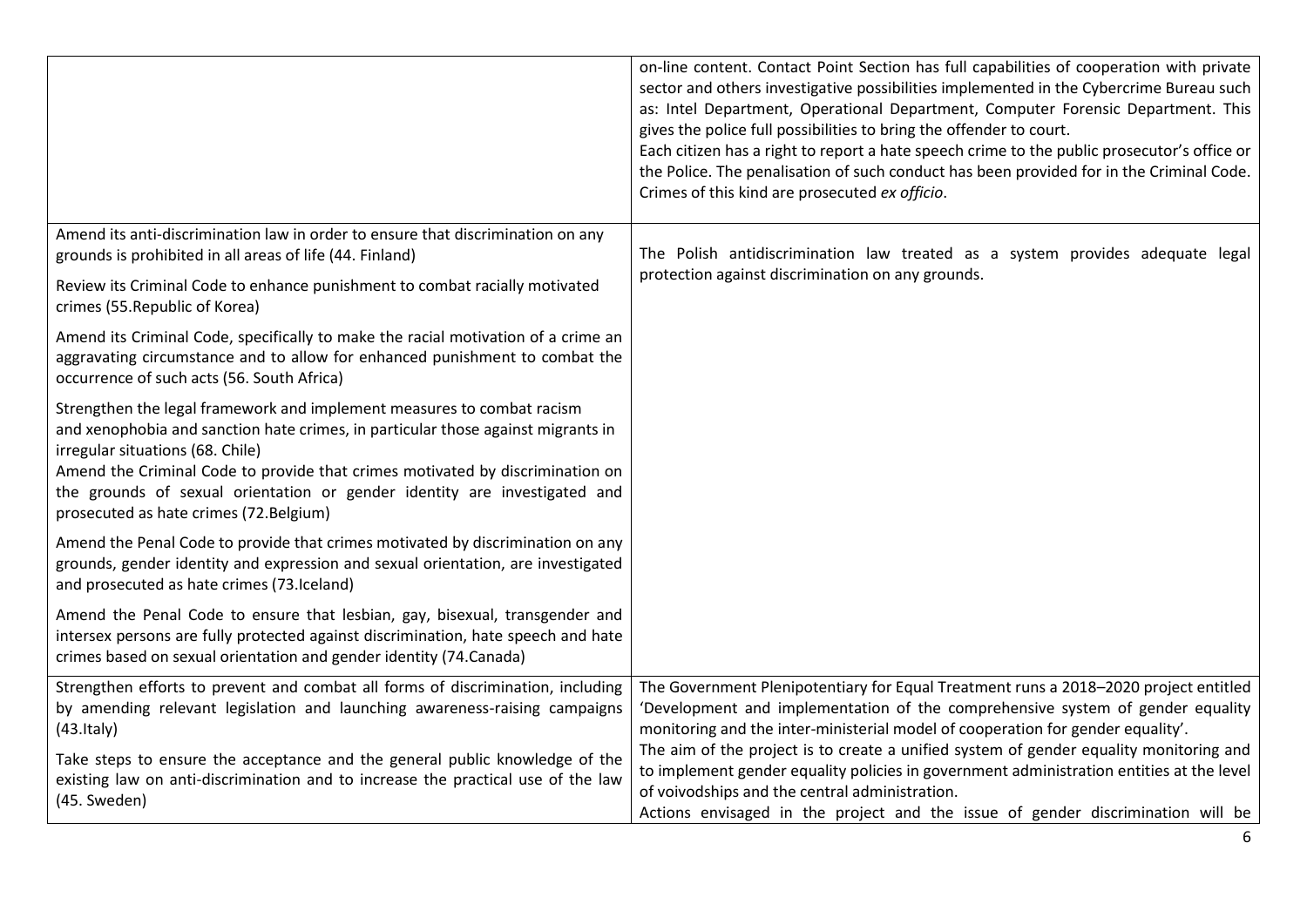|                                                                                                                                                                                                                                                                                                                         | addressed in the project also in the context of age, race, citizenship, ethnic origin,<br>nationality, religion, belief and views, as well as in the context of various areas of social,<br>economic and political life.<br>In 2018, an independent evaluation of the National Action Programme for Equal<br>Treatment for 2013-2016 was carried out as part of the project, and a workshop<br>session for equal treatment coordinators and plenipotentiaries was organised. |
|-------------------------------------------------------------------------------------------------------------------------------------------------------------------------------------------------------------------------------------------------------------------------------------------------------------------------|------------------------------------------------------------------------------------------------------------------------------------------------------------------------------------------------------------------------------------------------------------------------------------------------------------------------------------------------------------------------------------------------------------------------------------------------------------------------------|
| Improve further its non-discrimination legislation by criminalizing hate crimes on<br>the grounds of age, disability, sexual orientation and gender identity, while taking<br>the measures necessary to combat discrimination based on race, sex, nationality,<br>ethnicity, religion or any other grounds (46. Brazil) | The Polish antidiscrimination law treated as a system provides adequate legal<br>protection against discrimination on any grounds.                                                                                                                                                                                                                                                                                                                                           |
| Amend the Penal Code to provide that crimes motivated by discrimination on any<br>grounds, including disability, gender identity and expression and sexual<br>orientation, are included in the Code and therefore can be investigated and<br>prosecuted as hate crimes (47. Norway)                                     | The response of the Government of Poland with regard to recommendations number<br>120.46 and 120.47 should be replaced by: "noted see 120.44"                                                                                                                                                                                                                                                                                                                                |
| Harmonize the Act on Equal Treatment with the international human rights<br>instruments ratified by Poland (48. Honduras)                                                                                                                                                                                               | The recommendation has been implemented: the Act of 3 December 2010 on the<br>implementation of some regulations of the European Union regarding equal treatment<br>complies with Poland's international obligations.                                                                                                                                                                                                                                                        |
| Amend the Act on Equal Treatment in order to prohibit discrimination, in a<br>comprehensive manner, including on the basis of sexual orientation and gender<br>identity, in all areas and sectors, in particular taking into account access to<br>education, health, social protection and housing (49. Mexico)         | The prohibition of discrimination in political, social or economic life on any ground is<br>enshrined in the Polish legal system in the Constitution (Article 32 thereof). The Polish<br>legal system ensures the wide protection of the principle of equal treatment at various<br>levels. Civil law, criminal law, labour law, as well as many special statutory laws include                                                                                              |
| Extend its anti-discrimination laws and hate crime legislation to ensure equal<br>treatment and broad protection for all from discrimination, regardless of sexual<br>orientation and gender identity (50. United Kingdom of Great Britain and<br>Northern Ireland)                                                     | guarantees to ensure the protection against violating such prohibition of discrimination.                                                                                                                                                                                                                                                                                                                                                                                    |
| Redouble efforts to combat racial discrimination, xenophobia and related<br>intolerance (51. Angola)                                                                                                                                                                                                                    | Training sessions designed as workshops are organised for the Police to cover the topic<br>of ensuring security in the ethnically diversified society and equipping the police with                                                                                                                                                                                                                                                                                          |
| Adopt further measures to address racism and support community tolerance (52.<br>Australia)                                                                                                                                                                                                                             | legal instruments to fight against racial discrimination, xenophobia and other<br>manifestations of intolerance, including hate speech. One of the adopted legal<br>instruments is the monitoring of initiated and closed investigations in the area in                                                                                                                                                                                                                      |
| Highlight in its next report the measures against perpetrators in combating racist<br>crimes (53. Bangladesh)                                                                                                                                                                                                           | question.<br>An initiative has been taken to ensure effective prosecution of race hate crimes and                                                                                                                                                                                                                                                                                                                                                                            |
| Take measures to reduce the number of crimes committed based on xenophobia                                                                                                                                                                                                                                              | race cybercrimes. Coordinators for this type of crimes had been appointed in                                                                                                                                                                                                                                                                                                                                                                                                 |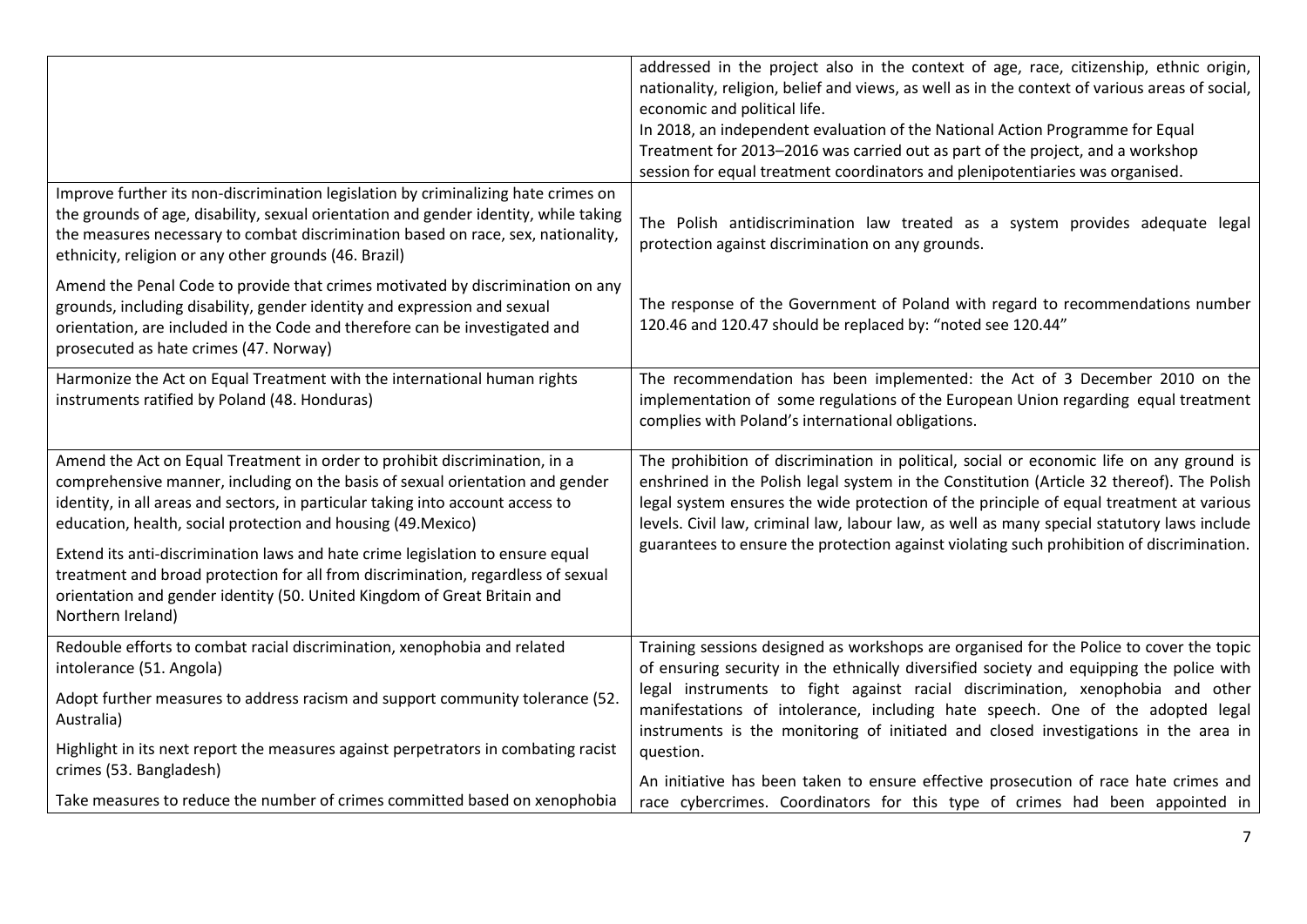| and racial intolerance (54. Russian Federation)<br>Strengthen and continue the national measures to combat racism, xenophobia<br>and hate crimes (60. Egypt)<br>Strengthen legal and other measures to address bias-motivated crimes and<br>ensure the prompt and effective prosecution of racist and xenophobic hate<br>crimes (62. Islamic Republic of Iran)<br>Continue to strengthen measures to prevent discrimination and hate crimes,<br>especially against migrants, through training and dissemination programmes on<br>obligations and commitments on human rights (69. Indonesia)<br>Strengthen measures aiming at combating discrimination, racism and xenophobia<br>in the country, notably against migrants, asylum seekers and the Roma<br>community (70. Côte d'Ivoire)<br>Combat violence and discrimination against lesbian, gay, bisexual, transgender<br>and intersex persons (71. United States of America) | Cybercrime Bureau of the General Police Headquarters as well as in each regional Police<br>Headquarters.<br>The Government Plenipotentiary for Equal Treatment is responsible for preparations to<br>the next edition of the National Action Programme for Equal Treatment. The document<br>is scheduled to be adopted by the Council of Ministers in Q3 2020.<br>As for Recommendation No. $70 - As$ the Roma are particularly prone to hate crimes, an<br>important tool to prevent and combat such issues is operational cooperation at the<br>regional level between the Voivodship Chief Officers' Plenipotentiaries for Human<br>Rights and Voivodship Governor's Plenipotentiaries for Ethnic and National Minorities.                                                                                                                |
|----------------------------------------------------------------------------------------------------------------------------------------------------------------------------------------------------------------------------------------------------------------------------------------------------------------------------------------------------------------------------------------------------------------------------------------------------------------------------------------------------------------------------------------------------------------------------------------------------------------------------------------------------------------------------------------------------------------------------------------------------------------------------------------------------------------------------------------------------------------------------------------------------------------------------------|----------------------------------------------------------------------------------------------------------------------------------------------------------------------------------------------------------------------------------------------------------------------------------------------------------------------------------------------------------------------------------------------------------------------------------------------------------------------------------------------------------------------------------------------------------------------------------------------------------------------------------------------------------------------------------------------------------------------------------------------------------------------------------------------------------------------------------------------|
| Give the appropriate training to the Polish police and other public bodies<br>responsible for victim support services to assist the victims of hate crimes (63.<br>Ireland)                                                                                                                                                                                                                                                                                                                                                                                                                                                                                                                                                                                                                                                                                                                                                      | The issues of supporting the victims of hate crimes are raised during training courses for<br>police officers. As part of their training sessions, police officers develop skills related to<br>ensuring a sense of security to the aggrieved person while police officers perform their<br>duties. An important element of the training sessions is to present solutions, methods<br>and techniques applied during interviews and adjusting them to individual needs of the<br>aggrieved person. Additionally, during the modules devoted to psychology, ethics and<br>human rights, police officers are made more sensitive to the question of respecting<br>dignity and showing empathy towards victims. The Police Training Centre organises a<br>specialised course on the prevention of hate crimes and 'Managing hate crime victims'. |
| Denounce publicly at the highest levels of Government anti-Semitic and other                                                                                                                                                                                                                                                                                                                                                                                                                                                                                                                                                                                                                                                                                                                                                                                                                                                     | The Government Plenipotentiary for Equal Treatment is responsible for preparations to                                                                                                                                                                                                                                                                                                                                                                                                                                                                                                                                                                                                                                                                                                                                                        |
| hate speech and acts, and support tolerance awareness-raising and training                                                                                                                                                                                                                                                                                                                                                                                                                                                                                                                                                                                                                                                                                                                                                                                                                                                       | the next edition of the National Action Programme for Equal Treatment. The document                                                                                                                                                                                                                                                                                                                                                                                                                                                                                                                                                                                                                                                                                                                                                          |
| efforts (57. United States of America)                                                                                                                                                                                                                                                                                                                                                                                                                                                                                                                                                                                                                                                                                                                                                                                                                                                                                           | is scheduled to be adopted by the Council of Ministers in Q3 2020. In 2017, the                                                                                                                                                                                                                                                                                                                                                                                                                                                                                                                                                                                                                                                                                                                                                              |
|                                                                                                                                                                                                                                                                                                                                                                                                                                                                                                                                                                                                                                                                                                                                                                                                                                                                                                                                  | Government Plenipotentiary for Equal Treatment issued a statement on incidents of                                                                                                                                                                                                                                                                                                                                                                                                                                                                                                                                                                                                                                                                                                                                                            |
| Take an active stance in combating and raising awareness against racism and                                                                                                                                                                                                                                                                                                                                                                                                                                                                                                                                                                                                                                                                                                                                                                                                                                                      | racist and xenophobic nature witnessed during the Independence March held on 11                                                                                                                                                                                                                                                                                                                                                                                                                                                                                                                                                                                                                                                                                                                                                              |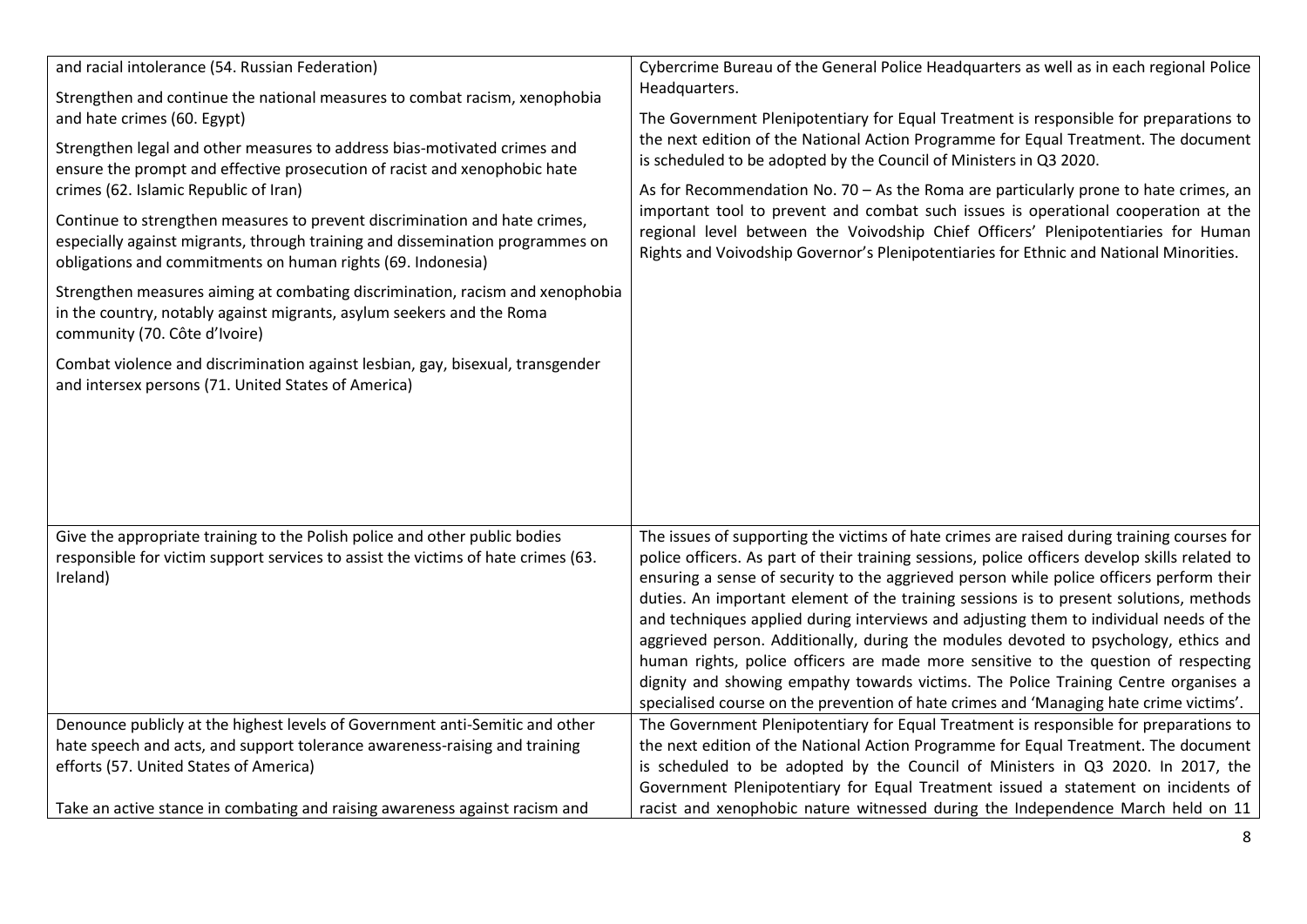| intolerant political rhetoric and strengthen legal and other measures to address<br>bias-motivated crimes (58.Turkey)                                                           | November 2017. He expressed his objection to such acts and to the use of hateful<br>language - one of the most harmful and socially dangerous forms of discrimination. He                                                                                                                                                                                                                                                                                                                                                                                                                                                                                                                                                                                                                                                                                                                                                                                                                                                                                                                                                                                                                                                                                                                                                                                                                                                                                                                                                                                                             |
|---------------------------------------------------------------------------------------------------------------------------------------------------------------------------------|---------------------------------------------------------------------------------------------------------------------------------------------------------------------------------------------------------------------------------------------------------------------------------------------------------------------------------------------------------------------------------------------------------------------------------------------------------------------------------------------------------------------------------------------------------------------------------------------------------------------------------------------------------------------------------------------------------------------------------------------------------------------------------------------------------------------------------------------------------------------------------------------------------------------------------------------------------------------------------------------------------------------------------------------------------------------------------------------------------------------------------------------------------------------------------------------------------------------------------------------------------------------------------------------------------------------------------------------------------------------------------------------------------------------------------------------------------------------------------------------------------------------------------------------------------------------------------------|
| Adopt a comprehensive national action plan against racism and adopt clear<br>measures to combat effectively racially motivated violence (61. Botswana)                          | emphasised that such conduct was unlawful and needed to be prosecuted.<br>The National Prosecutor's Office continues its work aimed at the effective prosecution<br>of hate crimes and at the protection of victims. The National Prosecutor's Office<br>regularly collects and analyses data on proceedings regarding this type of crimes and<br>reports are elaborated. Proceedings related to hate crimes on the ground of national,<br>ethnic, religious differences are carried out by specifically assigned and specialised<br>prosecutors. In Regional and Circuit Prosecutors' Offices there are consultants and<br>coordinators specialising in such crimes. On 26 February 2014 the General Prosecutor<br>issued the guidelines on preparatory proceedings regarding hate crimes.<br>The National Prosecutor's Office continues its work aimed at combating on-line hate<br>speech effectively. On 29 October 2012, the General Prosecutor issued guidelines on<br>the involvement of a public prosecutor in private prosecution proceedings. The<br>guidelines refer also to the cases of prosecuting on-line hate speech which do not<br>belong to the group of crimes prosecuted ex officio, but are prosecuted based on<br>private prosecution. The guidelines state, in particular, that one of premises for the<br>prosecutor's initiating the ex officio prosecution of such crimes may be objective<br>difficulties in establishing personal data of a perpetrator by the aggrieved person, in<br>particular, if the crime was committed via telephone or Internet. |
| Ensure the effective enforcement of laws by which any party or organization that<br>encourages or incites racial discrimination is declared illegal (59. Russian<br>Federation) | Pursuant to Article 188 (4) of the Constitution of the Republic of Poland, the<br>examination of the constitutionality of objectives and activities pursued by political<br>parties remains a matter under the remit of the Constitutional Tribunal.                                                                                                                                                                                                                                                                                                                                                                                                                                                                                                                                                                                                                                                                                                                                                                                                                                                                                                                                                                                                                                                                                                                                                                                                                                                                                                                                  |
|                                                                                                                                                                                 | Within the National Prosecutor's Office, it is the Bureau for Constitutional Affairs that is<br>responsible for cases concerning the constitutionality of objectives and activities<br>pursued by political parties. The Bureau takes steps based on data obtained from<br>organisational units of the National Prosecutor's Office and based on information<br>received from external parties.                                                                                                                                                                                                                                                                                                                                                                                                                                                                                                                                                                                                                                                                                                                                                                                                                                                                                                                                                                                                                                                                                                                                                                                       |
|                                                                                                                                                                                 | The applicable legal regulations and adopted organisational arrangements make it<br>possible to actually eliminate from public life any political parties that instigate racial<br>discrimination. In 2017-2018 no circumstances were identified that could serve as<br>grounds for taking steps to de-legalise any of the political parties existing in Poland on<br>the ground of promoting racism.                                                                                                                                                                                                                                                                                                                                                                                                                                                                                                                                                                                                                                                                                                                                                                                                                                                                                                                                                                                                                                                                                                                                                                                 |
|                                                                                                                                                                                 | Natural persons and legal entities may file motions to cause the dissolution by the court                                                                                                                                                                                                                                                                                                                                                                                                                                                                                                                                                                                                                                                                                                                                                                                                                                                                                                                                                                                                                                                                                                                                                                                                                                                                                                                                                                                                                                                                                             |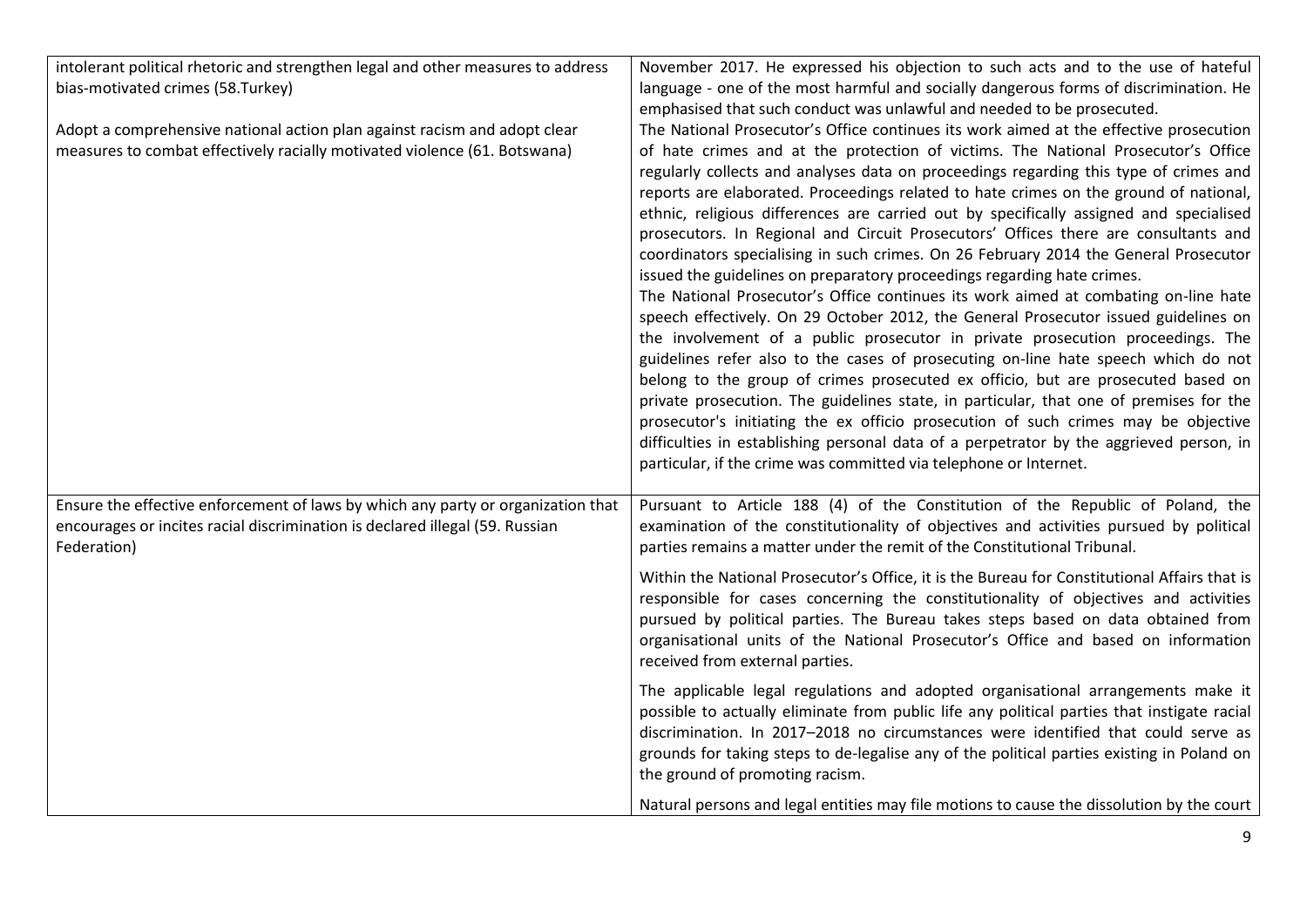|                                                                                                                                                              | of any organisation that promotes racism and xenophobia. The motions are processed<br>in accordance with the provisions of the Act of 7 April 1989 - Law on Associations. A<br>motion to dissolve an association may be filed with the court by a supervisory body or a<br>prosecutor.                                                                                                                                                                                                                                                                                                                                                                                                                                                                                                         |
|--------------------------------------------------------------------------------------------------------------------------------------------------------------|------------------------------------------------------------------------------------------------------------------------------------------------------------------------------------------------------------------------------------------------------------------------------------------------------------------------------------------------------------------------------------------------------------------------------------------------------------------------------------------------------------------------------------------------------------------------------------------------------------------------------------------------------------------------------------------------------------------------------------------------------------------------------------------------|
|                                                                                                                                                              | Upon the request of such bodies, the court may reprimand the authorities of the<br>association, repeal any resolution of the association that is unlawful or does not comply<br>with the association's statute or it may dissolve the association if its activities constitute<br>gross or persistent violation of law or the association's statute and there is no prospect<br>of reinstating activity that complies with law.                                                                                                                                                                                                                                                                                                                                                                |
| Take additional serious measures to combat xenophobia, hate speech and<br>discrimination based on race, nationality, ethnicity and religion (64. Kyrgyzstan) | A legislative process aimed at introducing an appropriate and adequate system of<br>penalties for such crimes as hate speech, encouraging (inciting) to hate, racial<br>discrimination, religious discrimination, etc. is being improved. This is achieved by<br>collecting various pieces of information and analysing them in order to estimate the<br>scale and gravity of hate crimes, among others in terms of various kind of motivations,<br>types of acts, places where such crimes are committed and personal profiles of<br>suspects.                                                                                                                                                                                                                                                |
| Develop effective law enforcement tools to monitor and prevent online hate<br>crimes (65. Israel)                                                            | The General Police Headquarters (KGP) operates the 24/7 Service Section to which<br>Internet users may report inappropriate on-line content. The monitoring of widely<br>understood hate speech issues is carried out also by cybercrime combating units<br>established in all Voivodship Police Headquarters and in the Capital City Police<br>Headquarters. Coordinators for combating on-line hate crimes were appointed<br>Cybercrime Bureau of the General Police Headquarters.<br>Cybercrime Bureau of the General Police Headquarters started its cooperation with<br>Dyżurnet.pl team. This initiative is aimed at counteracting distribution of illegal and<br>harmful content depicting sexual exploitation of minors, as well as any content of racist<br>and xenophobic character. |
| Continue to collaborate with sporting associations with a view to promoting<br>tolerance and diversity (66. Algeria)                                         | This recommendation is implemented among others by means of making specific<br>assumptions in the Sport Development Programme for the period up to 2020, Good<br>Governance Code for Polish Sports Federations, and by means of measures undertaken<br>by the Ministry of Sport and Tourism.                                                                                                                                                                                                                                                                                                                                                                                                                                                                                                   |
|                                                                                                                                                              | The Programme of Sport Development is a strategic document outlining the objectives,<br>priorities and directions of interventions in the area of sport. The activities are aimed,<br>on the one hand, at supporting social activities in the field of sport (sport volunteering,<br>local sport initiatives), and on the other hand, at social inclusion through sport for<br>groups usually less involved in sport and recreation (people with disabilities, people in                                                                                                                                                                                                                                                                                                                       |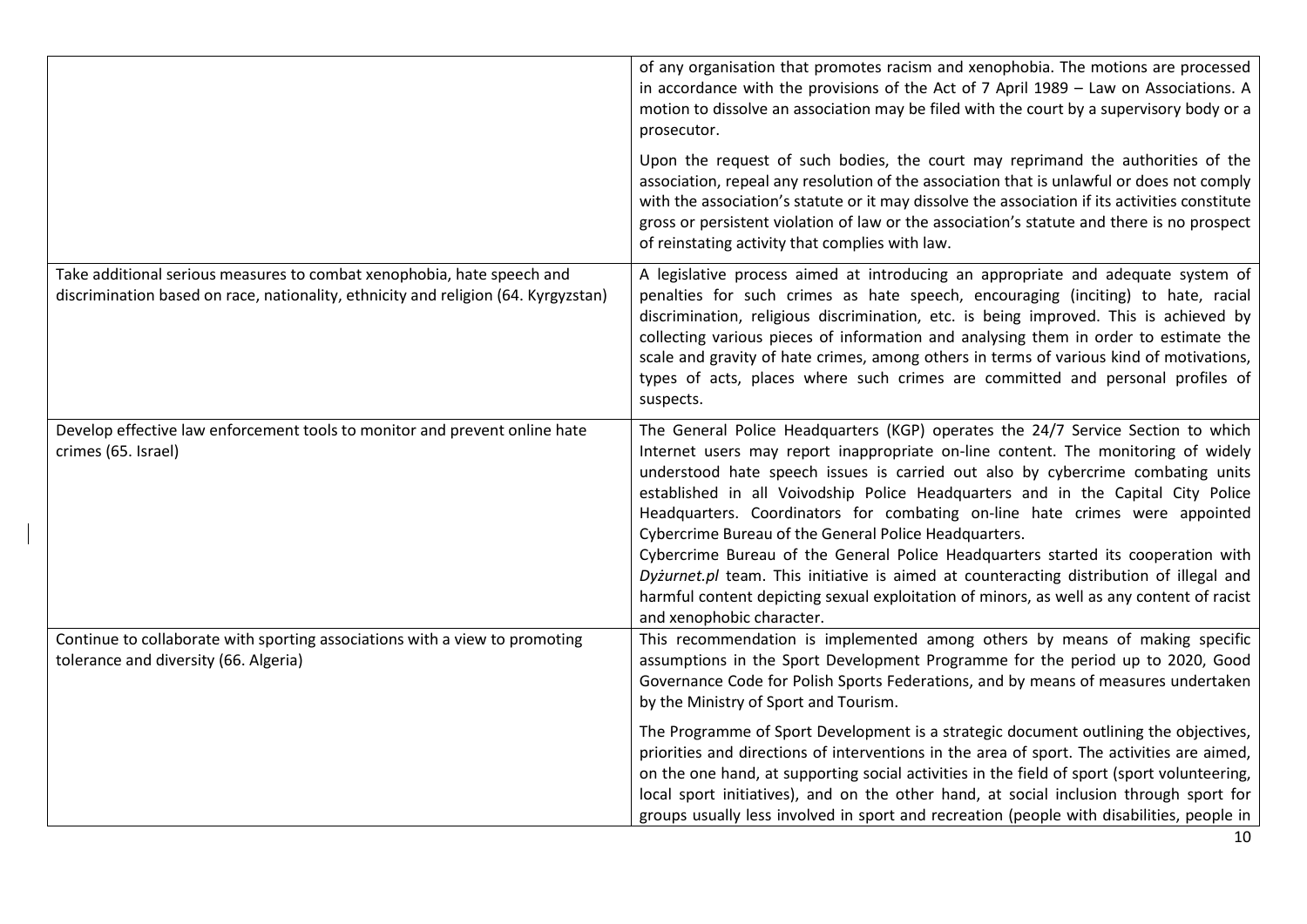|                                                                                                                                                                                                                                                                                                                                                                                                                                                                                                                               | poverty, women). Actions to promote tolerance and diversity are included in<br>'SUPPORTERS TOGETHER Programme of the Ministry of Sport and Tourism' (2018).                                                                                                                                                                                                                                                                                                                                                                                                                                                                                                                                                                                                                                                                                                                                          |
|-------------------------------------------------------------------------------------------------------------------------------------------------------------------------------------------------------------------------------------------------------------------------------------------------------------------------------------------------------------------------------------------------------------------------------------------------------------------------------------------------------------------------------|------------------------------------------------------------------------------------------------------------------------------------------------------------------------------------------------------------------------------------------------------------------------------------------------------------------------------------------------------------------------------------------------------------------------------------------------------------------------------------------------------------------------------------------------------------------------------------------------------------------------------------------------------------------------------------------------------------------------------------------------------------------------------------------------------------------------------------------------------------------------------------------------------|
| Establish awareness campaigns on discrimination against members of the Roma<br>community (67. Timor-Leste)                                                                                                                                                                                                                                                                                                                                                                                                                    | As far as the Roma are concerned, social inclusion strategies targeted at this group have<br>been conducted in Poland since 2001. Indeed, they serve as a mechanism/tools to<br>create a level-playing field for the Roma community in their access to public services,<br>such as education, housing, healthcare and employment.                                                                                                                                                                                                                                                                                                                                                                                                                                                                                                                                                                    |
|                                                                                                                                                                                                                                                                                                                                                                                                                                                                                                                               | As part of these strategies, educational activities are carried out, among others, to<br>prevent discrimination (social campaigns, training sessions for teachers, promotion of<br>Roma culture, etc.).                                                                                                                                                                                                                                                                                                                                                                                                                                                                                                                                                                                                                                                                                              |
| Strengthen the protection of individuals against discrimination, including based<br>on sexual orientation or gender identity, inter alia, by allowing the legal status of<br>same-sex couples, and in that regard pass a law on civil union or registered<br>partnership (76.Czechia)                                                                                                                                                                                                                                         | Preventing and combating all forms of discrimination is an ongoing task of public<br>authorities.<br>Poland has no immediate plans to introduce new regulations on partnerships.                                                                                                                                                                                                                                                                                                                                                                                                                                                                                                                                                                                                                                                                                                                     |
| Strengthen efforts to protect lesbian, gay, bisexual, transgender and intersex<br>persons against violence and discrimination, including by including sexual<br>orientation and gender identity in hate speech provisions, by making provisions<br>in law for same-sex civil partnership or marriage, and by making arrangements<br>for the relevant Polish authorities to provide Polish citizens wishing to marry or<br>otherwise register a same-sex relationship abroad with all necessary<br>documentation (77. Ireland) | Polish law defines marriage as a union between a woman and a man. To enter into<br>marriage abroad, Polish citizens are issued certificates to the effect that they are<br>allowed to do so under Polish laws. A document that attests to the lack of obstacles to<br>entering into marriage applies only to a man and a woman because, as indicated above,<br>only persons of different sex may enter into marriage under Polish law.                                                                                                                                                                                                                                                                                                                                                                                                                                                               |
| Consider to increase the level of official development assistance (78. Sierra<br>Leone)                                                                                                                                                                                                                                                                                                                                                                                                                                       | Financial allocations for development cooperation programmes are being increased<br>systematically. Since 2004 the amount of aid provided by Poland has increased sixfold.<br>Polish ODA has been steadily increasing in absolute figures. In Millions of US Dollar:<br>2015 - 440.89; 2016 - 662.95; 2017 - 679.46; 2018 -766.04; 2019 - 860 (estimation).                                                                                                                                                                                                                                                                                                                                                                                                                                                                                                                                          |
| Strengthen the oversight of Polish companies operating abroad with regard to<br>any negative impact their activities might have on the enjoyment of human<br>rights, particularly in conflict areas, including situations of foreign occupation,<br>where there are heightened risks of human rights abuses (79. State of Palestine)                                                                                                                                                                                          | On 29 May 2017, the Polish Government adopted the National Action Plan for the<br>Implementation of UN Guiding Principles on Business and Human Rights for 2017-<br>2020', aimed at Poland's full implementation of the guiding principles adopted in 2011<br>by the UN Human Rights Council. The plan was designed based on three pillars included<br>in the Guiding Principles: (1) the State duty to protect human rights; (2) the corporate<br>responsibility to respect human rights; (3) access to remedy. By the implementation of<br>the UN Guiding Principles, the plan is, first and foremost, supposed to increase the<br>protection of human rights and extend the possibilities of seeking justice if such rights<br>are violated by businesses. The plan included information on the Government's<br>activities related to corporate social responsibility and references to strategic |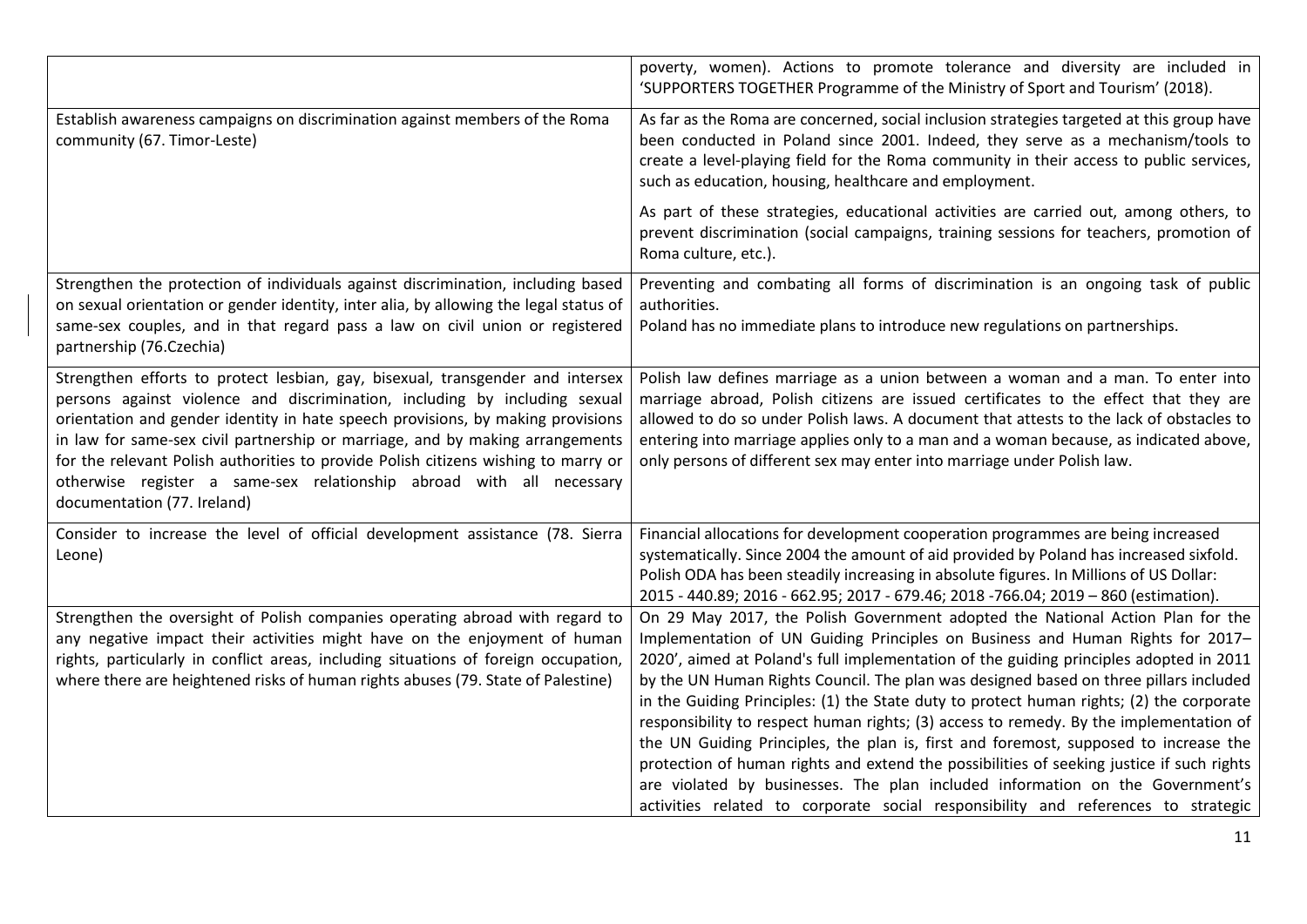|                                                                                                                                                                                                                                       | documents in this area, which illustrates the conscious policy of the State pursued in<br>order to support business and at the same time to emphasise the need to respect<br>human rights by such businesses.                                                                                                                                                                                                                                                                                                                                                                                                                                                                                                                                                                      |
|---------------------------------------------------------------------------------------------------------------------------------------------------------------------------------------------------------------------------------------|------------------------------------------------------------------------------------------------------------------------------------------------------------------------------------------------------------------------------------------------------------------------------------------------------------------------------------------------------------------------------------------------------------------------------------------------------------------------------------------------------------------------------------------------------------------------------------------------------------------------------------------------------------------------------------------------------------------------------------------------------------------------------------|
| Review counter-terrorism legislation and ensure that any interference with the<br>right to privacy therein complies with the principles of legality, necessity and<br>proportionality (80. Greece)                                    | Any restrictions of the right to privacy provided for in the Act on Countering Terrorism<br>are necessary to ensure security and public order in the light of current terrorist<br>threats, and therefore they are proportional to the level of threats. As a rule, such<br>measures must be approved by the Public Prosecutor General, while some solutions<br>may only be applied after a relevant order is issued by the Regional Court in Warsaw.                                                                                                                                                                                                                                                                                                                              |
| Consider incorporating in its legal order the definition of torture according to<br>international standards (81. Peru)                                                                                                                | In spite of the fact that the Polish Penal Code does not contain a separate torture crime,<br>all elements specified in the definition of torture in CAT are penalised in Poland - they<br>meet the statutory definition of various crimes contained in Polish Penal Code.<br>Notwithstanding this, the Ministry of Justice continues analytical works aiming at<br>evaluation of the justified character of introducing the definition of torture to the Polish<br>Penal Code.                                                                                                                                                                                                                                                                                                    |
| Adopt measures to improve detention conditions in Polish prisons (82. Russian<br>Federation)<br>Make further efforts towards improving the conditions in prisons and complying<br>with relevant international standards (83. Romania) | The Prison Service, constantly and systematically, run projects aimed at improving<br>sanitary and living conditions of prisoners. Such actions involve, first and foremost:<br>separating sanitary annexes in multiple-occupancy dormitory cells, providing hot water<br>in dormitory cells, ensuring two baths per week for prisoners, ensuring nutrition<br>compatible with health and religious or cultural requirements. Additionally, the Prison<br>Service, in pursuit of the humanitarian execution of imprisonment sentences, makes an<br>effort to adjust dormitory pavilions to the needs of people with disabilities, including to<br>eliminate architectural barriers in order to minimise the level of severity of the<br>imprisonment for people with disabilities. |
| Take into thorough consideration the recommendations of the Venice<br>Commission in the process of elaborating national legislation (84. Ukraine)                                                                                     | The Venice Commission's opinions are taken into account in the process of amending<br>Polish law.                                                                                                                                                                                                                                                                                                                                                                                                                                                                                                                                                                                                                                                                                  |
| Implement the recommendations issued by the Venice Commission and the<br>European Commission with regard to the rule of law (85. Sweden)                                                                                              |                                                                                                                                                                                                                                                                                                                                                                                                                                                                                                                                                                                                                                                                                                                                                                                    |
| Take measures to protect the independence and impartiality of the judiciary (86.<br>Guatemala)                                                                                                                                        | The Polish constitution and lower rank law provisions fully guarantee the independence<br>of<br>the judiciary.                                                                                                                                                                                                                                                                                                                                                                                                                                                                                                                                                                                                                                                                     |
| Ensure reform efforts respect and strengthen judicial independence and improve<br>delivery of justice (87. United States of America)                                                                                                  | Recognizing the expectations of the Polish nation and the popular demand for reform of<br>the judiciary system, reforms aimed at improving the functioning of justice have been                                                                                                                                                                                                                                                                                                                                                                                                                                                                                                                                                                                                    |
| Implement the recommendations of the Human Rights Committee regarding the                                                                                                                                                             | recently launched in Poland. Legislative process is still pending as the strive for full<br>reform of the judiciary system in Poland continues. The Polish constitution and lower                                                                                                                                                                                                                                                                                                                                                                                                                                                                                                                                                                                                  |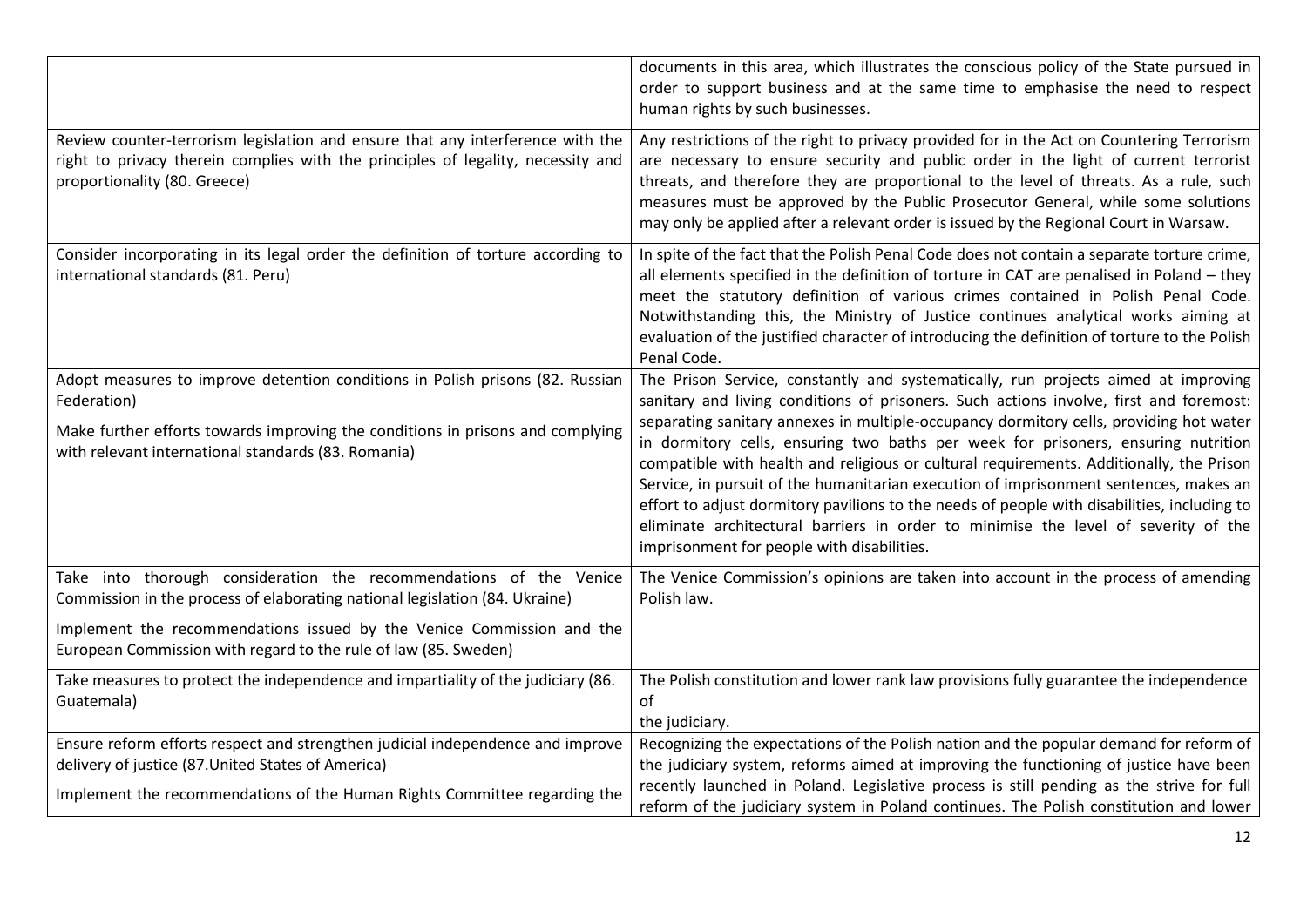| full independence and impartiality of the judiciary (88. Belgium)                                                                                                                                                                                                                                                                                                                                                                                                                                                                                 | rank law                                                                                                                                                                                                                              |
|---------------------------------------------------------------------------------------------------------------------------------------------------------------------------------------------------------------------------------------------------------------------------------------------------------------------------------------------------------------------------------------------------------------------------------------------------------------------------------------------------------------------------------------------------|---------------------------------------------------------------------------------------------------------------------------------------------------------------------------------------------------------------------------------------|
| Take the measures necessary in the context of the judicial reform and the reform<br>of the national judicial council to guarantee the separation of powers and the<br>independence of the judicial system (89. Switzerland);                                                                                                                                                                                                                                                                                                                      | provisions fully guarantee the independence of the judiciary                                                                                                                                                                          |
| Uphold the independence of the judiciary, including by maintaining the<br>procedures of nominations and promotions of judges by decisions of the judiciary<br>in accordance with the Polish Constitution and international standards (90.<br>Austria)                                                                                                                                                                                                                                                                                             |                                                                                                                                                                                                                                       |
| Ensure that any reform of the justice system takes place only after careful<br>consultation with the representatives of the legal professions, and that it is in line<br>with international standards of judicial independence described by, for example,<br>the International Covenant on Civil and Political Rights, the Basic Principles on the<br>Independence of the Judiciary and the advisory bodies to the Council of Europe,<br>particularly the Venice Commission and the Consultative Council of European<br>Judges (101. Netherlands) |                                                                                                                                                                                                                                       |
| Respect the integrity and independence of the Constitutional Court (91. Chile)                                                                                                                                                                                                                                                                                                                                                                                                                                                                    | The Constitutional Tribunal (CT) is an independent institution in Poland. Regulations on                                                                                                                                              |
| Adopt the measures necessary to protect and preserve the independence of the<br>Constitutional Court and implementation of its judgments (92. Spain)                                                                                                                                                                                                                                                                                                                                                                                              | its functioning adopted by Parliament in late 2016 are in line with the relevant<br>European standards. These regulations comprehensively govern the CT's operations<br>and take into account many Venice Commission recommendations. |
| Take immediate measures to restore the independence, integrity and effective<br>functioning of the Constitutional Tribunal and its judges, including by amending<br>pertinent legislation (93.Canada)                                                                                                                                                                                                                                                                                                                                             |                                                                                                                                                                                                                                       |
| Ensure the independent functioning and decision-making of the Constitutional<br>Court free from any political interference as a fundamental pillar of democracy,<br>rule of law and human rights protection (94.Czechia)                                                                                                                                                                                                                                                                                                                          |                                                                                                                                                                                                                                       |
| Ensure the independence of the judiciary in order to safeguard the rule of law by<br>taking immediate steps to ensure that the Constitutional Tribunal is able to<br>deliver effective constitutional reviews (95. Denmark)                                                                                                                                                                                                                                                                                                                       |                                                                                                                                                                                                                                       |
| Guarantee, including within the draft constitutional reform announced on 3 May<br>2017, fundamental freedoms and the independence, integrity and efficiency of<br>the justice system, in particular concerning the execution of the constitutional<br>review (96. France)                                                                                                                                                                                                                                                                         | The principles referred to in the recommendation are the bedrock of the Polish legal<br>order, and even in the event that the Constitution is amended, they will surely be<br>guaranteed.                                             |
| Take into account the opinion formulated on 14 October 2016 by the Venice                                                                                                                                                                                                                                                                                                                                                                                                                                                                         | The Venice Commission's opinion taken into account in the process of amending Polish                                                                                                                                                  |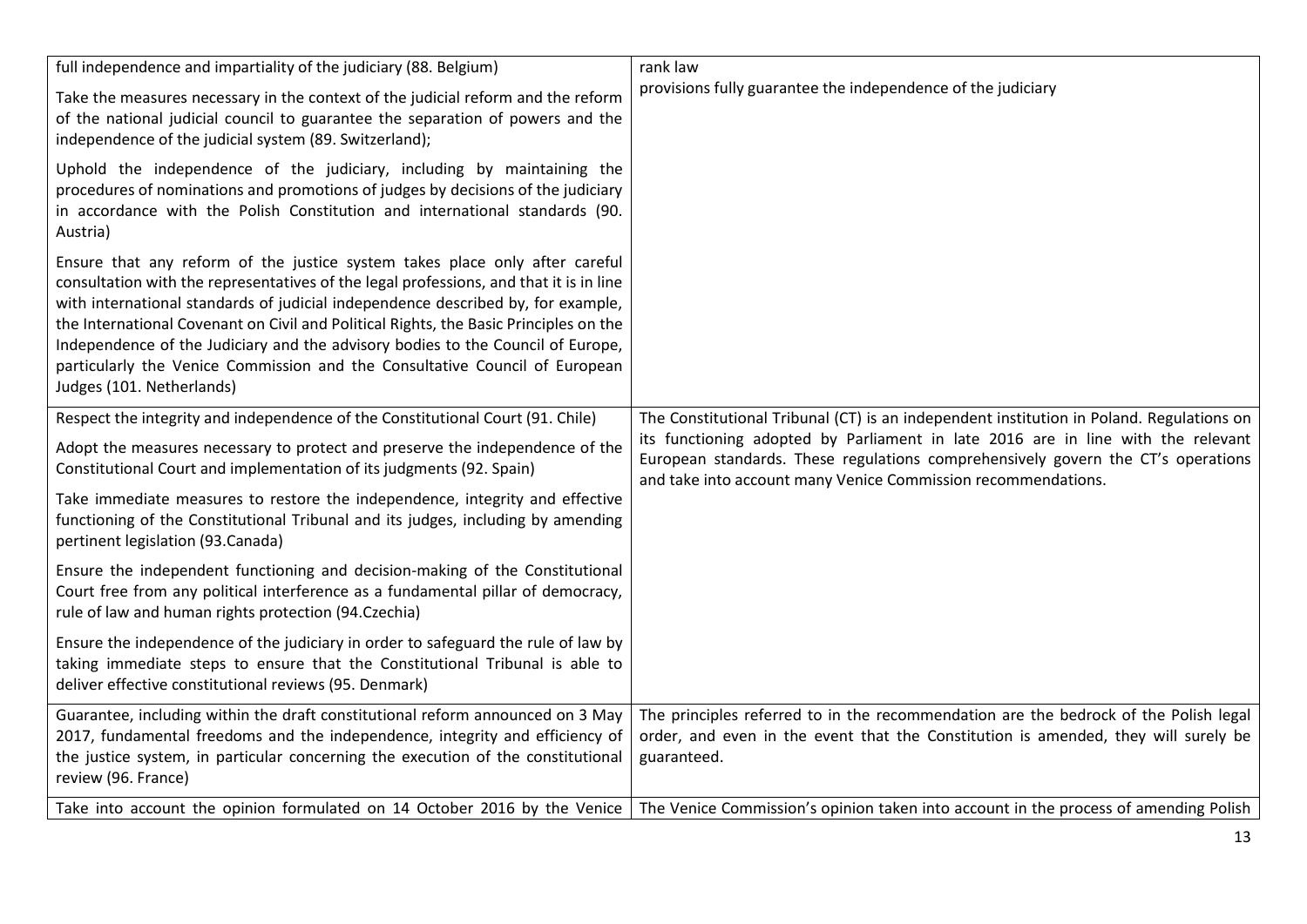| Commission of the Council of Europe on the Act on the Constitutional Tribunal<br>(97. Switzerland)                                                                                                                                                                                                                                                                                                           | law on the Constitutional Tribunal (CT). Many recommendations of the Venice<br>Commission have been accepted, among them the ones concerning the number of CT<br>judges needed for a full bench and the majority needed to pass a ruling.                                                                                                                                                                                                                                                                                                                                                                                                                                                                                                      |
|--------------------------------------------------------------------------------------------------------------------------------------------------------------------------------------------------------------------------------------------------------------------------------------------------------------------------------------------------------------------------------------------------------------|------------------------------------------------------------------------------------------------------------------------------------------------------------------------------------------------------------------------------------------------------------------------------------------------------------------------------------------------------------------------------------------------------------------------------------------------------------------------------------------------------------------------------------------------------------------------------------------------------------------------------------------------------------------------------------------------------------------------------------------------|
| Protect the independence of the judiciary; respect the opinions of the Venice<br>Commission, the Organization for Security and Cooperation in Europe Office for<br>Democratic Institutions and Human Rights and the European Commission,<br>especially regarding justice reform; and ensure that the independence of the<br>Constitutional Tribunal and of judicial institutions is maintained (98. Germany) | Polish judicial reforms are in line with relevant European standards. Opinions from<br>international institutions concerning these reforms are taken into account when<br>drawing new legislation.                                                                                                                                                                                                                                                                                                                                                                                                                                                                                                                                             |
| Review its educational system so that grades obtained in Islamic religion are<br>recorded on school certificates (102. Republic of Korea)                                                                                                                                                                                                                                                                    | The recommendation was accepted and implemented based on the unchanged law in<br>this regard, i.e. Article 12 of the Act of 7 September 1991 on the System of Education<br>and the Ordinance of the Minister of National Education of 13 April 1992 on the<br>Conditions and Organisation of Religion Education in Public Pre-schools and Schools.                                                                                                                                                                                                                                                                                                                                                                                             |
|                                                                                                                                                                                                                                                                                                                                                                                                              | Pre-schools and schools have an obligation to arrange religious education and worship<br>lessons (of any denomination) for a group of at least seven pupils of a given class. The<br>grade for the lessons is placed on a pupil's school certificate just after the grade for<br>behaviour.                                                                                                                                                                                                                                                                                                                                                                                                                                                    |
| Reconsider, with regard to concerns raised by the International Holocaust<br>Remembrance Alliance, legislation that restricts open and honest scientific<br>research and that can serve to intimidate researchers (103. Austria)                                                                                                                                                                             | On July 2018 The Act on the Institute of National Remembrance was amended in order<br>to ensure the protection of Poland's good name on the one hand and freedom of<br>discussion on the other, by eliminating provisions that raised reservations that they<br>could be used to restrict the freedom of expression on crimes committed during World<br>War II.                                                                                                                                                                                                                                                                                                                                                                                |
| Take decisive steps to decrease political control over State-owned media and to<br>ensure independence of private and State-owned media (104.Sweden)                                                                                                                                                                                                                                                         | The Government of the Republic of Poland has no influence on the media content<br>disseminated in public media or commercial media. Pursuant to Article 13(1) of the<br>Broadcasting Act, each broadcaster (including public broadcaster) shapes its offer<br>independently and is solely responsible for the content thereof. Public administration<br>bodies are not in the position to influence programming decisions of broadcasters.<br>Additionally, it should be pointed out that the Council of Ministers has no impact on the<br>composition of managerial bodies of public broadcasters. Public media management is<br>chosen by the National Media Council, which is a body entirely independent from the<br>Council of Ministers. |
| Guarantee freedom and independence of the media and ensure that rules<br>regarding media ownership comply with European Union law (no discrimination<br>and no retroactive legislation) (105. Germany)                                                                                                                                                                                                       | The currently applicable legislation, namely the Constitution of the Republic of Poland,<br>the Act on Competition and Consumer Protection, as well as the Broadcasting Act<br>include provisions concerning the protection of media freedom and independence.                                                                                                                                                                                                                                                                                                                                                                                                                                                                                 |
| Ensure that the implementation of its legislation in the field of media respects                                                                                                                                                                                                                                                                                                                             | Moreover, the Broadcasting Act includes a regulation providing for the option of taking<br>steps (withdrawing a license) by a regulatory body, if a specific broadcaster becomes                                                                                                                                                                                                                                                                                                                                                                                                                                                                                                                                                               |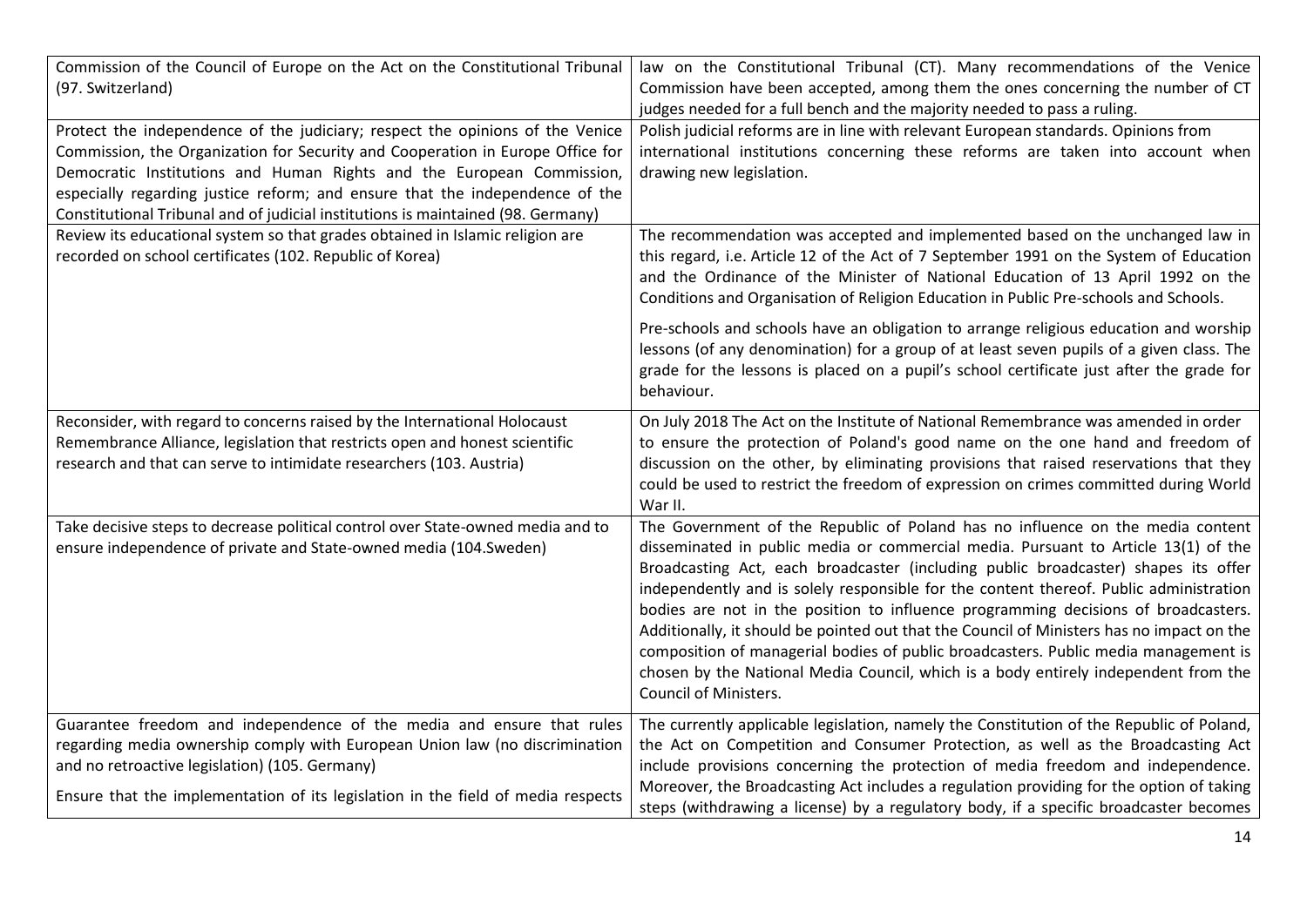| the independence and pluralism of the media, by, inter alia, applying the decision<br>of the Constitutional Tribunal of 13 December 2016, which aims at restoring the<br>competences of the National Broadcasting Council (106. Switzerland)          | dominant in the area of mass media communication for a specific market within the<br>meaning of the regulations on the protection of competition and consumers.                                                                                                                                                                                                                                                                                                                                                                                                                                                                                                                                                                                                                                                                                                                                                                     |
|-------------------------------------------------------------------------------------------------------------------------------------------------------------------------------------------------------------------------------------------------------|-------------------------------------------------------------------------------------------------------------------------------------------------------------------------------------------------------------------------------------------------------------------------------------------------------------------------------------------------------------------------------------------------------------------------------------------------------------------------------------------------------------------------------------------------------------------------------------------------------------------------------------------------------------------------------------------------------------------------------------------------------------------------------------------------------------------------------------------------------------------------------------------------------------------------------------|
|                                                                                                                                                                                                                                                       | Currently, no legislative work is being carried out to create any comprehensive<br>regulations to prevent excessive concentration of capital in the media sector.<br>Therefore, the recommendation should be considered implemented.                                                                                                                                                                                                                                                                                                                                                                                                                                                                                                                                                                                                                                                                                                |
|                                                                                                                                                                                                                                                       | The Ministry of Culture and National Heritage (MKiDN) acknowledges the need to take<br>into consideration the judgment of the Constitutional Court of 13 December 2016,<br>which declared the unconstitutionality of the exclusion of the National Broadcasting<br>Council (KRRiT) from the procedure of appointing and dismissing members of<br>management boards and supervisory boards of public broadcasters. In view of the<br>above, the Ministry of Culture and National Heritage will prepare a draft of the act that<br>would implement the recommendations of the Constitutional Court.                                                                                                                                                                                                                                                                                                                                   |
| Guarantee the full right to freedom of expression, through amendments to laws<br>adopted from 2015 that limit the independence of the media, undermine trust<br>on its impartiality and, in anti-terrorism cases, could violate privacy (108. Mexico) | Legal regulations adopted in 2015 do not restrict freedom or plurality of media. The<br>regulations temporarily equipped the Minister of State Treasury with rights to appoint<br>and dismiss public media management. The minister had no rights, however, to<br>influence the programming offer of public media. It should be emphasised that the<br>regulations granting such competences to the Ministry of State Treasury were repealed<br>by the Act on the National Media Council. Pursuant to the aforementioned Act,<br>competences to appoint and dismiss public media management were granted to the<br>National Media Council, which is independent of government administration bodies.<br>Additionally, the Act guarantees that the National Media Council must include among<br>its members the representatives of major opposition parties. In this regard, the<br>recommendation should be considered implemented. |
| Guarantee freedom of expression and assembly, including by civil society<br>organizations, notably in the context of public gatherings (109.France)                                                                                                   | The freedom of expression and assembly is guaranteed under the Constitution of the<br>Republic of Poland. Detailed issues connected with organizing assemblies are provided<br>for in the Law on Assemblies of 24 July 2015.                                                                                                                                                                                                                                                                                                                                                                                                                                                                                                                                                                                                                                                                                                        |
| Ensure a legal and financial framework that allows non-governmental<br>organizations to operate (111. Norway)                                                                                                                                         | In 2017, the Government of the Republic of Poland introduced institutional and legal<br>changes aimed at supporting the development of civil society. The changes consisted in<br>creating:                                                                                                                                                                                                                                                                                                                                                                                                                                                                                                                                                                                                                                                                                                                                         |
| Ensure a transparent and enabling environment for non-governmental<br>organisations that allows them to benefit from available support and contribute<br>to the development of a vibrant civil society (112.Austria)                                  | the Public Benefit Committee, the composition and coordinating role of which<br>is supposed to strengthen cooperation between governmental administration                                                                                                                                                                                                                                                                                                                                                                                                                                                                                                                                                                                                                                                                                                                                                                           |
| Take concrete steps to enhance the broad and full participation of civil society in<br>all political and societal life, by ensuring transparent distribution of NGO funding                                                                           | and non-governmental organisations and to foster actions aimed at improving<br>the environment for the non-governmental sector in Poland;                                                                                                                                                                                                                                                                                                                                                                                                                                                                                                                                                                                                                                                                                                                                                                                           |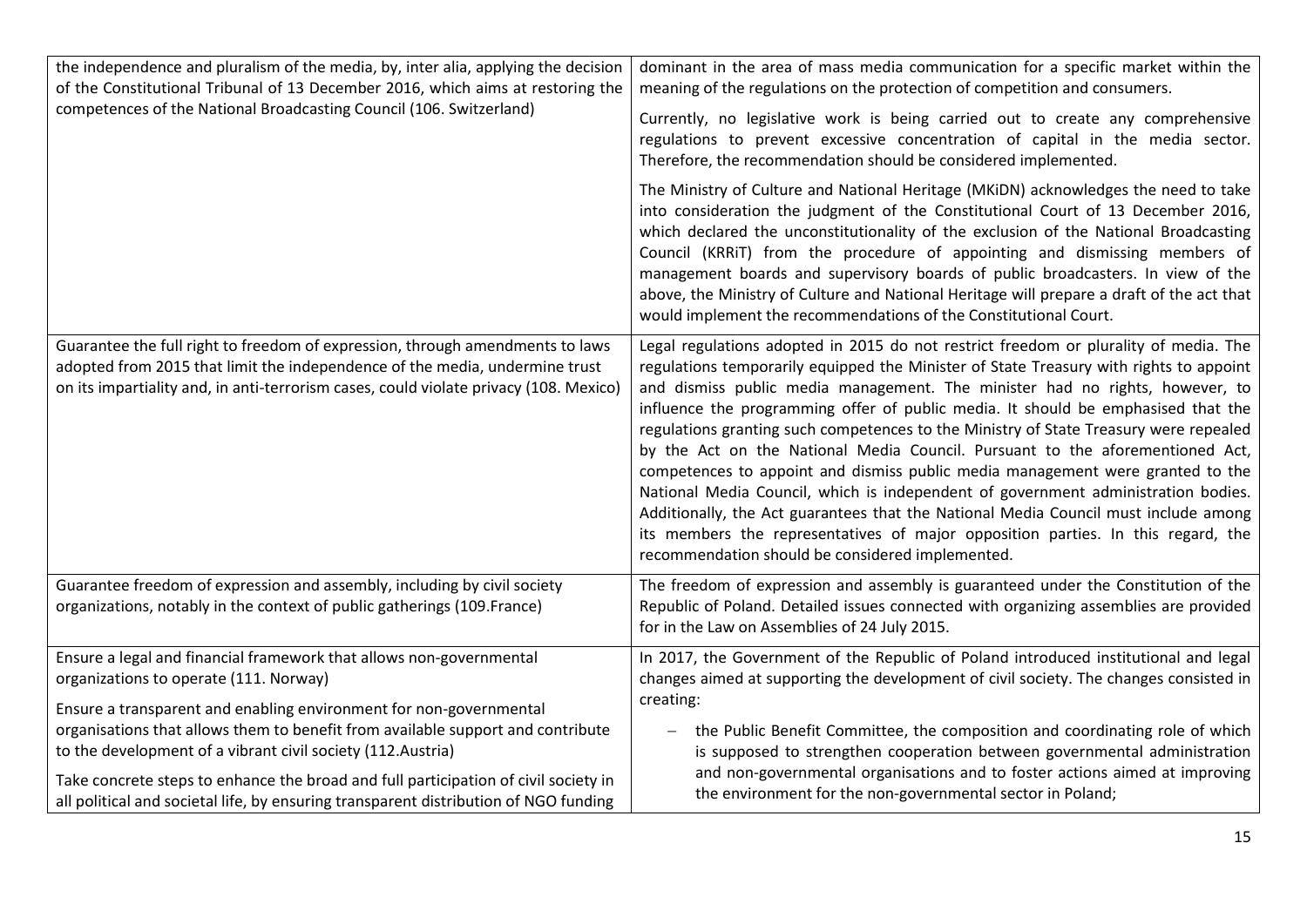| and by safeguarding that the freedoms of expression and association can, in line<br>with the International Covenant on Civil and Political Rights, be exercised in<br>practice, including by taking further steps to ensure prompt investigations of<br>physical attacks and/or threats against civil society actors (113. Finland) | The National Freedom Institute - Centre for Civil Society Development, being a<br>specialised executive agency responsible for the implementation of civil society<br>development programmes and measures for supporting a civil community in<br>Poland.                                                                                                                                                                                                                                                                                                                                                                                                                               |
|-------------------------------------------------------------------------------------------------------------------------------------------------------------------------------------------------------------------------------------------------------------------------------------------------------------------------------------|----------------------------------------------------------------------------------------------------------------------------------------------------------------------------------------------------------------------------------------------------------------------------------------------------------------------------------------------------------------------------------------------------------------------------------------------------------------------------------------------------------------------------------------------------------------------------------------------------------------------------------------------------------------------------------------|
|                                                                                                                                                                                                                                                                                                                                     | An essential change was the modification of the status of the body responsible for<br>matters of civil society and the emphasis put on the wide spectrum of NGOs' activities,<br>far exceeding the remit of the minister of social insurance.                                                                                                                                                                                                                                                                                                                                                                                                                                          |
|                                                                                                                                                                                                                                                                                                                                     | NGOs in Poland have various financing options to fund their activities at their disposal.<br>They may, for instance, obtain a special status of a public benefit organisation that<br>enables them to receive 1% of tax from natural persons. Apart from continuing the Civic<br>Initiatives Fund subsidy programme, the Council of Ministers adopted new programmes<br>to support civic society development in 2018. These are: Civil Society Organisations<br>Development Programme for 2018-2030, Solidarity Corp - Long-term Volunteering<br>Support and Development Programme for 2018-2030, Scouting Organisation Support<br>and Development Government Programme for 2018-2030. |
|                                                                                                                                                                                                                                                                                                                                     | In accordance with the provisions of the Act on Public Benefit Activities and<br>Volunteering, any public funds earmarked to financing public benefit organisations and<br>their institutional development are allocated through open calls for proposals that<br>ensure equal access for all entities and clear selection criteria.                                                                                                                                                                                                                                                                                                                                                   |
| Take further steps to combat human trafficking (114. Armenia)                                                                                                                                                                                                                                                                       | Fighting human trafficking, namely organised illegal migration, is one of the basic tasks<br>of the Polish Border Guard. Actions in this area are taken also by the Police.                                                                                                                                                                                                                                                                                                                                                                                                                                                                                                            |
|                                                                                                                                                                                                                                                                                                                                     | On 1 May 2017, the provisions of the new Act on Foreigners entered into force,<br>introducing numerous regulations on managing human trafficking victims. First and<br>foremost, the so-called 'reflection period', in which the Border Guard issues<br>appropriate certificates for foreigners to confirm an alleged human trafficking victim<br>status, was regulated.                                                                                                                                                                                                                                                                                                               |
|                                                                                                                                                                                                                                                                                                                                     | Also since 1 May 2014, the Border Guard has been entitled to identify, prevent and<br>detect the crimes of human trafficking and slavery and to prosecute their perpetrators<br>without the need to prove concurrence with cross-border crimes.                                                                                                                                                                                                                                                                                                                                                                                                                                        |
|                                                                                                                                                                                                                                                                                                                                     | In connection with projects of strategic character, the Border Guard takes part, among<br>a number of other entities, in the projects of the National Action Plan against Human<br>Trafficking (approved regularly by the President of the Council of Ministers and                                                                                                                                                                                                                                                                                                                                                                                                                    |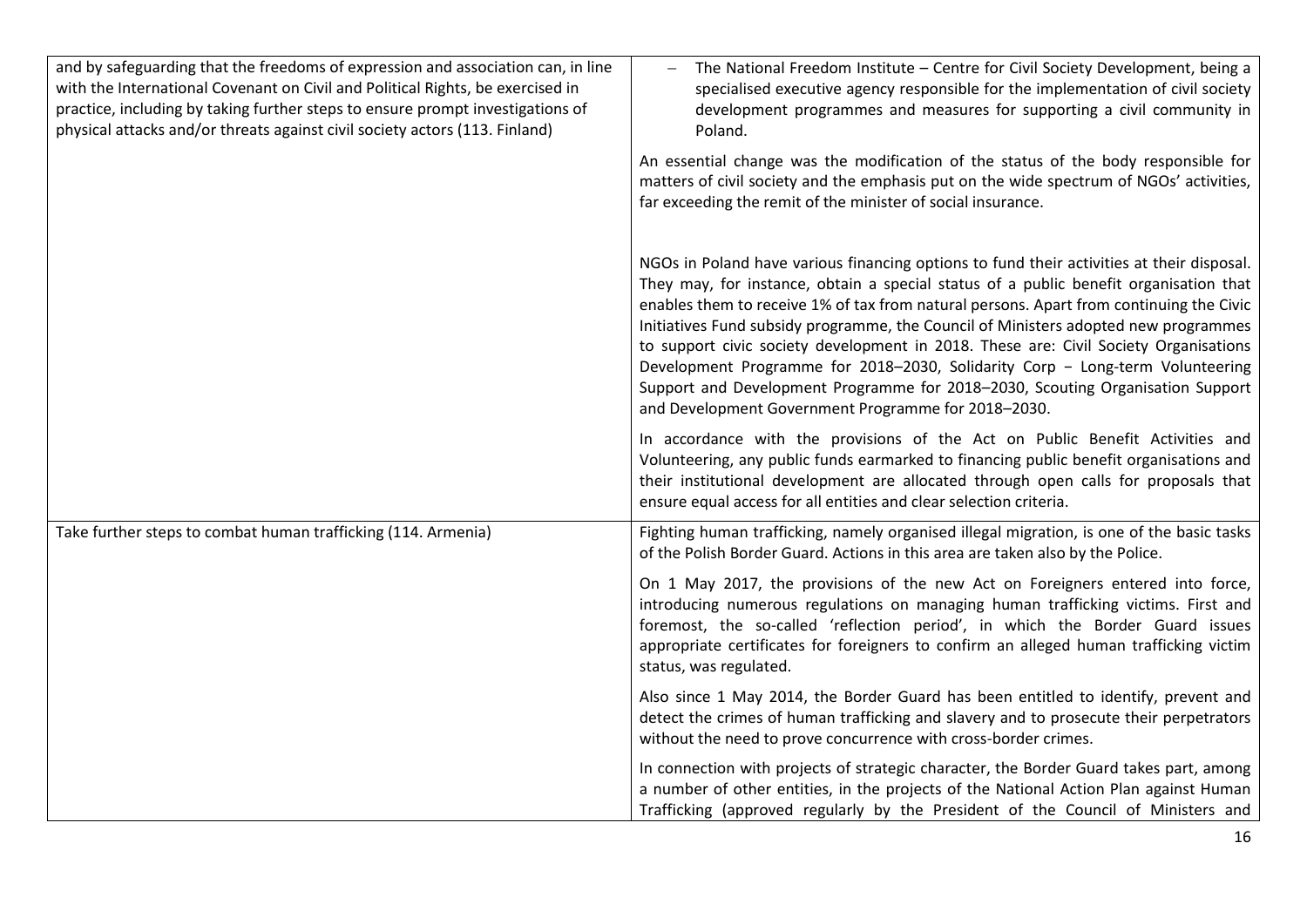|                                                                                                                                                                                                                                               | coordinated by the Ministry of the Interior and Administration).                                                                                                                                                                                                                                                                                                                                                                                                                                                                                                                                |
|-----------------------------------------------------------------------------------------------------------------------------------------------------------------------------------------------------------------------------------------------|-------------------------------------------------------------------------------------------------------------------------------------------------------------------------------------------------------------------------------------------------------------------------------------------------------------------------------------------------------------------------------------------------------------------------------------------------------------------------------------------------------------------------------------------------------------------------------------------------|
|                                                                                                                                                                                                                                               | Additionally, the Border Guard takes numerous activities aimed at counteracting human<br>trafficking. Such activities are oriented mainly towards increasing the qualifications of<br>the Border Guard officers and prevention measures consisting in the participation in<br>training sessions/conferences/workshops for cooperating institutions and the society<br>(young people).                                                                                                                                                                                                           |
| Ensure the effective implementation of the National Action Plan against Human<br>Trafficking for the period 2016-2018 (115. Cyprus)                                                                                                           | Poland implemented its National Action Plan against Human Trafficking for 2016-2018.<br>The report was published on the website of the Ministry of the Interior and<br>Administration.                                                                                                                                                                                                                                                                                                                                                                                                          |
| Continue the national efforts in the framework of the new National Action Plan<br>against Human Trafficking to prevent and combat human trafficking and ensure<br>the rehabilitation of victims (116. Egypt)                                  | Poland implemented its National Action Plan against Human Trafficking for 2019-<br>2021(NAP). It was accepted on 13 May 2019 by the Team for Counteracting Human<br>Trafficking supervised by the Minister of the Interior and Administration. One of the<br>main tasks carried out as part of the National Action Plan is to ensure support for<br>human trafficking victims through the National Consulting and Intervention Centre for<br>victims of human trafficking.                                                                                                                      |
| Consider introducing procedures for the identification of persons vulnerable to<br>trafficking, strengthen the prosecution of perpetrators of human trafficking and<br>further support the rehabilitation of victims (117. Serbia)            | Human trafficking victim identification procedures and procedures on managing such<br>victims are included in Ordinance No. 14 of the Commander in Chief of the Police dated<br>22 September 2016 on the selected tasks related to detecting human trafficking<br>conducted by the Police and the algorithm of identification and proceeding with minor<br>victims of human trafficking, addressed to the officers of the Police and the Border<br>Guards. The National Action Plan against Human Trafficking for 2019-2021 provides for<br>a new algorithm for proceeding with persons of age. |
| Reinforce the work already under way to tackle modern forms of slavery, by<br>strengthening efforts to obstruct criminal networks and identifying victims of<br>human trafficking (118. United Kingdom of Great Britain and Northern Ireland) | The recommendation is implemented through intensified operational and exploratory<br>activities carried out by the Central Bureau of Investigation and criminal divisions of the<br>Police, as well as through international cooperation and information exchange.                                                                                                                                                                                                                                                                                                                              |
|                                                                                                                                                                                                                                               | Poland is a partner in the Priority Action Plan for Poland project of 2015 (specified in<br>the deliverables of 2017 as Poland-UK Modern Slavery Joint Action Plan). The Poland-UK<br>Task Force on combating human trafficking at the British Embassy in Warsaw is<br>responsible for activities specified by the above plan.                                                                                                                                                                                                                                                                  |
| Continue to develop national mechanisms to combat trafficking in human beings,<br>including by conducting a thorough investigation into reports of cases of human                                                                             | See Recommendation No. 116.                                                                                                                                                                                                                                                                                                                                                                                                                                                                                                                                                                     |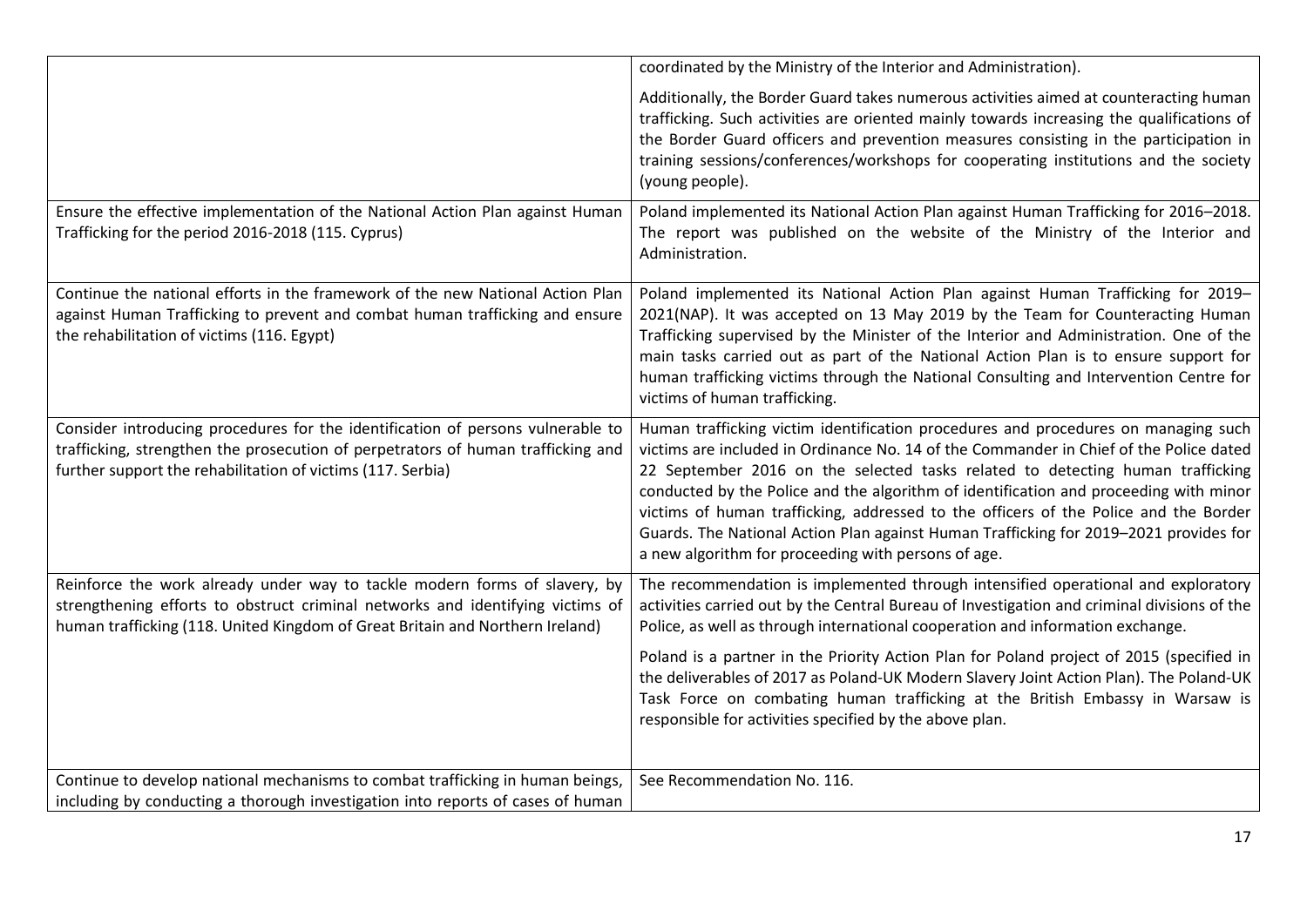| trafficking and by establishing a legal framework for the protection of child<br>victims of human trafficking (119. Belarus)<br>Pay attention to prevention and protection measures that address the particular<br>vulnerability of children to trafficking (120. Islamic Republic of Iran)<br>Strengthen actions to combat human trafficking, with an emphasis on prevention<br>and protection measures that address the particular vulnerability of children to<br>trafficking (121. Georgia) | Poland takes part in intergovernmental consultations on migration, asylum and<br>refugees (IGC) and workshops on the issue of human trafficking and separated and<br>unaccompanied children. As part of the European Migration Network, an advisory<br>group gathering experts of various ministries and environments has been created to<br>develop good practices in the area of protecting best interest of the child, including to<br>ensure safety and minimise human trafficking risks.<br>Additionally, the amendment of the Act of 24 November 2017 amending the Act on<br>Foreigners and certain other acts introduces a provision that enables the Border Guard<br>to place a child in custody immediately after an unaccompanied minor is at the Border<br>Guard's disposal and after the Border Guard receives a statement expressing his or her<br>intent to apply for asylum. Thanks to the provision, a procedure concerning a child is<br>shorter and it is possible to appoint a guardian much sooner, which serves as another<br>measure to protect such child. |
|-------------------------------------------------------------------------------------------------------------------------------------------------------------------------------------------------------------------------------------------------------------------------------------------------------------------------------------------------------------------------------------------------------------------------------------------------------------------------------------------------|-----------------------------------------------------------------------------------------------------------------------------------------------------------------------------------------------------------------------------------------------------------------------------------------------------------------------------------------------------------------------------------------------------------------------------------------------------------------------------------------------------------------------------------------------------------------------------------------------------------------------------------------------------------------------------------------------------------------------------------------------------------------------------------------------------------------------------------------------------------------------------------------------------------------------------------------------------------------------------------------------------------------------------------------------------------------------------------|
| Ensure that regulations pertaining to the right to privacy are in line with the<br>principles of legality, necessity and proportionality. Establish an independent and<br>effective oversight mechanism (122. Germany)<br>Review its procedures, practices and legislation to ensure that any interference<br>with the right to privacy is consistent with international human rights standards,<br>especially with the principles of legality, necessity and proportionality (123.<br>Brazil)  | By means of the Act of 14 December 2018 on Personal Data Protection Processed in<br>Connection with Preventing and Combating Crime, Poland implemented to the Polish<br>legal system the provisions of Directive (EU) 2016/680 of the European Parliament and<br>of the Council of 27 April 2016 on the protection of natural persons with regard to the<br>processing of personal data by competent authorities for the purposes of the<br>prevention, investigation, detection or prosecution of criminal offences or the<br>execution of criminal penalties, and on the free movement of such data, and repealing<br>Council Framework Decision 2008/977/JHA.<br>The Act specifies, among others, the rules and conditions of the protection of personal<br>data processed by competent authorities to identify, prevent, detect and combat                                                                                                                                                                                                                                    |
|                                                                                                                                                                                                                                                                                                                                                                                                                                                                                                 | prohibited acts, including threats to security and public order, and to execute pre-trial<br>detention, criminal penalties, penalties for the breach of order and means of coercion<br>resulting in deprivation of liberty.                                                                                                                                                                                                                                                                                                                                                                                                                                                                                                                                                                                                                                                                                                                                                                                                                                                       |
| Continue to protect the natural family and marriage, formed by a husband and a<br>wife, as the fundamental unity of society, as well as the unborn (124. Holy See)                                                                                                                                                                                                                                                                                                                              | It should be pointed out that healthcare in the pre-natal period is an important element<br>of the healthcare system. The earliest possible coverage with healthcare services of<br>pregnant women is essential for the further course of their pregnancies and the child's<br>health. For this reason in Poland women in pregnancy, labour and post-partum period<br>are subject to special protection ensured by national legislation (including the<br>Constitution of the Republic of Poland), as well as international agreements ratified by<br>Poland.<br>Having regard to the need to provide pregnant women and their families with special                                                                                                                                                                                                                                                                                                                                                                                                                              |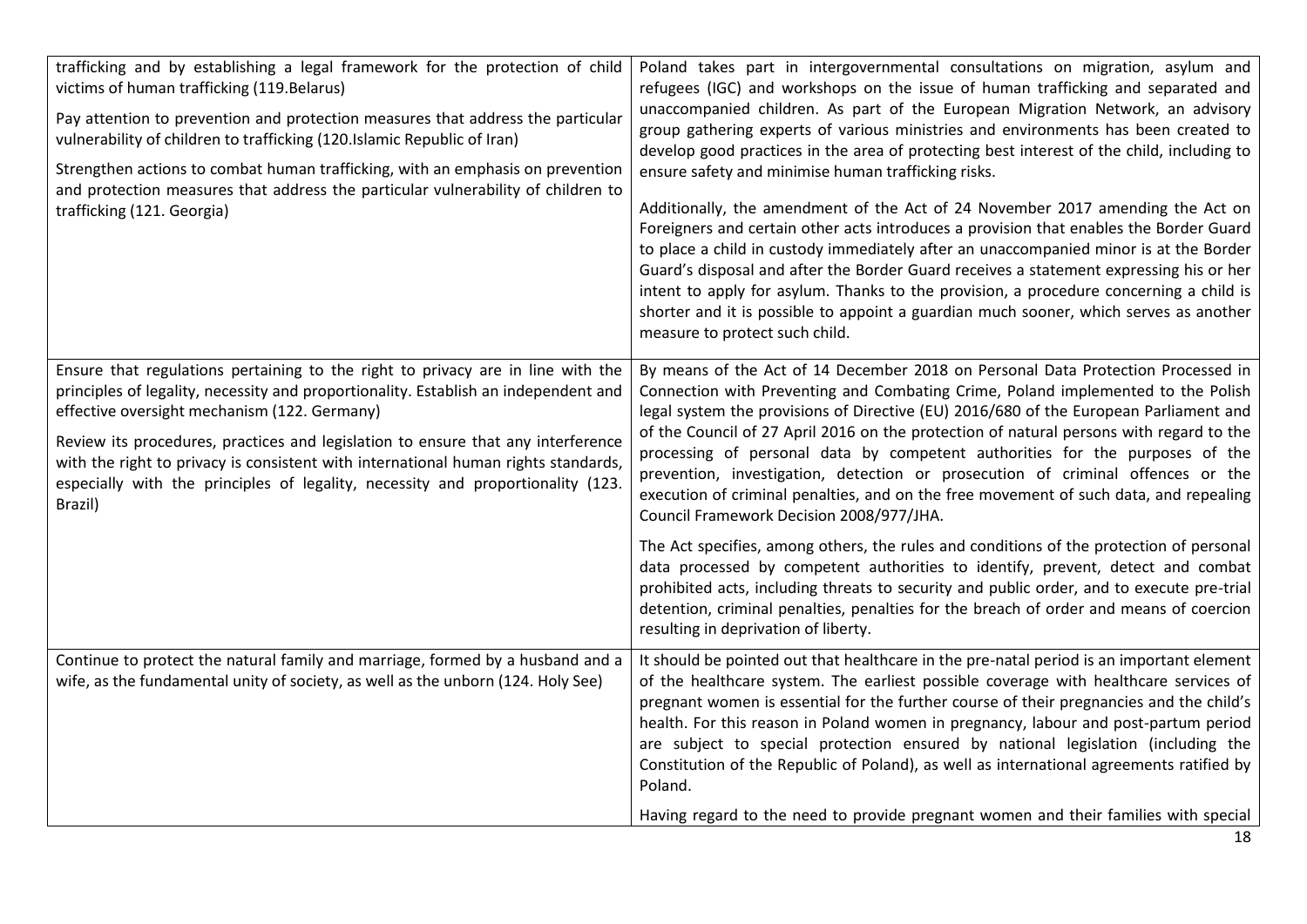|                                                                                                                                                                                                                                           | care, including in particular women whose pregnancies are at risk or in case of obstetric<br>failures, as well as children diagnosed with a severe and irreversible impairment or<br>incurable disease that threatens their life (begun in the prenatal period or during<br>labour), the Act of 4 November 2016 on Supporting Pregnant Women and Families 'For<br>Life' was adopted and the Comprehensive Programme for Family Support 'For Life" was<br>adopted pursuant to the Act.                                                                                             |
|-------------------------------------------------------------------------------------------------------------------------------------------------------------------------------------------------------------------------------------------|-----------------------------------------------------------------------------------------------------------------------------------------------------------------------------------------------------------------------------------------------------------------------------------------------------------------------------------------------------------------------------------------------------------------------------------------------------------------------------------------------------------------------------------------------------------------------------------|
|                                                                                                                                                                                                                                           | Access to prenatal testing that allows for confirming or excluding defects or diseases of<br>the foetus is ensured in Poland. Healthcare for pregnant woman and prenatal care for<br>foetuses is carried out also through health policy programmes run by the Ministry of<br>Health. One of them is the 'Programme for Comprehensive Diagnostics and Intrauterine<br>Therapy to Prevent Consequences and Complications of Developmental Defects and<br>Diseases of the Unborn Child as an element improving the health condition of unborn<br>child and new-borns for 2018-2020'. |
|                                                                                                                                                                                                                                           | The family policy is one of the main areas of the government's activity. The Family 500+<br>Programme adopted in 2016 supports the execution of procreation plans and<br>encourage a decision to have a bigger family thanks to reducing a financial burden<br>related to raising children.                                                                                                                                                                                                                                                                                       |
|                                                                                                                                                                                                                                           | The programme is a basic instrument to support families in raising children and exists in<br>parallel to other family benefits. As part of the programme, the child-raising benefit of<br>PLN 500 is paid monthly for each child until the child turns 18. From 1 July 2019, the<br>child-raising benefit is universal and paid for each child under the age of 18, no matter<br>what the family's income is.                                                                                                                                                                     |
| Ensure that all provisions of the International Covenant on Economic, Social and<br>Cultural Rights are given full effect in its domestic legal order, and in that regard<br>ensure the justiciability of those rights (126.South Africa) | Actions to implement the Covenant are taken. Due to the scope of this<br>recommendation, it is impossible to provide a list of actions taken to implement the<br>conventions. Relevant information in this regard will be provided to the Committee on<br>Economic, Social And Cultural Rights in a report that Poland is to submit in October<br>2021.                                                                                                                                                                                                                           |
|                                                                                                                                                                                                                                           | It is ensured that rights enshrined in the Covenant may be sought before court. Article<br>91(1) of the Constitution of the Republic of Poland states that the ratified international<br>convention, after being published in the Journal of Laws, is a part of national legal order<br>and is applied directly, unless its application is contingent upon a statutory act.                                                                                                                                                                                                       |
| Strengthen policies to counter the phenomenon of homelessness, especially<br>among children, and put an end to it (127.Libya)                                                                                                             | A survey to estimate the number of homeless people is carried out every 2 years.<br>During the survey held at night of 13 and 14 February 2019, 30,330 homeless people<br>were identified, of which 992 were children (3.3%). The vast majority of them (946                                                                                                                                                                                                                                                                                                                      |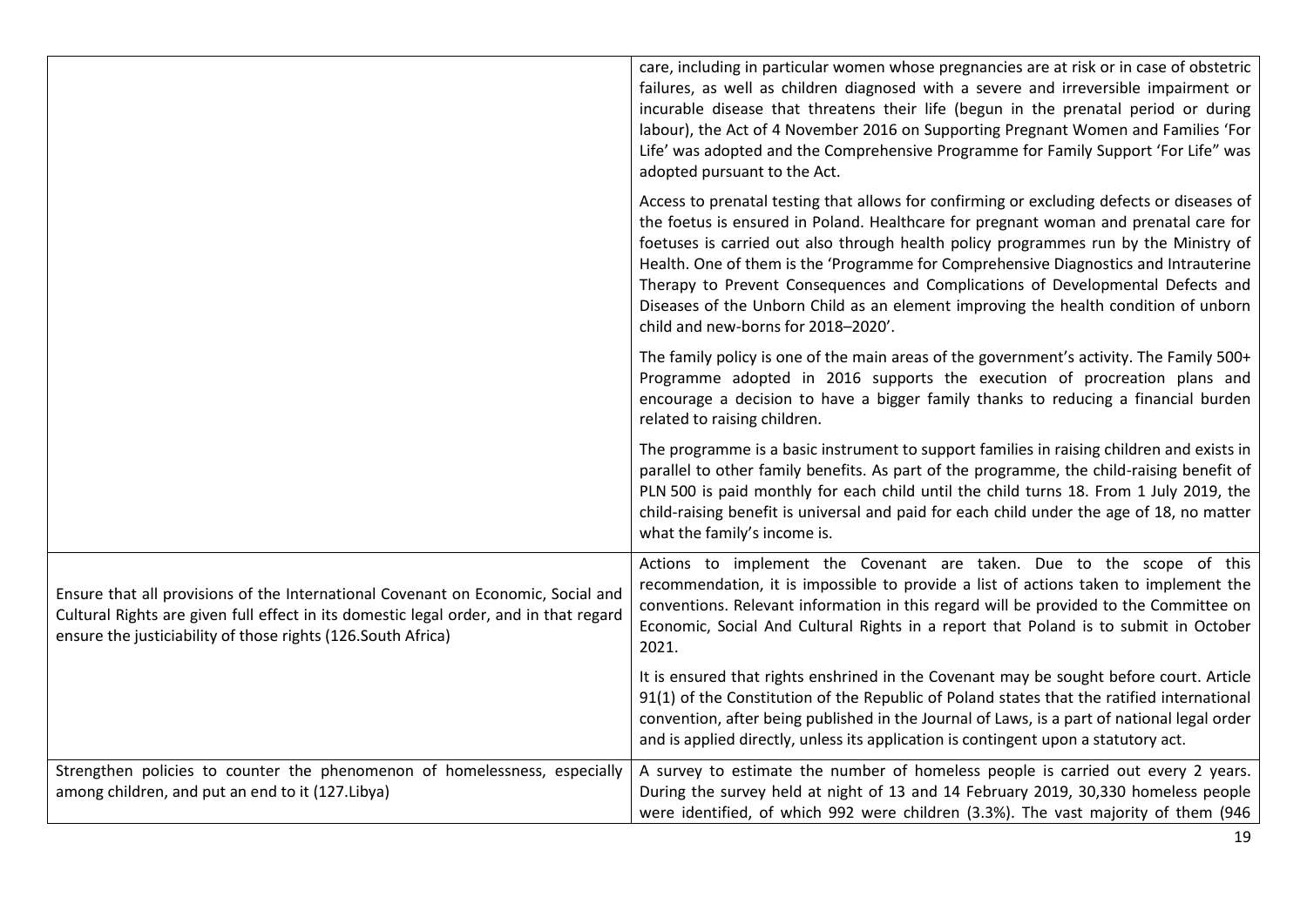|                                                                                    | children) were accompanied by their parents in sheltering institutions, mainly facilities<br>for mothers and children, as well as shelters for homeless people and crisis intervention<br>centres.                                                                                                                                                                                                                                                                                                                                                                                                       |
|------------------------------------------------------------------------------------|----------------------------------------------------------------------------------------------------------------------------------------------------------------------------------------------------------------------------------------------------------------------------------------------------------------------------------------------------------------------------------------------------------------------------------------------------------------------------------------------------------------------------------------------------------------------------------------------------------|
|                                                                                    | Families with children have priority access to social accommodation provided by the<br>commune. Parents with children in a crisis situation may receive assistance and support<br>in the crisis intervention centre where they can stay for 3 months. During this period,<br>the commune should make effort to arrange social housing for homeless parents with<br>children. Homeless families can also stay at homes for mothers with children and<br>pregnant women (where fathers are also allowed). Parents with children can found<br>shelter at crisis intervention desks with 24/7 accommodation. |
|                                                                                    | Another programme is the programme of the Ministry of Family, Labour and Social<br>Policy 'Combat Homelessness. Support Programme for Homeless People', which<br>complements basic statutory duties of commune self-governments in the area of<br>counteracting homelessness and supports the functioning of institutions and entities<br>active in the area of social welfare.                                                                                                                                                                                                                          |
| Ensure the full implementation of women's rights, in particular in relation to     | The circumstances in which pregnancy may be terminated are specified in Poland by                                                                                                                                                                                                                                                                                                                                                                                                                                                                                                                        |
| effective access to sexual and reproductive health and rights (128. France)        | the provisions of the Act of 7 January 1993 on Family Planning, Protection of Human                                                                                                                                                                                                                                                                                                                                                                                                                                                                                                                      |
| Ensure the protection of the right of women to have access to abortions and for    | Foetus and Conditions under which Pregnancy May be Terminated. Pursuant to Article                                                                                                                                                                                                                                                                                                                                                                                                                                                                                                                       |
| women (and couples) to decide freely and responsibly the number, spacing and       | 4a(1) of the Act, pregnancy may be terminated exclusively by a doctor if:                                                                                                                                                                                                                                                                                                                                                                                                                                                                                                                                |
| timing of their children (129. Australia)                                          | 1) pregnancy is a threat for the life or health of the pregnant women;                                                                                                                                                                                                                                                                                                                                                                                                                                                                                                                                   |
| Ensure that women are given the medical and professional services necessary to     | 2) prenatal testing or other medical premises indicate high likelihood of severe and                                                                                                                                                                                                                                                                                                                                                                                                                                                                                                                     |
| exercise their legal right to terminate a pregnancy, and ascertain that women      | irreversible damage of the foetus or incurable disease threatening the foetus's life;                                                                                                                                                                                                                                                                                                                                                                                                                                                                                                                    |
| have the right to decide over their own bodies (130. Sweden)                       | 3) it may be reasonably suspected that pregnancy has been caused by a prohibited act.                                                                                                                                                                                                                                                                                                                                                                                                                                                                                                                    |
| Ensure that women can have access to lawful abortions by creating clear, legally   | The occurrence of the circumstances specified in point 1 and 2 is ascertained by                                                                                                                                                                                                                                                                                                                                                                                                                                                                                                                         |
| binding regulations for the implementation of the 1993 Family Planning Act         | another doctor than the one terminating pregnancy, unless pregnancy threatens the                                                                                                                                                                                                                                                                                                                                                                                                                                                                                                                        |
| $(131.$ Norway $)$                                                                 | women's life directly, while the circumstance specified in point 3 must be ascertained                                                                                                                                                                                                                                                                                                                                                                                                                                                                                                                   |
| Ensure that safe and legal abortions are accessible in practice by creating clear, | by a public prosecutor.                                                                                                                                                                                                                                                                                                                                                                                                                                                                                                                                                                                  |
| legally binding regulations for the implementation of the 1993 Act on Family       | As for the access to services in the area considered, the Act of 7 January 1993 on Family                                                                                                                                                                                                                                                                                                                                                                                                                                                                                                                |
| Planning (132. Iceland)                                                            | Planning, Protection of Human Foetus and Conditions under which Pregnancy May be                                                                                                                                                                                                                                                                                                                                                                                                                                                                                                                         |
| Ensure that safe legal abortions are available and accessible in practice, in      | Terminated states in Article 4b that 'persons covered by social insurance and persons                                                                                                                                                                                                                                                                                                                                                                                                                                                                                                                    |
| keeping with the 1993 Act on Family Planning and consistent with Poland's          | entitled to free healthcare under separate provisions are entitled to terminate                                                                                                                                                                                                                                                                                                                                                                                                                                                                                                                          |
| obligations under articles 12 and 16 of the Convention on the Elimination of All   | pregnancy free of charge in healthcare entities'.                                                                                                                                                                                                                                                                                                                                                                                                                                                                                                                                                        |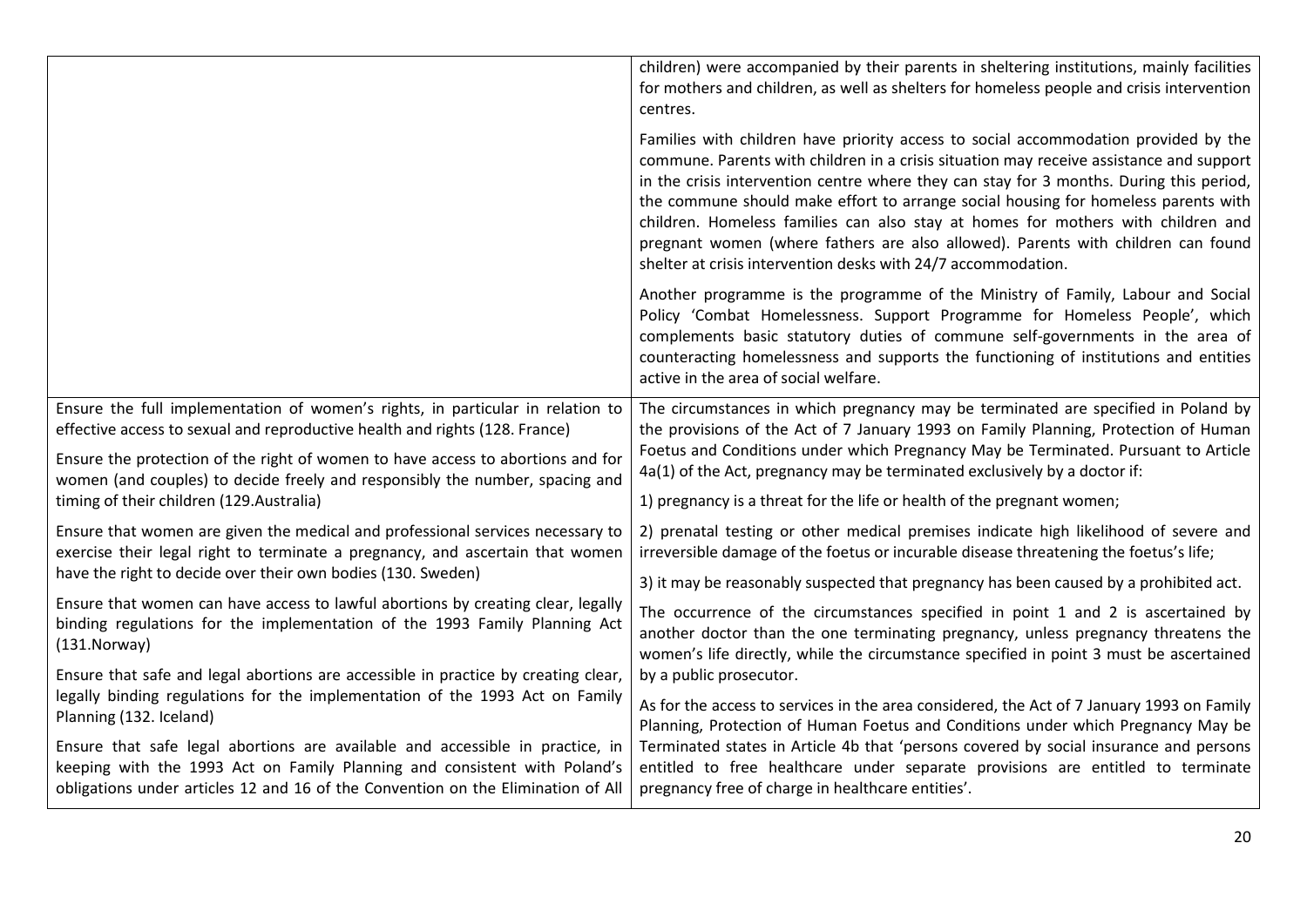| Forms of Discrimination against Women (133. Canada)                                                                                                                                                                                                                                                                                                                                      | The list of guaranteed services related to pregnancy termination is specified in<br>Appendix No. 1 to the Ordinance of the Minister of 22 November 2013 on Guaranteed<br>Services in the Area of Hospital Treatment.<br>Additionally, it should be stated that in the light of applicable regulations, including in<br>particular the Ordinance of the Minister of Health of 8 September 2015 on General<br>Terms and Conditions of Contracts on the Provision of Healthcare Services, all<br>healthcare facilities (hospitals) that entered into agreements with the National Health<br>Fund have an obligation to provide services specified in the ordinance, to the full scope<br>and in accordance with applicable law. An effective remedy, among others for women<br>who were refused the termination of pregnancy (in the circumstances provided for in<br>the Act of 7 January 1993 on Family Planning, Protection of Human Foetus and<br>Conditions under which Pregnancy May be Terminated), is the patient's right to oppose<br>an opinion or medical certificate.                                                                                                                                                                                                                                                                                                                                                                                                                                                                                                                                                                                             |
|------------------------------------------------------------------------------------------------------------------------------------------------------------------------------------------------------------------------------------------------------------------------------------------------------------------------------------------------------------------------------------------|----------------------------------------------------------------------------------------------------------------------------------------------------------------------------------------------------------------------------------------------------------------------------------------------------------------------------------------------------------------------------------------------------------------------------------------------------------------------------------------------------------------------------------------------------------------------------------------------------------------------------------------------------------------------------------------------------------------------------------------------------------------------------------------------------------------------------------------------------------------------------------------------------------------------------------------------------------------------------------------------------------------------------------------------------------------------------------------------------------------------------------------------------------------------------------------------------------------------------------------------------------------------------------------------------------------------------------------------------------------------------------------------------------------------------------------------------------------------------------------------------------------------------------------------------------------------------------------------------------------------------------------------------------------------------|
| Implement fully and effectively the judgments of the European Court of Human<br>Rights on access to abortion (134. Iceland)<br>Implement fully and effectively the judgments of the European Court of Human<br>Rights in the case of RR v. Poland and P&S v. Poland on the issue of women and<br>girls' access to sexual and reproductive health-care and services (135.<br>Netherlands) | The basic general measure introduced to the Polish legal system to execute the Tysigc v.<br>Poland judgment is the aforementioned patient's right to oppose the doctor's opinion<br>or medical certificate. It is an effective remedy, among others for women who were<br>refused the termination of pregnancy (in the circumstances provided for in the Act of 7<br>January 1993 on Family Planning, Protection of Human Foetus and Conditions under<br>which Pregnancy May be Terminated). The right to oppose the doctor's opinion or<br>medical certificate is also a solution aimed at executing the judgment delivered in the<br>case of R.R. V. Poland and P.S. v. Poland (as the cases in question were heard before it<br>was introduced). Apart from the remedy mentioned above, a patient who encounters<br>difficulties in access to pregnancy termination may seek help from the Commissioner<br>for Human Rights and enforce her right through the Commissioner.<br>Additionally, since November 2018, the Patient Information Helpline has been<br>operating in the entire country, in all Voivodship Branches of the National Health Fund,<br>with one common phone number for the National Health Fund and the Office of Patient<br>Ombudsman. '800 190 590' is the previous number of the free-of-charge national<br>helpline operated by the Office of Patient Ombudsman. The new single number for the<br>entire country replaces more than ten numbers existing earlier for various branches of<br>the National Health Fund. It guarantees quick, comprehensive and transparent<br>information on the functioning of the healthcare system in Poland. |
| Expand the scope of the compulsory course on family life education to provide a<br>comprehensive and age-appropriate education on sexual and reproductive health<br>and rights and to ensure unimpeded access to sexual and reproductive health                                                                                                                                          | Sexual education is the area permanently present in the process of general education<br>offered at Polish schools. The scope of teaching content for sexual education is defined<br>by the ordinances of the Minister for National Education both for primary school and                                                                                                                                                                                                                                                                                                                                                                                                                                                                                                                                                                                                                                                                                                                                                                                                                                                                                                                                                                                                                                                                                                                                                                                                                                                                                                                                                                                                   |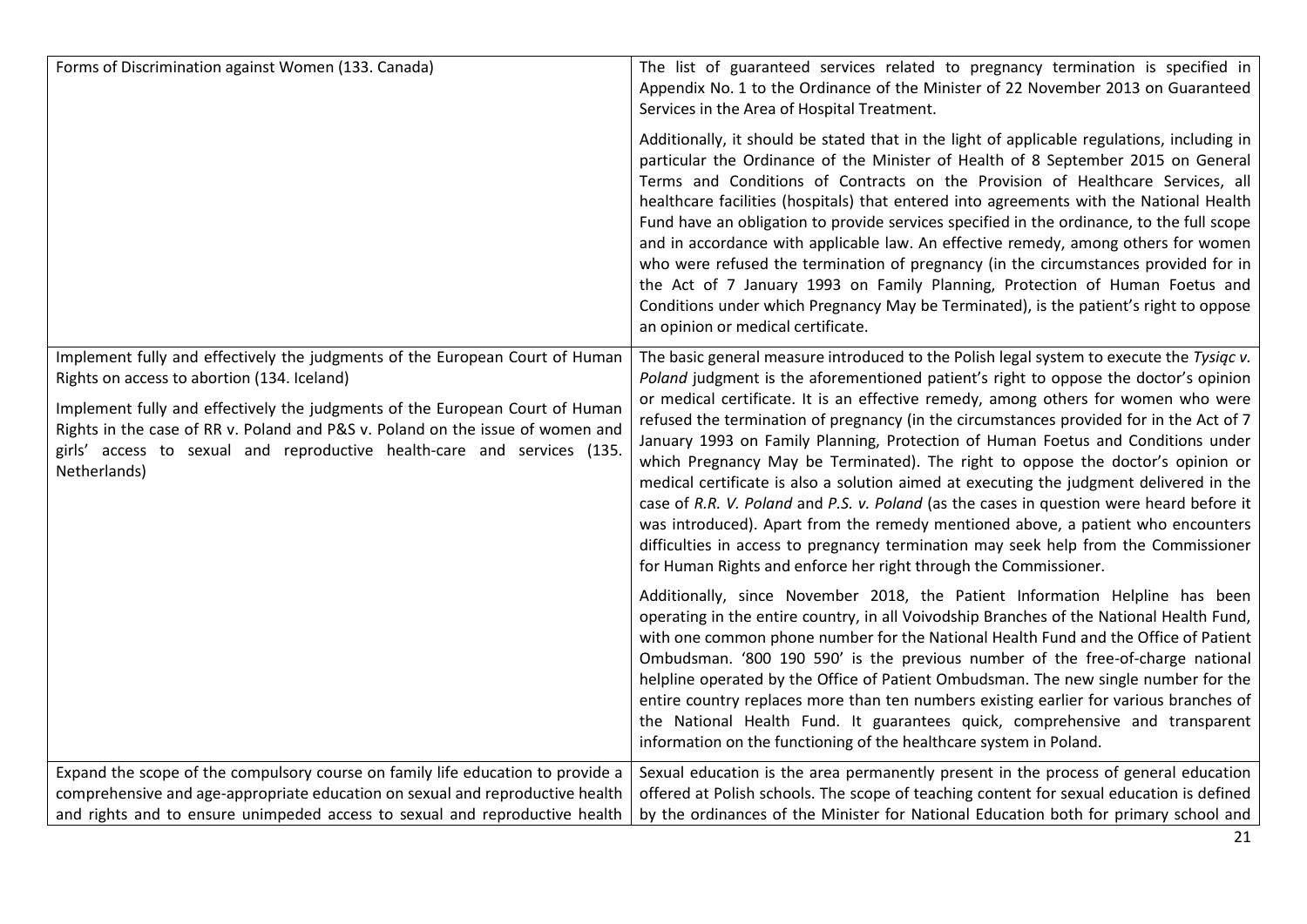| services, including to safe and legal abortions (136. Slovenia)                                                                                         | for secondary schools. The educational objectives and teaching content in the area of<br>sexual education are included in the current core curriculum and cover a wide selection<br>of topics, and for this reason they are included in various educational areas and schools<br>subjects (such as emotional sphere of child development, nature, biology, physical<br>education, education for family life). Special requirements included in the core<br>curriculum for specific educational levels are adjusted to the age, capacities and<br>cognitive needs of learners. |
|---------------------------------------------------------------------------------------------------------------------------------------------------------|-------------------------------------------------------------------------------------------------------------------------------------------------------------------------------------------------------------------------------------------------------------------------------------------------------------------------------------------------------------------------------------------------------------------------------------------------------------------------------------------------------------------------------------------------------------------------------|
| Take further steps for the elimination of discrimination against women (137.<br><b>Republic of Moldova)</b>                                             | See response to Recommendations 41 and 43.                                                                                                                                                                                                                                                                                                                                                                                                                                                                                                                                    |
| Continue its efforts to put in place improved solutions and legislation aimed at<br>eliminating all forms of discrimination against women (138. Cyprus) | Legal solutions in the area of equal treatment in employment and work are in line with<br>relevant EU regulations. Measures aimed at providing equal opportunities to women<br>and men on the labour market are currently focused on supporting work-life balance.                                                                                                                                                                                                                                                                                                            |
| Undertake further governmental initiatives and<br>projects<br>aimed<br>at<br>comprehensively combating discrimination against women (139. Romania)      | To enable the employers to verify whether they pay the equal remuneration for the<br>equal job, the Ministry of Family prepared an 'Equal pay' computer application that                                                                                                                                                                                                                                                                                                                                                                                                      |
| Continue its efforts to promote gender equality by focusing on the<br>implementation of the National Action Programme for Equal Treatment (140.         | helps to easily estimate differences in remunerations of employees, taking into account<br>their sex, age, education and other selected characteristics.                                                                                                                                                                                                                                                                                                                                                                                                                      |
| Pakistan)                                                                                                                                               | The actions of the Government are focused on promoting solutions which facilitate<br>work-life balance, supporting families financially, promoting active fatherhood,<br>promoting entrepreneurship and economic independence of women, as well as<br>increasing the number of childcare facilities for children under the age of 3.                                                                                                                                                                                                                                          |
|                                                                                                                                                         | An indispensable condition of parents' and caretakers' ability to combine professional<br>life and family life is access to childcare facilities. Tools to boost the development of<br>care institutions for the youngest children are the Act on Childcare for Children under<br>the Age of 3 dated 2011, whose amendment of 2017 introduced additional solutions<br>facilitating the provision of childcare in various forms, as well as the Ministry's<br>Programme for the Development of Childcare for Children under the Age of 3<br>'MALUCH+' [TODDLER+].              |
| Take further effective measures to combat violence against women (141. China)                                                                           | The creation of a system for fighting against violence started in Poland on 2005 with the<br>adoption of the Act on Counteracting Violence within the Family. One of the most                                                                                                                                                                                                                                                                                                                                                                                                 |
| Continue its efforts to prevent and eliminate all forms of violence against women<br>(142. Timor-Leste)                                                 | important provisions of the Act are the provisions aimed at protecting people who<br>experience violence by means of preventing perpetrators from using a common<br>apartment or by means of prohibiting contacts or issuing restraining orders. Corrective                                                                                                                                                                                                                                                                                                                   |
| Intensify its actions to combat violence against women and counter<br>discrimination against women (143. Sri Lanka)                                     | and educational programmes for the perpetrators are also carried out.                                                                                                                                                                                                                                                                                                                                                                                                                                                                                                         |
|                                                                                                                                                         | In accordance with the Act, persons experiencing violence within the family are                                                                                                                                                                                                                                                                                                                                                                                                                                                                                               |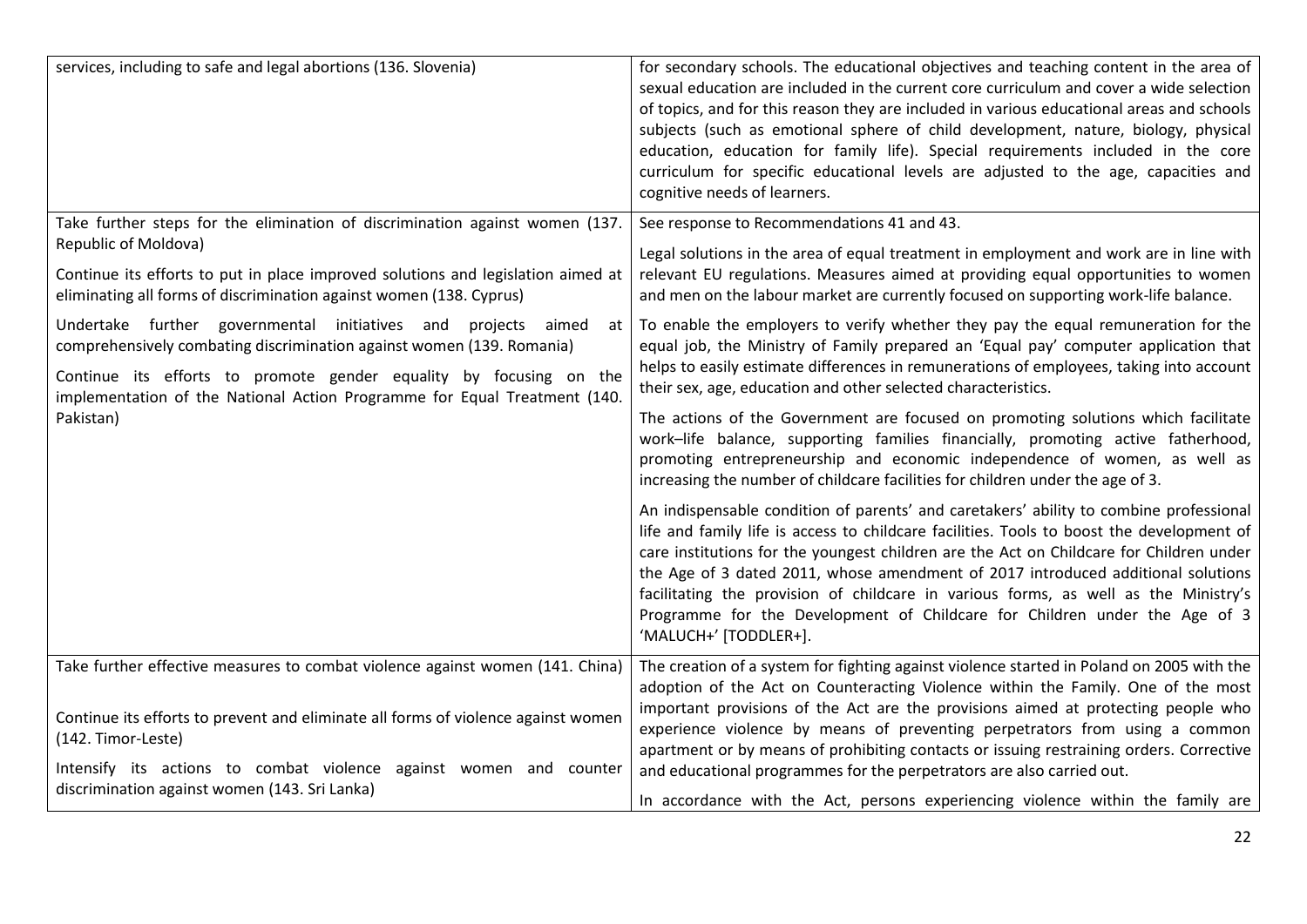| Adopt a comprehensive strategy aimed at preventing and eliminating all forms of<br>violence against women (144. Republic of Moldova)<br>Continue its efforts to eliminate violence against women, including domestic<br>violence (145. Philippines)<br>Continue its efforts to combat violence, including violence against women, and<br>adopt a comprehensive strategy aimed at preventing and eliminating all forms of<br>violence against women (148. State of Palestine)<br>Work to address the issue of domestic violence in Poland and ensure support for<br>victims (151. Australia)<br>Organize a national campaign to raise awareness on the specific needs of women<br>victims of domestic violence and gender-based violence (152. Croatia)<br>Continue its good efforts to address violence against women and domestic<br>violence, including by increasing support for victims of domestic violence (154.<br>Latvia)<br>Proceed with the implementation of the programme entitled "Prevention of<br>Domestic Violence and Violence on the Grounds of Gender" (156. Israel)<br>Strengthen the protection of migrant women from gender-based violence (157.<br>Islamic Republic of Iran) | provided medical, psychological, legal, social, professional and family assistance and<br>counselling free of charge and they are offered safe shelter in a specialised centre.<br>Assistance in such circumstances is always provided individually based on the 'Blue<br>Card' procedure and covers interdisciplinary support from various local service<br>providers.<br>Awareness-raising campaigns on violence within the family are regularly organised by<br>the Ministry of Family, Labour and Social Policy, the Ministry of Justice, as well as by<br>voivodships, districts and communes.<br>The Police is obliged by the legislator to ensure safety to people who experience<br>violence, including violence within the family. The Police uses the 'Practical Guide for<br>Police Officers - Estimation of risks related to individual violence within the family<br>cases'. Since 2015 the 'Procedure of Proceeding by the Police with a Person who<br>Experienced Sexual Violence' developed by the representatives of NGOs and the<br>Government's Plenipotentiary for Equal Treatment has been in place. The procedure<br>aims to improve the Police's actions and prevent secondary victimisation of sexual<br>crime victims.<br>Pursuant to Article 13(4)(1) and (6) of the Act of 13 June 2003 on Granting Protection to<br>Foreigners within the Territory of the Republic of Poland, gender-based violence,<br>including sexual violence, is a type of persecution within the meaning of the Convention<br>Relating to the Status of Refugees done in Geneva on 28 July 1951, while migrating<br>women at risk of such persecution may be granted refugee status on the ground of<br>membership of a particular social group. Polish law follows the provisions of<br>Articles 60-61 of the Council of Europe Convention on Preventing and Combating<br>Violence against Women and Domestic Violence. |
|-----------------------------------------------------------------------------------------------------------------------------------------------------------------------------------------------------------------------------------------------------------------------------------------------------------------------------------------------------------------------------------------------------------------------------------------------------------------------------------------------------------------------------------------------------------------------------------------------------------------------------------------------------------------------------------------------------------------------------------------------------------------------------------------------------------------------------------------------------------------------------------------------------------------------------------------------------------------------------------------------------------------------------------------------------------------------------------------------------------------------------------------------------------------------------------------------------|-----------------------------------------------------------------------------------------------------------------------------------------------------------------------------------------------------------------------------------------------------------------------------------------------------------------------------------------------------------------------------------------------------------------------------------------------------------------------------------------------------------------------------------------------------------------------------------------------------------------------------------------------------------------------------------------------------------------------------------------------------------------------------------------------------------------------------------------------------------------------------------------------------------------------------------------------------------------------------------------------------------------------------------------------------------------------------------------------------------------------------------------------------------------------------------------------------------------------------------------------------------------------------------------------------------------------------------------------------------------------------------------------------------------------------------------------------------------------------------------------------------------------------------------------------------------------------------------------------------------------------------------------------------------------------------------------------------------------------------------------------------------------------------------------------------------------------------------------------------------------------------------------------------------------------|
| Harmonize its national legislation with the provisions of the Istanbul Convention<br>(146. Bosnia and Herzegovina)<br>Harmonize its national legislation with the provisions of the Council of Europe<br>Convention on Preventing and Combating Violence against Women and Domestic<br>Violence (147. Turkey)                                                                                                                                                                                                                                                                                                                                                                                                                                                                                                                                                                                                                                                                                                                                                                                                                                                                                       | The existing national provisions are in line with the provisions of the Convention.<br>Even though economic violence is not defined in the Act on Counteracting Violence<br>within the Family, if such violence occurs, the same actions are taken as in case of other<br>forms of domestic violence, namely free counselling (legal, psychological or social) is<br>provided.<br>Actions arising from the Act on Counteracting Violence within the Family cover also<br>people who are not in formal relationships (such as cohabitee), but who live together.<br>As for people who are not related by blood or affinity and who do not live together, if<br>violence from, for instance, ex-partner is suspected, they may seek help under the                                                                                                                                                                                                                                                                                                                                                                                                                                                                                                                                                                                                                                                                                                                                                                                                                                                                                                                                                                                                                                                                                                                                                                            |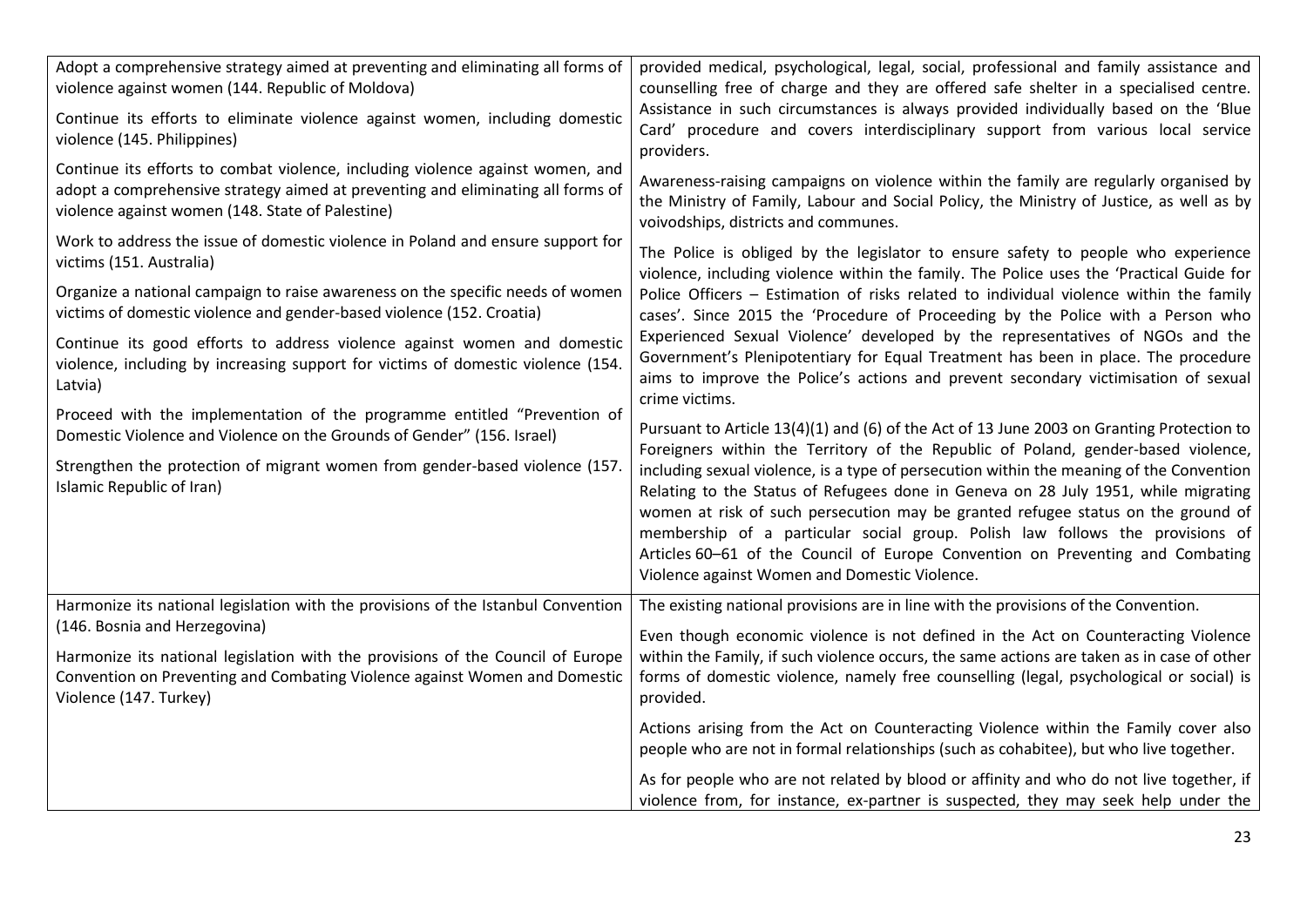|                                                                                                                                                                                                                                                                                                                               | generally applicable legal regulations, such as criminal law.                                                                                                                                                                                                                                                                                                                                                                                                                                                                                                                                                                                                                                                                                                                                                                                                                                                                                                                                                                                                                                                                                                                                                                                                                                                                                  |
|-------------------------------------------------------------------------------------------------------------------------------------------------------------------------------------------------------------------------------------------------------------------------------------------------------------------------------|------------------------------------------------------------------------------------------------------------------------------------------------------------------------------------------------------------------------------------------------------------------------------------------------------------------------------------------------------------------------------------------------------------------------------------------------------------------------------------------------------------------------------------------------------------------------------------------------------------------------------------------------------------------------------------------------------------------------------------------------------------------------------------------------------------------------------------------------------------------------------------------------------------------------------------------------------------------------------------------------------------------------------------------------------------------------------------------------------------------------------------------------------------------------------------------------------------------------------------------------------------------------------------------------------------------------------------------------|
| Strengthen the elimination of all forms of violence against women by<br>criminalizing domestic violence and marital rape (149. Belgium)<br>Amend the Criminal Code to criminalize domestic violence clearly and implement<br>a comprehensive strategy to eliminate all forms of violence against women (150.<br>Sierra Leone) | The Polish Penal Code provides for a broad catalogue of offenses that give grounds for a<br>comprehensive reaction and prosecution of all forms of violence that may occur<br>between coresidents, e.g. mistreatment - art. 207 of the Criminal Code, bodily injury<br>art. 156 of the Criminal Code and art. 157 of the Penal Code, unlawful threat - art. 190<br>of the Criminal Code, stalking - art. 190a of the Penal Code, forcing to specific behaviour<br>- art. 191 of the Penal Code. The crime of raping (art. 197 § 1 of the Criminal Code)<br>occurs when there has been no effective permission of the person authorized to<br>conduct a certain behaviour (for sexual intercourse or other sexual activity). The<br>features of this crime do not include the nature of the relationship between the<br>perpetrator and the victim. When assessing whether a rape has occurred, it is not<br>important whether these persons are married or not. However, the Penal Code<br>provides for a qualified form of the crime of rape when the<br>victim is ascendant, descendant, adopted, adopter, brother or sister (art. 197 § 3 point<br>of the Criminal Code). Domestic violence is clearly penalized in the penal code, which is<br>even condemned by the systematics of the Polish penal code. For example, penalisation<br>of |
|                                                                                                                                                                                                                                                                                                                               | mistreatment is provided for in art. 207 of the Penal Code, which is in chapter XXVI<br>"Crimes against the family and care". To strengthen the protection of victims of this<br>type of violence, in 2017 art. 207 of the Penal Code was amended by adding art. 207 § 1<br>a of the Penal Code (crime of bullying a person who is helpless because of their age or<br>health). Legislative measures taken under criminal law and civil law (including the<br>purpose of which is to introduce solutions enabling rapid isolation of a person<br>using violence from victims of violence in the event of their joint residence) and the<br>activity of the Justice Fund are elements of the strategy to combat domestic violence.                                                                                                                                                                                                                                                                                                                                                                                                                                                                                                                                                                                                              |
| Provide adequate and stable funding for legal, psychological and medical<br>assistance and shelter for victims of domestic violence (153. Denmark)                                                                                                                                                                            | At the level of communes and districts, there is a support system for people<br>experiencing violence within the family, which works through consultation desks,                                                                                                                                                                                                                                                                                                                                                                                                                                                                                                                                                                                                                                                                                                                                                                                                                                                                                                                                                                                                                                                                                                                                                                               |
| Provide adequate and stable funding for care centres and shelters for women<br>and children victims of domestic violence (155. Chile)                                                                                                                                                                                         | community-level or district-level support centres, houses for mothers with minor<br>children and pregnant women, or crisis intervention centres.                                                                                                                                                                                                                                                                                                                                                                                                                                                                                                                                                                                                                                                                                                                                                                                                                                                                                                                                                                                                                                                                                                                                                                                               |
|                                                                                                                                                                                                                                                                                                                               | The Government of the Republic of Poland receives no reliable information indicating<br>that any person has been refused help for reasons of insufficient facilities or that a<br>person could not seek for help due to excessive distance to travel.                                                                                                                                                                                                                                                                                                                                                                                                                                                                                                                                                                                                                                                                                                                                                                                                                                                                                                                                                                                                                                                                                          |
|                                                                                                                                                                                                                                                                                                                               | In 2018 the facilities for supporting victims of the violence within the family included<br>856 units: 559 institutions operated by communes and 297 operated by districts.                                                                                                                                                                                                                                                                                                                                                                                                                                                                                                                                                                                                                                                                                                                                                                                                                                                                                                                                                                                                                                                                                                                                                                    |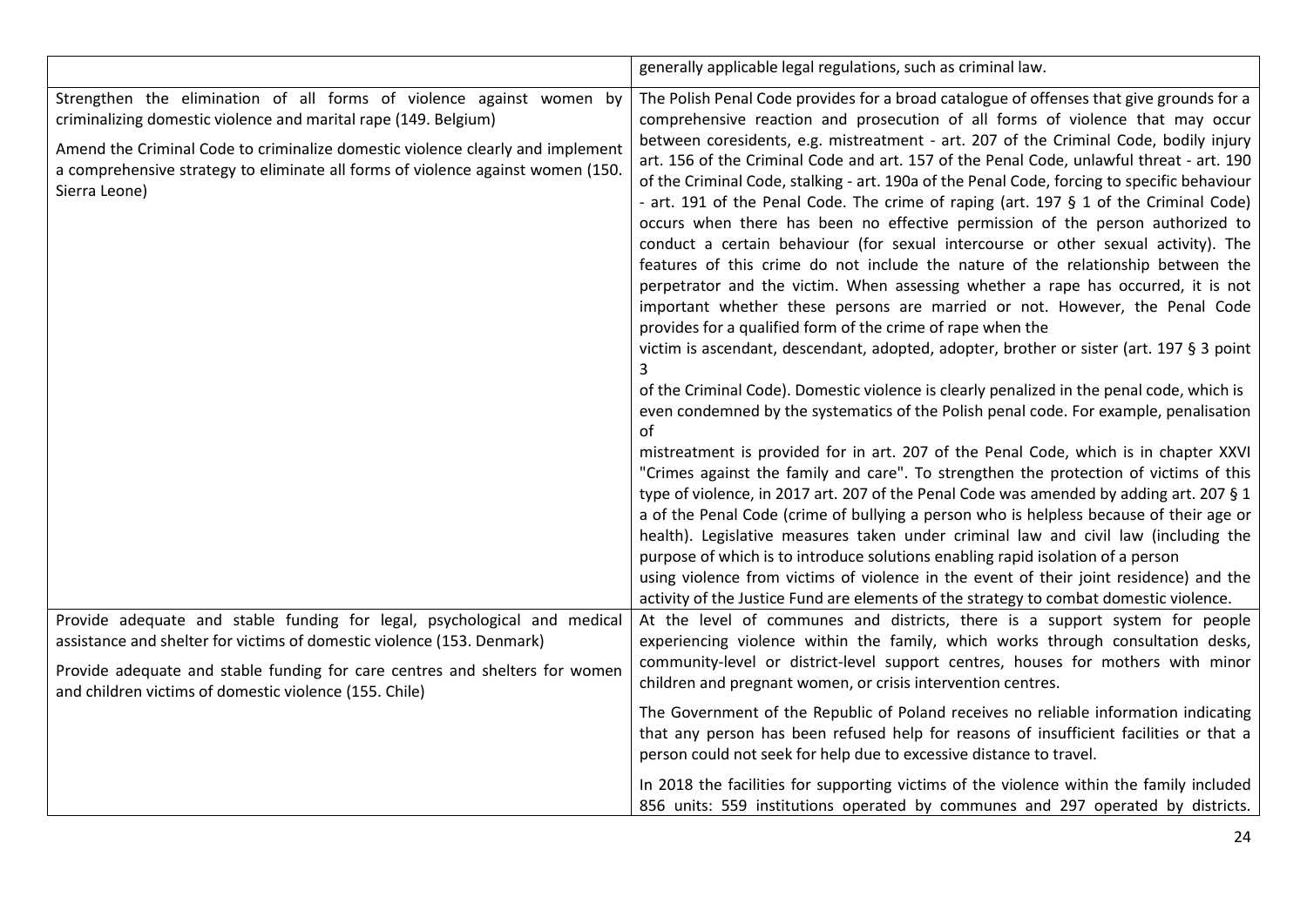|                                                                                                                                                                                                          | Helplines for violence victims existed at the local (612) and national (3) level, including<br>the 24/7 national helpline launched in 2017.                                                                                                                                                                                                                                                                                                          |
|----------------------------------------------------------------------------------------------------------------------------------------------------------------------------------------------------------|------------------------------------------------------------------------------------------------------------------------------------------------------------------------------------------------------------------------------------------------------------------------------------------------------------------------------------------------------------------------------------------------------------------------------------------------------|
|                                                                                                                                                                                                          | Actions aimed at preventing and combating violence are carried out within the National<br>Programme for Counteracting Violence within the Family for 2014-2020, which is an<br>adjusted extension of the Programme for 2012-2016.                                                                                                                                                                                                                    |
| Adopt measures to protect women's rights, including by strengthening of laws<br>against sexual violence and ensuring the equal participation of women in political<br>and public affairs (158. Botswana) | 1. On 13 June 2019, stricter criminal sanctions were introduced for the following<br>crimes:<br>rape (Article 197 § 1 of the Criminal Code – imprisonment from 2 to 15<br>years) and aggravated rape (Article 197 § 3 of the Criminal Code $-$<br>imprisonment from 3 to 20 years), including rape against a minor below<br>15 years old (Article 197 § 3a of the Criminal Code - imprisonment from<br>5 to 30 years),                               |
|                                                                                                                                                                                                          | sexual intercourse with a minor below 15 (Article 200 § 1 of the<br>Criminal Code - imprisonment from 2 to 15 years), producing, copying,<br>importing, storing, possessing, distributing or presenting pornographic<br>content showing a minor (Article 202 § 3 of the Criminal Code $-$<br>imprisonment from 2 to 15 years),                                                                                                                       |
|                                                                                                                                                                                                          | cause another person to engage in prostitution by violence, unlawful<br>threat or deception (Article 203 § 2 of the Criminal Code $-$<br>imprisonment from 2 to 15 years),                                                                                                                                                                                                                                                                           |
|                                                                                                                                                                                                          | 2. In Article 197 § 3b of the Criminal Code a new type of aggravated rape was<br>introduced, subject to imprisonment of 8 to 30 years, covering rapes against<br>minors below the age of 15 committed against the minor who at the moment<br>of such act remains dependant on the perpetrator, in particular when the minor<br>is under the perpetrator's custody or guardianship, or if a critical position of the<br>minor is taken advantage of,; |
|                                                                                                                                                                                                          | 3. in Article 200 § 2 and § 4 of the Criminal Code - new types of aggravated sexual<br>exploitation of minors under the age of 7 were introduced (sexual intercourse -<br>imprisonment from 3 to 20 years; other sexual activity $-$ imprisonment from 2<br>to $15$ years);                                                                                                                                                                          |
|                                                                                                                                                                                                          | 4. Article 200 § 8 of the Criminal Code – as for the aggravating circumstances<br>taken into account while deciding on the sentence for the sexual crime of<br>exploiting a minor, codified in Article 200 § 1-6 of the Criminal Code, the                                                                                                                                                                                                           |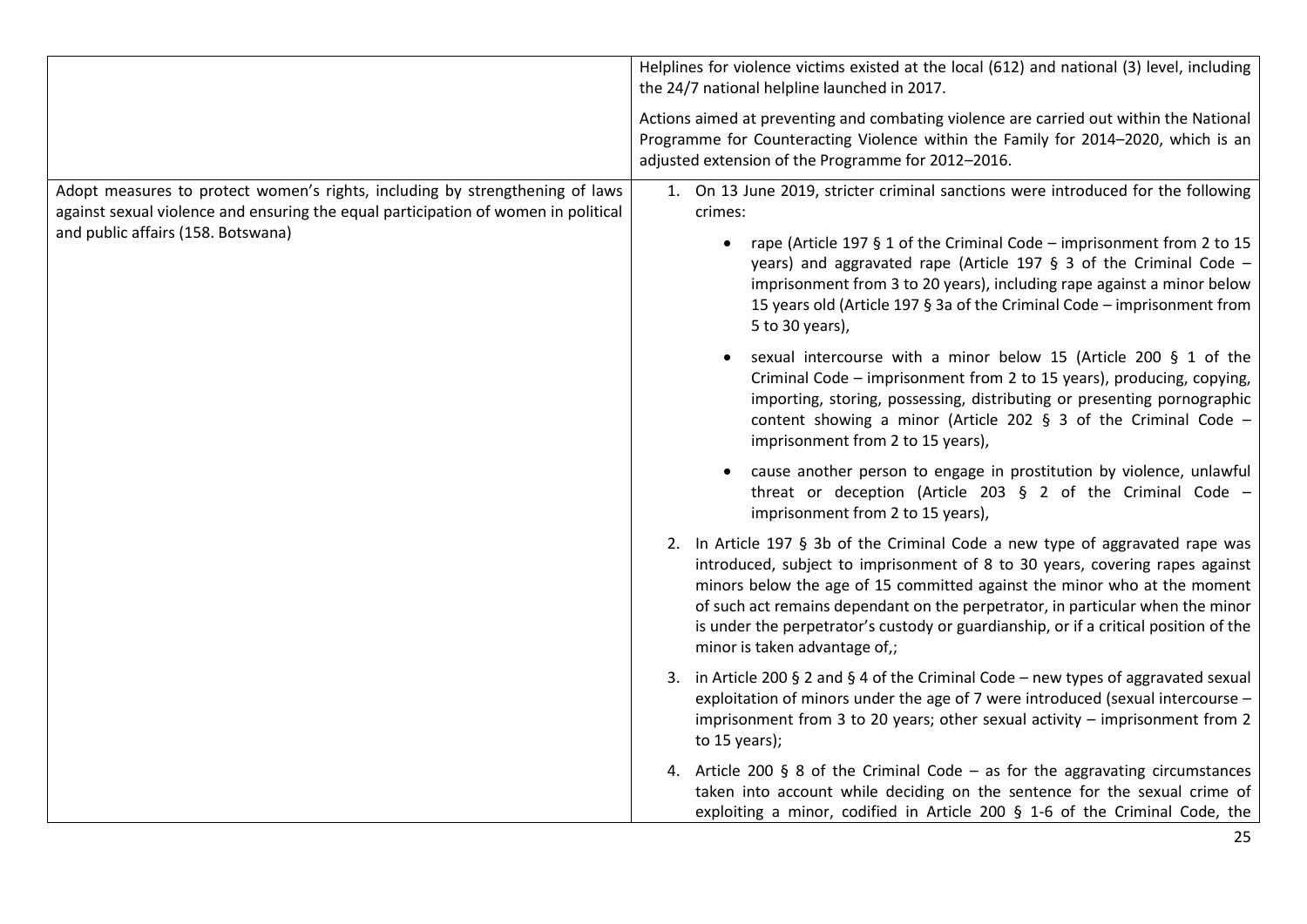|                                                                                                                                                  | legislators introduced a crime against a minor who at the moment of the crime<br>remains dependant on the perpetrator, in particular when the minor is under<br>the perpetrator's custody or guardianship, or if a critical position of the minor is<br>taken advantage of; in such circumstances, the court orders the imprisonment<br>for the crime assigned to the perpetrator, applying at least a double minimum<br>imprisonment period envisaged for such crime.                                                                                                                                                                                                                                                                                                                                                                                          |
|--------------------------------------------------------------------------------------------------------------------------------------------------|-----------------------------------------------------------------------------------------------------------------------------------------------------------------------------------------------------------------------------------------------------------------------------------------------------------------------------------------------------------------------------------------------------------------------------------------------------------------------------------------------------------------------------------------------------------------------------------------------------------------------------------------------------------------------------------------------------------------------------------------------------------------------------------------------------------------------------------------------------------------|
|                                                                                                                                                  | Pursuant to Article 183a §6 of the Labour Code, sexual harassment is any unaccepted<br>conduct of sexual character or related to an employee's sex, the aim or result of which<br>is the violation of dignity or degradation or humiliation of such employee. Such conduct<br>may consist of physical, verbal and non-verbal elements. The employer is liable for<br>sexual harassment to the extent in which the employer has committed sexual<br>harassment or failed to prevent it. Also, an employee acting on behalf of or<br>representing the employer or an employee acting in the vertical relationship to the<br>employee who is a victim of sexual harassment may be liable for sexual harassment. A<br>person who experienced sexual harassment may seek legal protection before the court,<br>relying on the labour law, criminal law or civil law. |
| Continue to promote the participation of women in public and political life of the<br>country (159. Bosnia and Herzegovina)                      | Another important aspect of gender equality is supporting civic and political activity of<br>women. As a result of the 2019 election to the Sejm in Poland women obtained 132<br>mandates (7 more than in 2015). There are 13 women in the Senate (in 2015 also 13).                                                                                                                                                                                                                                                                                                                                                                                                                                                                                                                                                                                            |
|                                                                                                                                                  | Poland carries out an EU project entitled 'Equal opportunities in business 2014-2020 -<br>a practical tool to execute the principle of gender balance in business undertakings',<br>whose main aim is to promote women presence at decision-making positions in<br>business.                                                                                                                                                                                                                                                                                                                                                                                                                                                                                                                                                                                    |
| Take appropriate measures to strengthen the implementation of the 2011 Act on<br>Support for Family and Alternative Care Systems (160. Pakistan) | The Act of 8 June 2011 on Supporting Family and the System of Foster Care is to<br>strengthen the process of de-institutionalising foster care.                                                                                                                                                                                                                                                                                                                                                                                                                                                                                                                                                                                                                                                                                                                 |
|                                                                                                                                                  | A child stays with a foster family until it is possible for such child to return to his family<br>or, if legally possible, until he is placed with the adoptive family.                                                                                                                                                                                                                                                                                                                                                                                                                                                                                                                                                                                                                                                                                         |
|                                                                                                                                                  | The process of transforming foster care into a system based on family-resembling forms<br>of care is being carried out. The rate of children under foster care decreased from<br>0.99% (2012) to 0.87% (2018), while the rate of children under institutionalised care<br>within those under foster care, in general, dropped from 26.1% (2012) to 23.6% (2018).                                                                                                                                                                                                                                                                                                                                                                                                                                                                                                |
|                                                                                                                                                  | In 2018, a tool to verify the progress of de-institutionalisation of foster care in districts<br>has been developed (a set of indicators, charts and algorithms), which enables sharing                                                                                                                                                                                                                                                                                                                                                                                                                                                                                                                                                                                                                                                                         |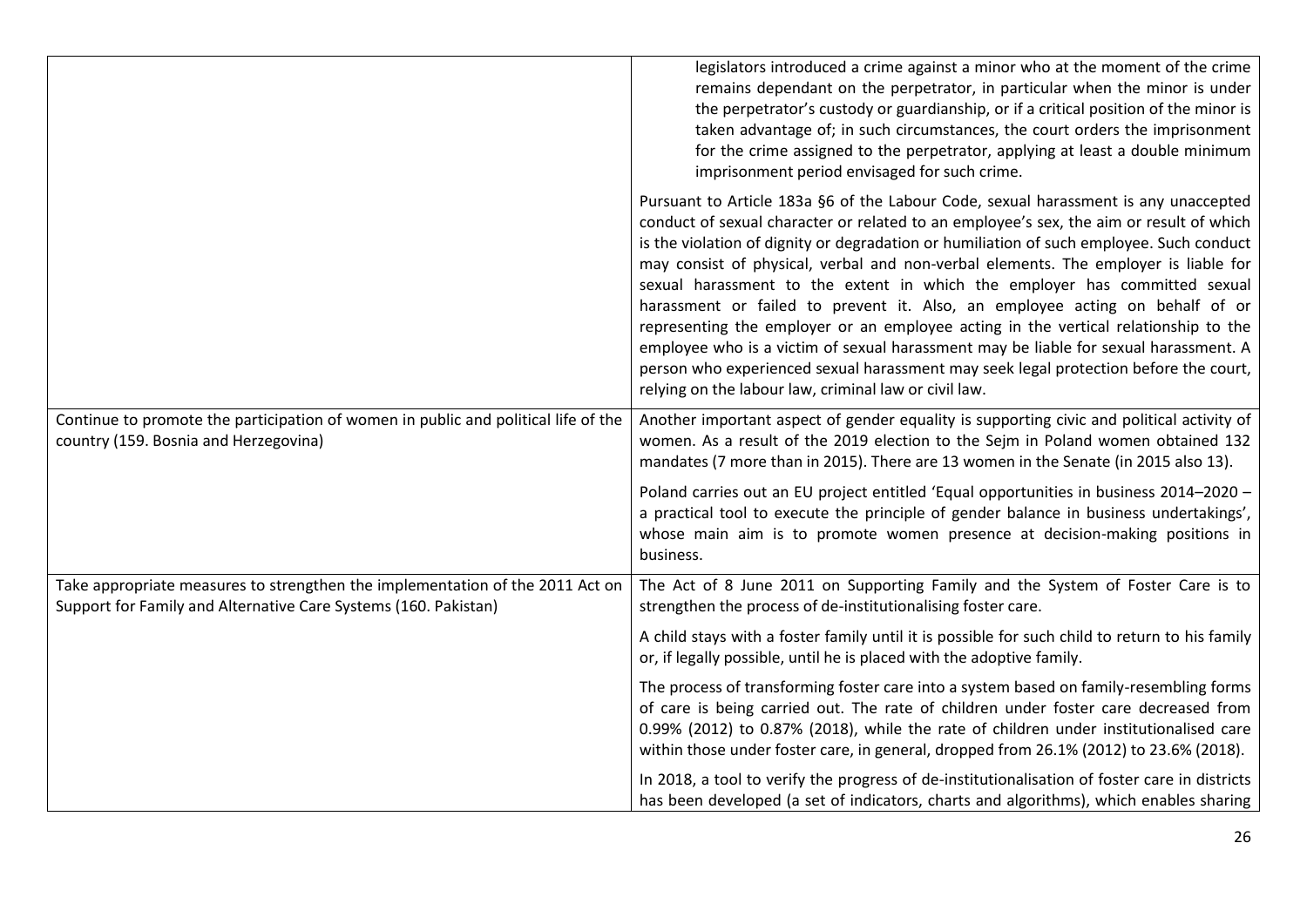|                                                                                                                                                                                                                                                                                                                                                                    | good practices among foster care providers.                                                                                                                                                                                                                                                                                                                                                                                                                                                                                                                                                                                                                                                                                                                                                                                                                                                                                                                                                                                                                                                                                                                                                                                                                                                                                                                            |
|--------------------------------------------------------------------------------------------------------------------------------------------------------------------------------------------------------------------------------------------------------------------------------------------------------------------------------------------------------------------|------------------------------------------------------------------------------------------------------------------------------------------------------------------------------------------------------------------------------------------------------------------------------------------------------------------------------------------------------------------------------------------------------------------------------------------------------------------------------------------------------------------------------------------------------------------------------------------------------------------------------------------------------------------------------------------------------------------------------------------------------------------------------------------------------------------------------------------------------------------------------------------------------------------------------------------------------------------------------------------------------------------------------------------------------------------------------------------------------------------------------------------------------------------------------------------------------------------------------------------------------------------------------------------------------------------------------------------------------------------------|
|                                                                                                                                                                                                                                                                                                                                                                    | Actions financed from the European Social Fund: training and improving skills of<br>candidates for foster families, people running foster family houses, directors of<br>educational and corrective facilities; legal, family and psychological counselling; therapy<br>and specialised support for children and foster parents; support groups; assistance of<br>foster family coordinators - all of these support the strengthening of family-resembling<br>forms of foster care.                                                                                                                                                                                                                                                                                                                                                                                                                                                                                                                                                                                                                                                                                                                                                                                                                                                                                    |
|                                                                                                                                                                                                                                                                                                                                                                    | The Strategy for De-Institutionalisation currently developed in the Ministry of Health<br>will support, among others, transformation in the area of foster care.                                                                                                                                                                                                                                                                                                                                                                                                                                                                                                                                                                                                                                                                                                                                                                                                                                                                                                                                                                                                                                                                                                                                                                                                       |
| Ensure that all cases of sexual abuse of children are investigated and<br>perpetrators prosecuted, and that victims are adequately compensated and<br>rehabilitated (162. South Africa)                                                                                                                                                                            | In the Act of 23 March 2017 amending the Criminal Code, the Act on Proceedings in the<br>Cases of Minors and the Code of Criminal Proceedings, measures aimed at protecting<br>children against violence and other forms of maltreatment were strengthened. More<br>severe penalty ranges were introduced for physical or psychological abuse over a<br>person who is vulnerable due to his or her age. Besides, in case of obtaining information<br>on punishable preparation or attempt or commitment of a sexual crime against a<br>minor, there is a legal obligation to report this fact.                                                                                                                                                                                                                                                                                                                                                                                                                                                                                                                                                                                                                                                                                                                                                                         |
|                                                                                                                                                                                                                                                                                                                                                                    | Any case in which it is suspected that children were exploited as human trafficking<br>victims or minors were exploited in paedophilia or child pornography is analysed in<br>detail so that the most effective operational and procedural actions may be taken.                                                                                                                                                                                                                                                                                                                                                                                                                                                                                                                                                                                                                                                                                                                                                                                                                                                                                                                                                                                                                                                                                                       |
| Continue to reinforce actions aimed at the protection of children against violence<br>and other forms of maltreatment (161. Bosnia and Herzegovina)<br>Take steps to ensure the acceptance and general public knowledge of the existing<br>measures for the legal protection of children, in particular with regard to children<br>with disabilities (163. Sweden) | Actions to protect children from harm are provided for in the Act on Counteracting<br>Violence within the Family and the National Programme for Counteracting Violence<br>within the Family for 2014-2020. A child who is a victim of such a violence is offered<br>help in a form of psychological, medical, legal, social, and crisis intervention support, as<br>well as safe shelter in a specialised support centre for violence within the family victims,<br>as well as a free medical statement confirming causes and types of injuries related to<br>the use of violence. Additionally, the court may prohibit the perpetrator to contact the<br>victim or issue a barring order and force the perpetrator to leave the apartment. The<br>Act provides for the possibility of taking away a child in case of an immediate threat to<br>the child's life or health due to violence within the family.<br>Within the National Programme for Counteracting Violence within the Family, local self-<br>governments carry out the programmes of promoting correct child-raising methods,<br>addressed to the families prone to violence within the family. Additionally, as part of<br>family counselling and counselling for risk groups, such as pregnant girls, steps are<br>taken to strengthen the parents' competences in the area of care-taking and child- |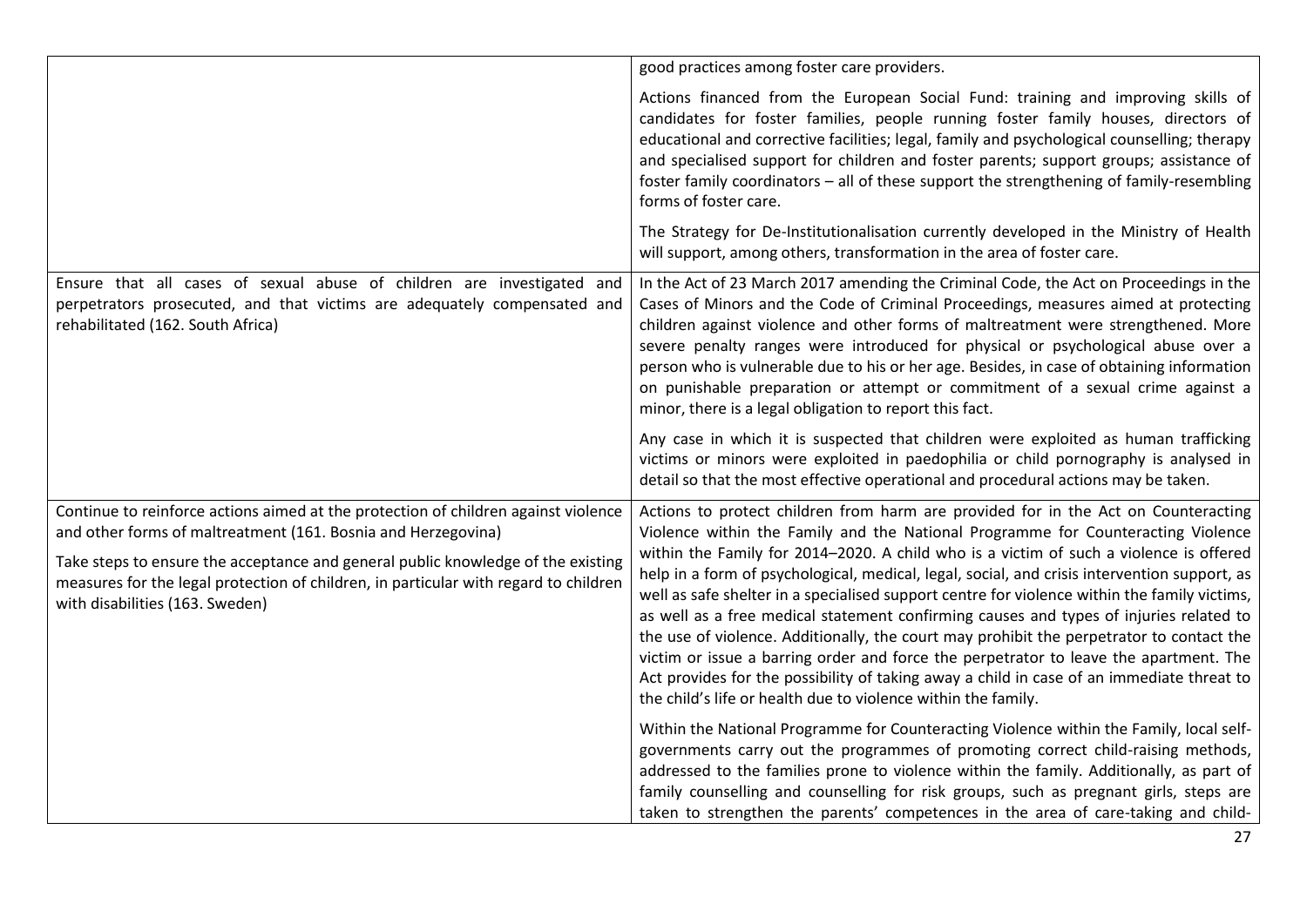|                                                                                                                                                                                                                                                                  | raising.                                                                                                                                                                                                                                                                                                                                                                                                                                                                                                                                                                                                              |
|------------------------------------------------------------------------------------------------------------------------------------------------------------------------------------------------------------------------------------------------------------------|-----------------------------------------------------------------------------------------------------------------------------------------------------------------------------------------------------------------------------------------------------------------------------------------------------------------------------------------------------------------------------------------------------------------------------------------------------------------------------------------------------------------------------------------------------------------------------------------------------------------------|
|                                                                                                                                                                                                                                                                  | Media campaigns promote non-violent child-raising methods and provide information<br>on the protection and support measures offered to people experiencing violence,<br>interventions taken against violence perpetrators, as well as the banning of corporal<br>punishment.                                                                                                                                                                                                                                                                                                                                          |
|                                                                                                                                                                                                                                                                  | Children with disabilities - See Recommendation No. 7.                                                                                                                                                                                                                                                                                                                                                                                                                                                                                                                                                                |
| Continue to improve the situation of persons with disabilities, including by<br>accelerating the preparation of relevant strategies for 2017-2030, and start<br>implementing them (164. Libya)                                                                   | Work on the Strategy for People with Disabilities in 2019-2030, which establishes the<br>comprehensive framework of the national policy for people with disabilities, including<br>children with disabilities, covering the provisions of the Convention on the Rights of<br>Persons with Disabilities, is almost completed.                                                                                                                                                                                                                                                                                          |
| Accelerate the implementation of the Strategy for People with Disabilities for the<br>period 2017-2030 to strengthen the task force on the support system for people<br>with disabilities, their families and caretakers (165. Indonesia)                        | The aim of the Strategy is to ensure social and professional inclusion of people with<br>disabilities. The Strategy will be carried out through various programmes and actions in<br>the domain of specific public policies, such as health, education, social insurance and<br>labour. The Strategy also provides for supra-sectoral and inter-sectoral activities, such<br>as ensuring universal access to public space and initiatives aimed at raising social<br>awareness.                                                                                                                                       |
|                                                                                                                                                                                                                                                                  | The priority in drafting the Strategy is to include the opinions of people with disabilities,<br>their families and organisations representing them. Already at the stage of preparation<br>of its assumptions, back in 2018, NGOs working for the benefit of people with<br>disabilities were consulted.                                                                                                                                                                                                                                                                                                             |
| Continue its policies and measures for the promotion and protection of the rights<br>of the national minorities (166. Armenia)                                                                                                                                   | One of the Ministry of the Interior and Administration's responsibilities is to allocate<br>annual subsidies for the performance of tasks aimed at protecting, maintaining and<br>developing cultural identity of national and ethnic minorities, as well as preserving and<br>developing regional languages. In 2018, subsidies were granted, for instance, for the<br>publication entitled 'Rights of the German minority on Poland' which can be seen as<br>promoting and protecting the rights of national minorities. In 2019, national and ethnic<br>minorities were provided for the performance of 466 tasks. |
| Guarantee the rights of education, health, housing and employment of Roma and<br>other ethnic minorities (167. China)<br>Strengthen the policies and programmes aimed at giving the Roma population<br>equal opportunities in the access to services (168. Peru) | The Roma, so as other national and ethnic minorities in Poland, have rights to<br>education, healthcare, housing and employment ensured by the Constitution of the<br>Republic of Poland and other legal acts. The situation of national and ethnic minorities<br>is no different from the situation of the society in general. The only exception is the<br>Roma.                                                                                                                                                                                                                                                    |
| Continue its efforts to better assist children of Roma origin to have access to                                                                                                                                                                                  | The Roma are the only national minority in Poland that is at risk of social exclusion, and                                                                                                                                                                                                                                                                                                                                                                                                                                                                                                                            |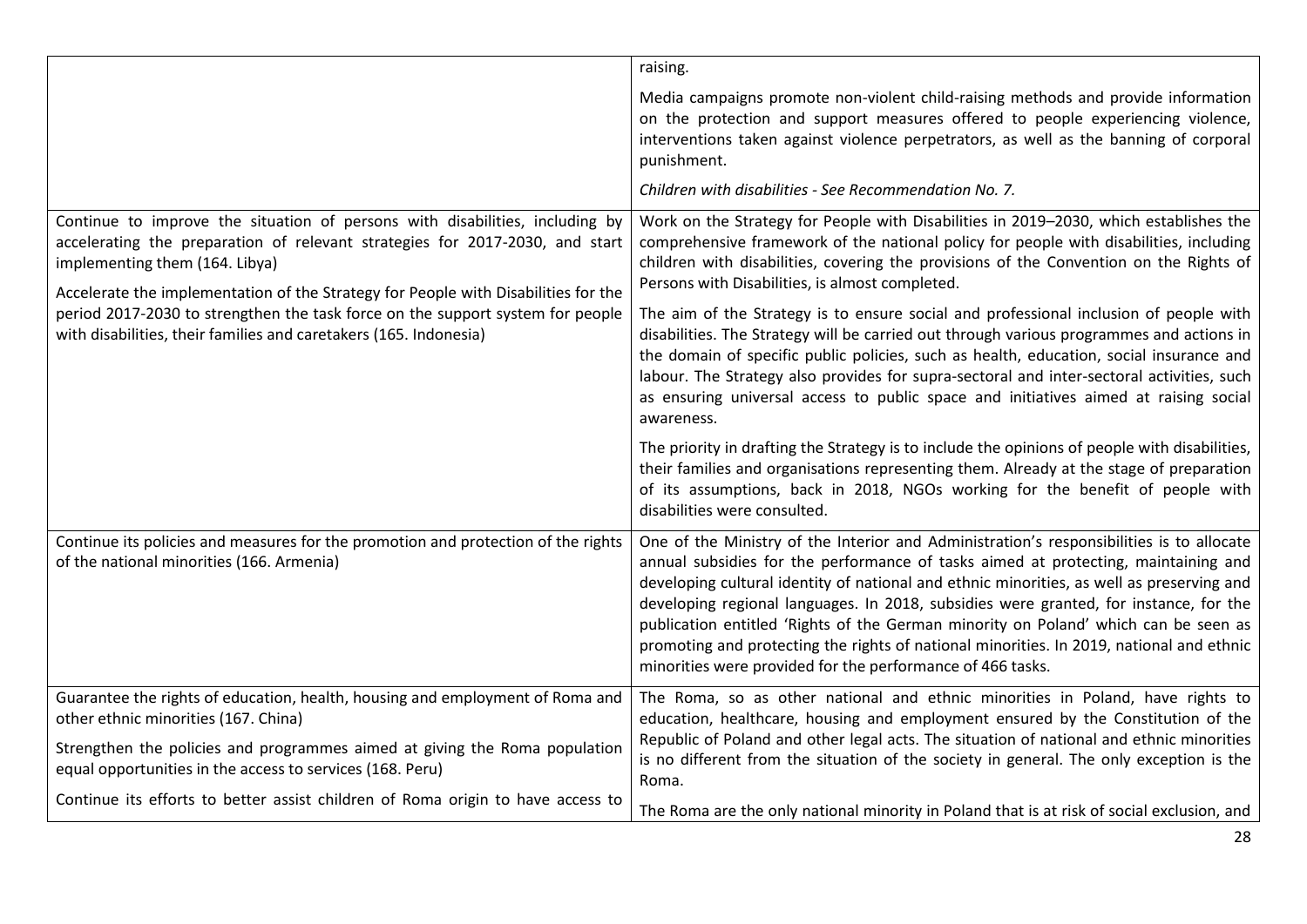| quality education and therefore advance the integration of Roma (169. Hungary)                                                                                                | for this reason programmes are implemented to support them in the area of education,<br>housing, health protection and labour market. The tasks have been carried out through<br>programmes such as: 'The Pilot Governmental Programme for Roma Society in<br>Małopolskie Voivodship for 2001-2003', 'Programme for Roma Community in Poland in<br>2004-2013', and now it is 'Programme of Roma Integration for 2014-2020'.                                                                                                                                                                                                                                                                                                                                                                                                                                          |
|-------------------------------------------------------------------------------------------------------------------------------------------------------------------------------|----------------------------------------------------------------------------------------------------------------------------------------------------------------------------------------------------------------------------------------------------------------------------------------------------------------------------------------------------------------------------------------------------------------------------------------------------------------------------------------------------------------------------------------------------------------------------------------------------------------------------------------------------------------------------------------------------------------------------------------------------------------------------------------------------------------------------------------------------------------------|
|                                                                                                                                                                               | The aforementioned Programmes have been and are financed from the State budgets<br>and a designated special-purpose reserve is arranged for the integration of Roma.                                                                                                                                                                                                                                                                                                                                                                                                                                                                                                                                                                                                                                                                                                 |
|                                                                                                                                                                               | Children and young people from the Roma ethnic minority have statutorily guaranteed<br>access to education on equal terms with other learners subject to education obligation.<br>The authorities responsible for schools in Poland (being the local government units)<br>receive an educational subsidy for each Roma student attending school increased by<br>150%. Since 2004, the system of scholarship has been in place, which is an important<br>tool to ensure equal educational opportunities for learners of Roma origin. The<br>scholarship system covers three levels of education: the first one for particularly gifted<br>learners of primary schools, the second one for secondary schools' learners and the<br>third one for university students. This is an instrument of preventing the drop-out of<br>Roma students from the educational system. |
| Strengthen efforts to provide preschool education for Roma children as a<br>prerequisite for their equal access to further education without discrimination<br>(170. Croatia) | In the governmental 'Programme of Roma integration in Poland for 2014-2020', an<br>increased focus on pre-school education has been witnessed. Step by step, the number<br>of projects related to pre-school education is increasing. As part of the Integration<br>Programme, any expenses incurred by Roma families and related to children's presence<br>at pre-schools may be reimbursed. If placement in a public pre-school cannot be<br>ensured, it may happen that education in a private pre-school is funded.                                                                                                                                                                                                                                                                                                                                              |
| Adopt concrete measures to strengthen the protection of migrants, refugees and<br>asylum seekers (171. Guatemala)                                                             | The situation of irregular foreigners is regulated by the Act of 12 December 2013 on<br>Foreigners. The Act treats all foreigners equally, irrespective of their race, religion,<br>gender, etc.                                                                                                                                                                                                                                                                                                                                                                                                                                                                                                                                                                                                                                                                     |
|                                                                                                                                                                               | An example of a protective measure related to legal migration is a solution introduced<br>by means of the amendment of Article 299(6) of the Act on Foreigners, which entered<br>into force on 12 February 2018. In order to protect foreigners who apply for the<br>legalisation of their stay in the territory of the Republic of Poland more fully, a solution<br>was introduced to the effect that a foreigner who is served a decision discontinuing the<br>temporary residence permit procedure, permanent permit procedure, EU long-term<br>residence permit procedure or a decision refusing the extension of a national Visa or<br>Schengen visa is obliged to leave the territory of the Republic of Poland within 30 days                                                                                                                                 |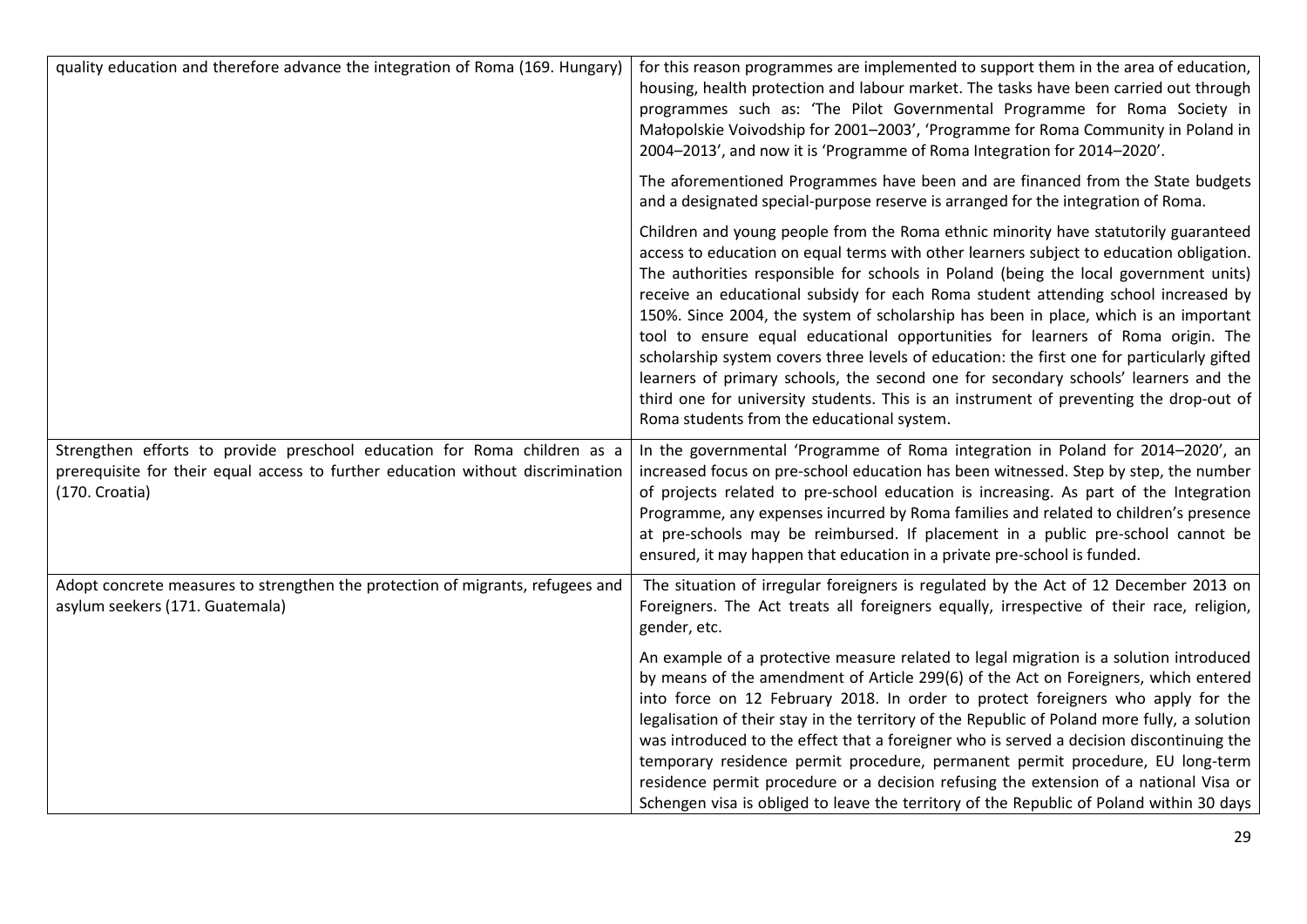|                                                                                                                                                                                                                                                                                                                                          | after the date on which the decision became final or after the date of serving the final<br>decision if such decision was issued by a higher instance body. Additionally, pursuant to<br>the same amendment, the currently applicable legal order envisages that a foreigner<br>who has been denied entry but was not transferred to a third country for health<br>reasons, but completed treatment, has 7 days to leave after completing treatment.                                                                                                                                              |
|------------------------------------------------------------------------------------------------------------------------------------------------------------------------------------------------------------------------------------------------------------------------------------------------------------------------------------------|---------------------------------------------------------------------------------------------------------------------------------------------------------------------------------------------------------------------------------------------------------------------------------------------------------------------------------------------------------------------------------------------------------------------------------------------------------------------------------------------------------------------------------------------------------------------------------------------------|
|                                                                                                                                                                                                                                                                                                                                          | Having regard to the special needs of foreigners subject to a return procedure who, due<br>to their health condition or psychological and physical condition, cannot be placed in a<br>guarded facility or are released from such facility for the aforementioned reasons, a<br>new solution was introduced to the Act on Foreigners in 2018 to ensure such people<br>the right to social welfare, healthcare and psychological support services (so-called<br>institutional support). The system in question is under implementation.                                                            |
|                                                                                                                                                                                                                                                                                                                                          | The provisions of the Act of 13 June 2003 on Granting Protection to Foreigners within<br>the Territory of the Republic of Poland, in turn, safeguard those rights of persons<br>seeking international protection and refugees which arise from international law and<br>EU law, as far as granting international protection to foreigners within the territory of<br>the Republic of Poland is concerned.                                                                                                                                                                                         |
| Take urgent measures to investigate and sanction acts of discrimination against<br>migrants, refugees and minorities, in particular by ensuring the protection<br>necessary to those who report acts of discrimination (173. Argentina)                                                                                                  | The matters of prosecuting the acts of discrimination against migrants, refugees and<br>minorities are covered by the actions taken by the National Public Prosecutor's Office to<br>fight against racism, intolerance, and prejudice-motivated crimes. The actions in<br>question are described in detail in the section covering the implementation of<br>Recommendation No. 58 and 61.                                                                                                                                                                                                         |
| Adopt the measures necessary to combat de facto and de jure discrimination<br>against migrants in irregular situations (172. Uruguay)<br>Guarantee the appropriate treatment of migrants in irregular situations and<br>waiting for deportation from the country, including access to legal remedies (174.<br><b>Russian Federation)</b> | Foreigners awaiting a return decision enjoy all necessary safeguards. First and foremost,<br>it should be pointed out that since 1 May 2014, a new Act on Foreigners has been in<br>force. Article 317(1) of the Act provides for the possibility of applying measures<br>alternative to placing a foreigner in a guarded facility. The alternative measures<br>available include: an obligation to report to the Border Guard's unit in specific time<br>intervals, an obligation to pay bail, an obligation to reside in a designated place, and an<br>obligation to deposit a travel document. |
|                                                                                                                                                                                                                                                                                                                                          | The foreigner's stay in the guarded facility is subject to continuous monitoring,<br>including by a "return assistant" appointed for each foreigner to supervise the course of<br>administrative procedures and a "social assistant" who monitors the foreigner's<br>behaviour and mood. Wherever the foreigner's stay in the facility is considered<br>groundless for any reason, the foreigner should be released immediately.                                                                                                                                                                  |
|                                                                                                                                                                                                                                                                                                                                          | The supervision over the lawfulness and rightness of the foreigners' stay in guarded                                                                                                                                                                                                                                                                                                                                                                                                                                                                                                              |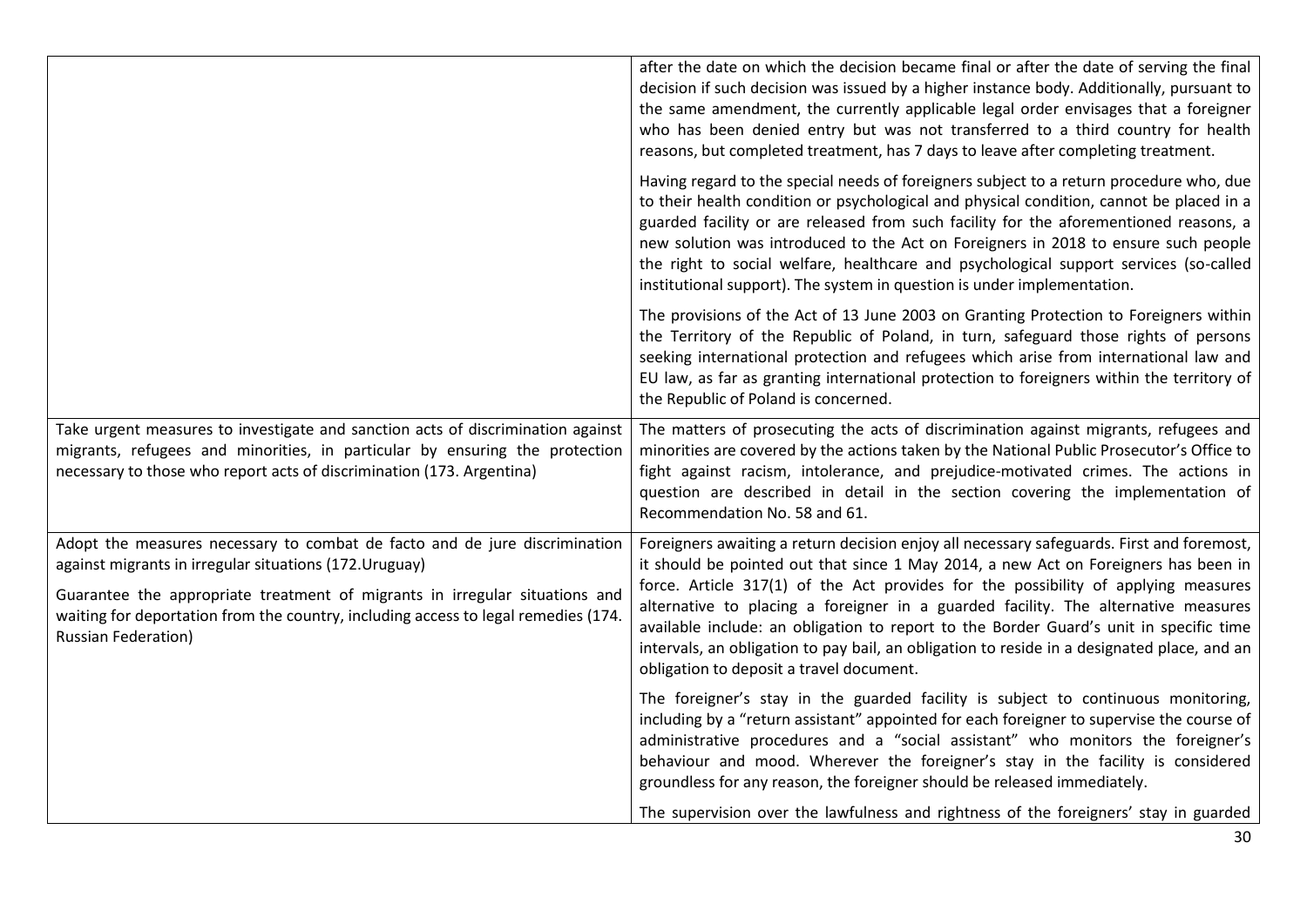|                                                                                                                                                                                                                                                                                              | facilities and detention centres for foreigners is carried out by a penitentiary judge of<br>the regional court having jurisdiction over the place where the guarded facility for<br>foreigners is situated. This supervision is subject to further review and assessment, in<br>particular in terms of living conditions experienced by foreigners, healthcare services<br>provided, as well as in terms of respecting the rights of detainees. Inspection reports<br>sent to the General Headquarters of the Border Guard after visits to guarded centres do<br>not reveal any irregularities. The living conditions of foreigners in guarded centres are<br>also monitored by the National Preventive Mechanism and by non-governmental<br>organisations. |
|----------------------------------------------------------------------------------------------------------------------------------------------------------------------------------------------------------------------------------------------------------------------------------------------|--------------------------------------------------------------------------------------------------------------------------------------------------------------------------------------------------------------------------------------------------------------------------------------------------------------------------------------------------------------------------------------------------------------------------------------------------------------------------------------------------------------------------------------------------------------------------------------------------------------------------------------------------------------------------------------------------------------------------------------------------------------|
| Continue to make efforts to protect migrant workers from all forms of<br>exploitation and abuse, in particular those from the Democratic People's<br>Republic of Korea, by improving their working condition in accordance with<br>relevant international standards (175. Republic of Korea) | In recent years, the National Labour Inspectorate carried out inspections regularly to<br>examine whether the rights of the citizens of the North Korea working in Poland had<br>not been violated. In response to signals on potential irregularities, the frequency of<br>inspections was increased. The inspections did not confirm that any work performed by<br>the citizens of the Democratic People's Republic of Korea (DPRK) satisfied the<br>conditions of forced labour.                                                                                                                                                                                                                                                                          |
|                                                                                                                                                                                                                                                                                              | The Polish law fully guarantees the rights of foreign employees, by stating, among<br>others, that in case of the exploitation of a foreigner by the employer, the employer is<br>liable. Additionally, the Polish legislation provides for protective solutions aimed at<br>securing the interests of foreigners working within the territory of the Republic of<br>Poland. An obligation of the entity entrusting work to enter into a written agreement<br>with a foreigner and to present its translation into a language the foreigner understand<br>is one of them.                                                                                                                                                                                    |
|                                                                                                                                                                                                                                                                                              | As for the employees from the DPRK, it should be pointed out that since 2016 Poland<br>has not been issuing work visas for the citizens of the country anymore. Additionally,<br>Poland satisfied the obligation from the UN Security Council resolution 2017 concerning<br>sanctions imposed on the DPRK, which led formally to the termination of work<br>performed by the DPRK's citizens within the territory of the Republic of Poland.                                                                                                                                                                                                                                                                                                                 |
| Guarantee basic services to the children of migrants in irregular situations, in<br>particular in the areas of education and health (176. Uruguay)                                                                                                                                           | Guarded centres for foreigners cooperate with schools. Lessons are arranged by<br>merging classes under separate regulations applicable to the area of education. Besides,<br>in each guarded centre for foreigners where children may stay officers and employees<br>of educational sections organise voluntary compensatory classes for children.                                                                                                                                                                                                                                                                                                                                                                                                          |
|                                                                                                                                                                                                                                                                                              | Additionally, foreigners staying in guarded centres for foreigners have access to<br>healthcare services financed from the State budget.<br>In accordance with the Act of 12 December 2013 on Foreigners, a foreigner admitted to                                                                                                                                                                                                                                                                                                                                                                                                                                                                                                                            |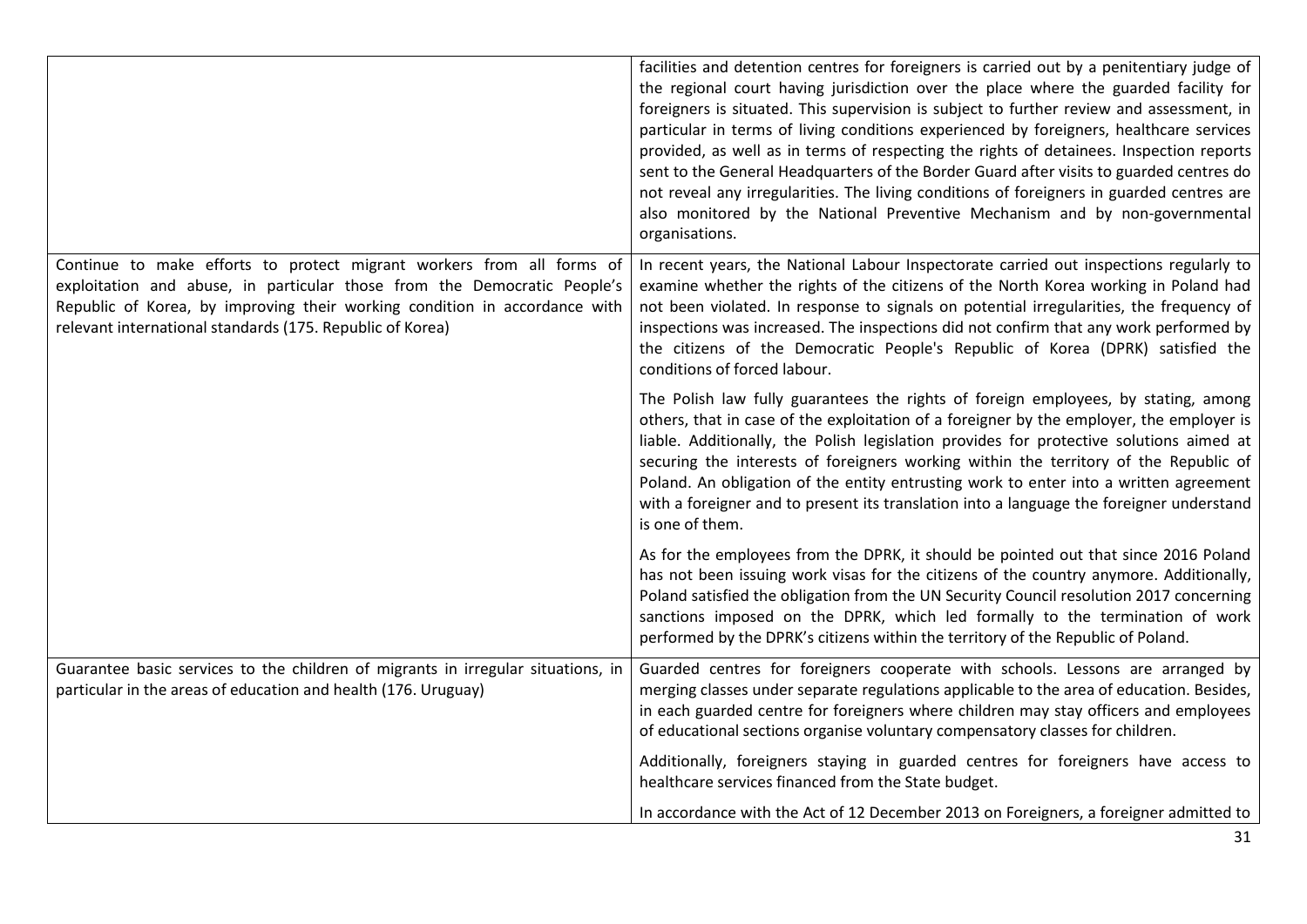|                                                                                               | the guarded centre for foreigners is medically examined immediately and made subject<br>to sanitary procedures, if necessary. Consultations with psychologists are available if a<br>relevant referral is made by a doctor, if a social worker or a return guardian deem it<br>necessary or at the request of a foreigner. The right to healthcare services financed<br>from public funds is also enjoyed by children under 18 who have been granted a<br>refugee status, subsidiary protection or a temporary residence permit in the Republic of<br>Poland.                                                                                                                                                                                                                                                                                                           |
|-----------------------------------------------------------------------------------------------|-------------------------------------------------------------------------------------------------------------------------------------------------------------------------------------------------------------------------------------------------------------------------------------------------------------------------------------------------------------------------------------------------------------------------------------------------------------------------------------------------------------------------------------------------------------------------------------------------------------------------------------------------------------------------------------------------------------------------------------------------------------------------------------------------------------------------------------------------------------------------|
|                                                                                               | People without social insurance, including the citizens of third countries who reside in<br>the territory of the Republic of Poland, are entitled to free healthcare services (funded<br>from public funds) related to the treatment of addiction from alcohol, illegal drugs and<br>narcotic drugs. In case of emergency risk to one's health or life, they are also entitled to<br>free medical services provided by emergency response teams, as provided for by the<br>Act on State Medical Emergency Services.                                                                                                                                                                                                                                                                                                                                                     |
|                                                                                               | Additionally, year 2018 witnessed the introduction to the guarded centres for<br>foreigners of the 'We Protect Children in Guarded Centres' policy aimed at preventing<br>and counteracting harm inflicted on children in such facilities. As part of the common<br>project of the Border Guard and 'Dajemy Dzieciom Siłę' Foundation, intervention<br>procedures were developed and implemented in case of disclosing any cases of harm to<br>children, including when a child is harmed by other members of the family (domestic<br>violence).                                                                                                                                                                                                                                                                                                                        |
| Increase attention to the integration process for refugees (177. Islamic Republic<br>of Iran) | A foreigner granted a refugee status or subsidiary protection is granted assistance to<br>support their social integration for no longer than 12 months. The procedure and terms<br>of the assistance are defined in the Act of 12 March 2004 on Social Welfare.                                                                                                                                                                                                                                                                                                                                                                                                                                                                                                                                                                                                        |
|                                                                                               | The integration assistance is awarded at the foreigner's request filed through a district<br>family support centre to the head of the district competent over the place of residence<br>of the foreigner. The integration programme is defined in an agreement entered into by<br>and between the foreigner and the district family support centre. The assistance<br>includes: cash allowance for subsistence, in particular to cover expenses such as food,<br>clothing, shoes, personal care and housing fees; costs of learning Polish; payment of<br>health insurance contributions; social work; specialised counselling, including legal<br>counselling, psychological counselling and family counselling; provision of information<br>and support in contacts with other institutions, in particular labour market institutions,<br>local environment and NGOs. |
| Consider issues related to the access of asylum seekers, taking into account                  | Access to refugee procedures is ensured. Changes introduced to the Act of 13 June                                                                                                                                                                                                                                                                                                                                                                                                                                                                                                                                                                                                                                                                                                                                                                                       |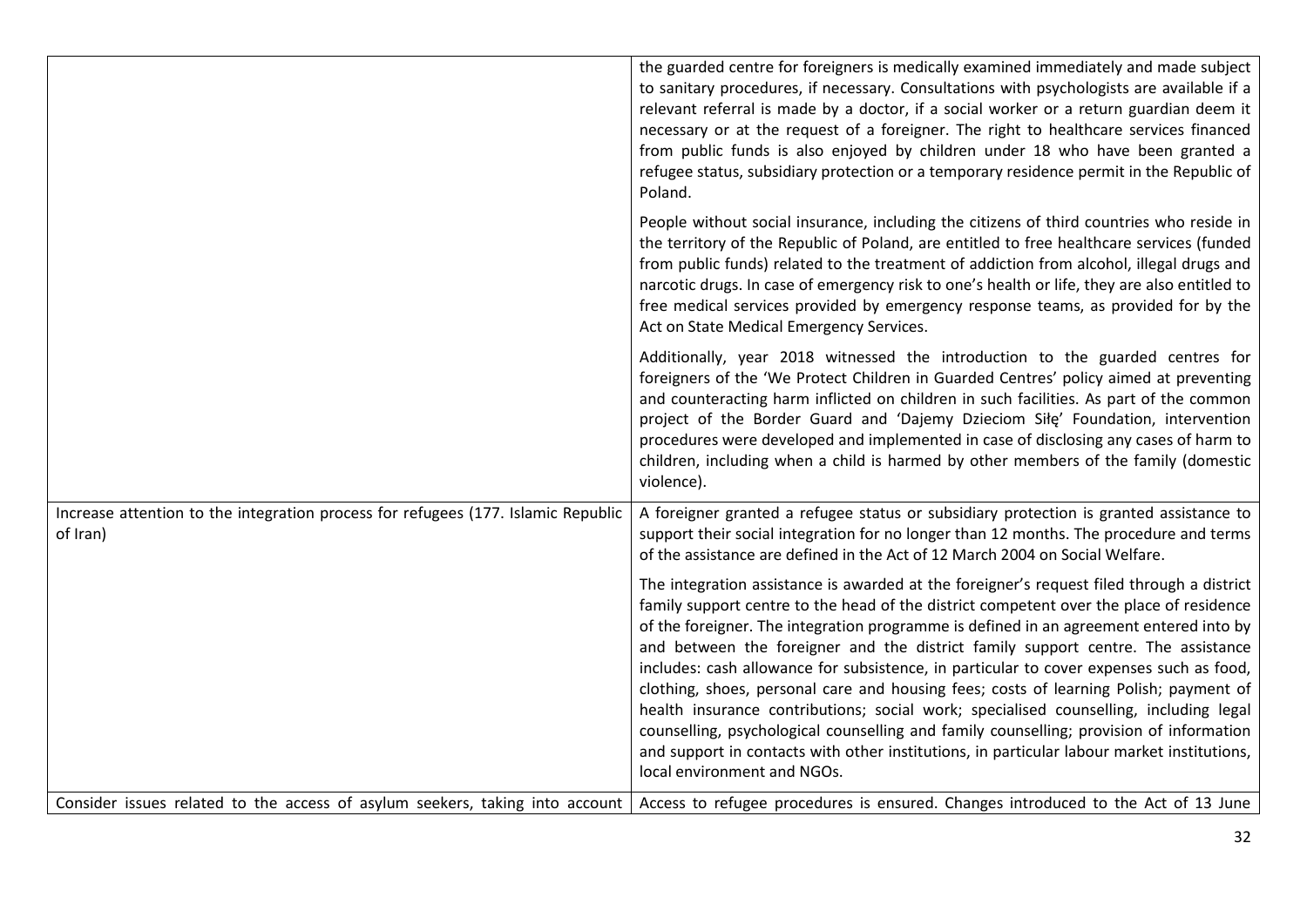| obligations under the international treaties (179. Belarus)                                                                            | 2003 on Granting Protection to Foreigners within the Territory of the Republic of<br>Poland, concerning, among others, the indication of an authority responsible for<br>accepting a request for international protection, made the refugee procedures much<br>more accessible. Since 13 November 2015, any head of the Border Guard's facility of<br>unit has been a competent authority.                                                                                                                                                                                                        |
|----------------------------------------------------------------------------------------------------------------------------------------|---------------------------------------------------------------------------------------------------------------------------------------------------------------------------------------------------------------------------------------------------------------------------------------------------------------------------------------------------------------------------------------------------------------------------------------------------------------------------------------------------------------------------------------------------------------------------------------------------|
|                                                                                                                                        | The changes in question introduced also the possibility of submitting a written<br>declaration of intent to submit an application when the foreigner cannot appear at the<br>Border Guard's premises in person. This applies, among others, to the elderly, single<br>mothers or people in hospitals. Importantly, a person who submitted such declaration<br>is subject to protection against return.                                                                                                                                                                                            |
|                                                                                                                                        | It should be emphasised that the amendment introduced a rule under which foreigners<br>at border checkpoints, in guarded facilities and detention centres for foreigners must<br>be provided with information, in a language that they understand, on the possibility of<br>applying for international protection and using an interpreter/a translator for this<br>purpose.                                                                                                                                                                                                                      |
| Take measures towards respecting fully the principle of non-refoulement when it<br>comes to a foreigner's refugee status (180. Greece) | In the current legal status quo, a national of a third country who has been granted a<br>refugee status may be obliged to return only in the circumstances referred to in Article<br>32(1) or Article 33(2) of the Convention Relating to the Status of Refugees done in<br>Geneva on 28 July 1951. Even then, however, in return proceedings, the competent<br>authority must ex officio consider granting the foreigner a residence permit for<br>humanitarian reasons or tolerated stay.                                                                                                       |
|                                                                                                                                        | The non-refoulement principle is expressed by Article 28(2)(2) of the Act on Foreigners,<br>which stipulates that a foreigner must not be denied entry even if the conditions of<br>entry are not satisfied if such foreigner lodges an application for international<br>protection or declares his or her intent to lodge such application. The provision is in line<br>with Article 14(1) of Regulation (EU) 2016/399 of the European Parliament and of the<br>Council of 9 March 2016 on a Union Code on the rules governing the movement of<br>persons across borders (Schengen Borders Code) |
|                                                                                                                                        | The border control is divided into two stages $-$ the first line border control and the<br>second line border control. Individual interviews with foreigners at the second line<br>border control are carried out while applying solutions to ensure adequate degree of<br>privacy during such conversations. Only if the statements made by the foreigner<br>suggest economic motivations or other motivations not indicative of seeking protection,<br>and the declaration of the intent to apply for international protection cannot be derived                                                |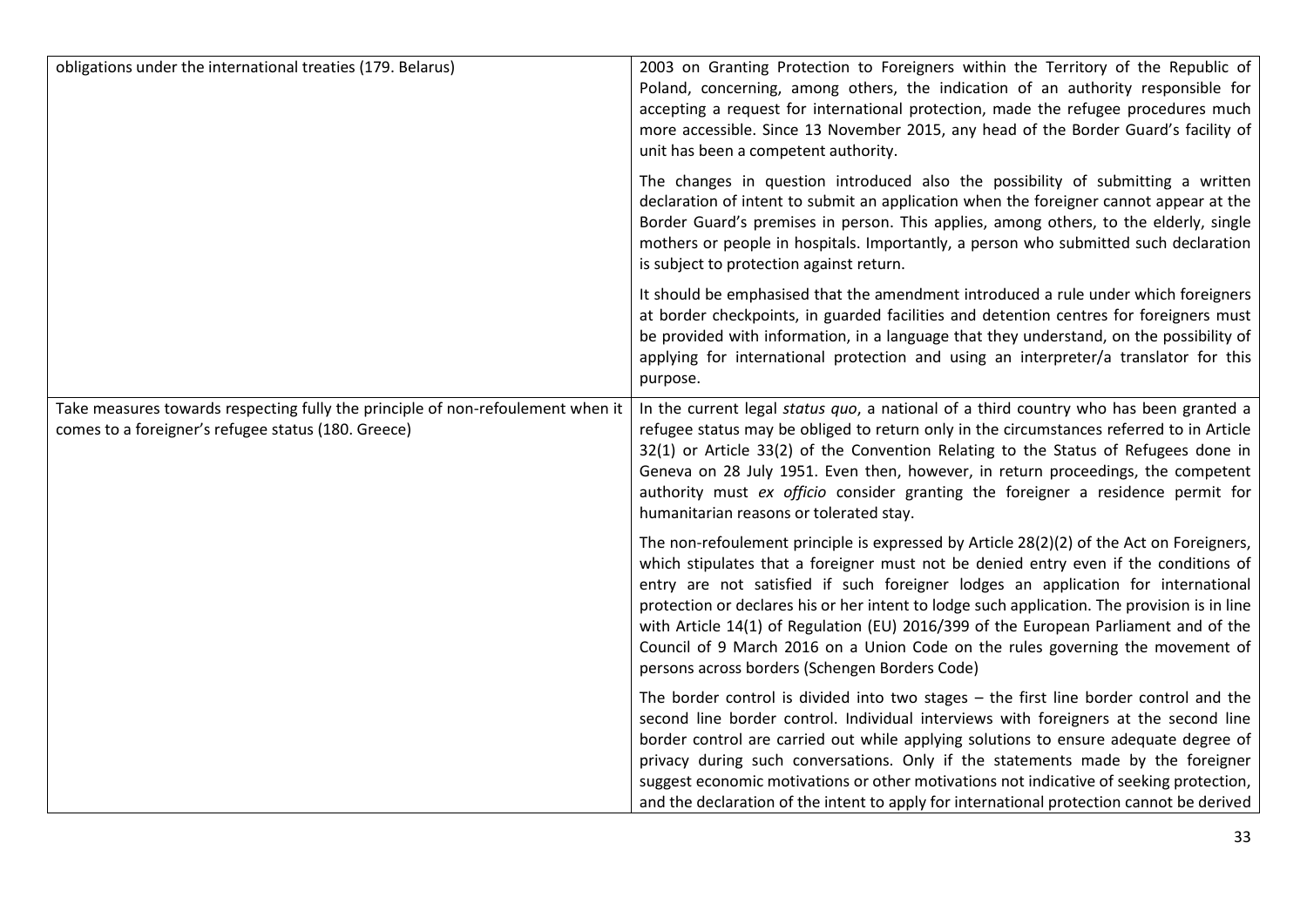|                                                                                                                                                                                                                                                                                                                          | from the foreigner's statements, the Border Guard decides to refuse entry to the<br>territory of the Republic of Poland.                                                                                                                                                                                                                                                                                                                                                                                                                                                                                                                                                                                                                                                                                                                                                                                                                                         |
|--------------------------------------------------------------------------------------------------------------------------------------------------------------------------------------------------------------------------------------------------------------------------------------------------------------------------|------------------------------------------------------------------------------------------------------------------------------------------------------------------------------------------------------------------------------------------------------------------------------------------------------------------------------------------------------------------------------------------------------------------------------------------------------------------------------------------------------------------------------------------------------------------------------------------------------------------------------------------------------------------------------------------------------------------------------------------------------------------------------------------------------------------------------------------------------------------------------------------------------------------------------------------------------------------|
| Prepare a draft amendment to the Foreigners Act prohibiting the detention of<br>families with minors and unaccompanied minors for the purposes of return and<br>asylum proceedings (181. Kyrgyzstan)<br>Take urgent measures in order that asylum-seeking children are not deprived of<br>their liberty (182. Argentina) | Unaccompanied minors subject to a return procedure are usually placed in care<br>institutions or with foster families. Only in exceptional circumstances, if a case relates<br>to a minor who is at least 15 years old, the court may decide to place such minor in the<br>guarded centre. However, absolute prohibition of placing minors, including families<br>with children, in guarded centres is not foreseen in Poland. Such ban could contribute<br>to the increased flow of migration of a specific category of foreigners, namely families<br>with children. It should be emphasised that the prevailing rule is to ensure that the stay<br>of children (including families with children) in such centres be as short as possible. The<br>Border Guard makes an effort to ensure that the stay of a minor in a guarded centre is<br>characterised by as low degree of severity as possible and that conditions in such<br>centres are child friendly. |
|                                                                                                                                                                                                                                                                                                                          | Guarded centres where a family with children are placed ensure access to education to<br>satisfy the education obligation. Educational teams have been appointed and these are<br>responsible, among others, for organising and holding cultural activities and educational<br>activities, as well as compensatory classes for children in need. Each foreigner, including<br>an unaccompanied minor, has a social assistant assigned. Moreover, unaccompanied<br>minors applying for international protection cannot be placed in guarded centres, but<br>only in foster care.                                                                                                                                                                                                                                                                                                                                                                                  |
| Take measures to guarantee full access to education and health care for the most<br>vulnerable persons, including refugees and asylum seekers (183. Holy See)                                                                                                                                                            | 1. The rights to use healthcare services financed from public funds are defined in<br>the provisions of Article 2 and 3 of the Act of 27 August 2004 on Healthcare<br>Services Financed from Public Funds. Refugees and persons granted subsidiary<br>protection are entitled to healthcare services financed from public funds. As for<br>foreigners applying for international protection, the issue of access to<br>healthcare services is regulated by the Act on Granting Protection to Foreigners<br>within the Territory of the Republic of Poland.                                                                                                                                                                                                                                                                                                                                                                                                       |
|                                                                                                                                                                                                                                                                                                                          | 2. Conditions of taking up education by foreigners in Polish schools are regulated<br>by the provisions of:                                                                                                                                                                                                                                                                                                                                                                                                                                                                                                                                                                                                                                                                                                                                                                                                                                                      |
|                                                                                                                                                                                                                                                                                                                          | Article 165 and 166 of the Act of 14 December 2016 - Educational Law and the<br>Ordinance of the Minister of National Education of 23 August 2017 on the Education of<br>Non-Citizens and of Polish Citizens Previously Educated in the Schools of Foreign<br>Educational Systems - in reference to pre-school and schools functioning under the<br>new educational system                                                                                                                                                                                                                                                                                                                                                                                                                                                                                                                                                                                       |